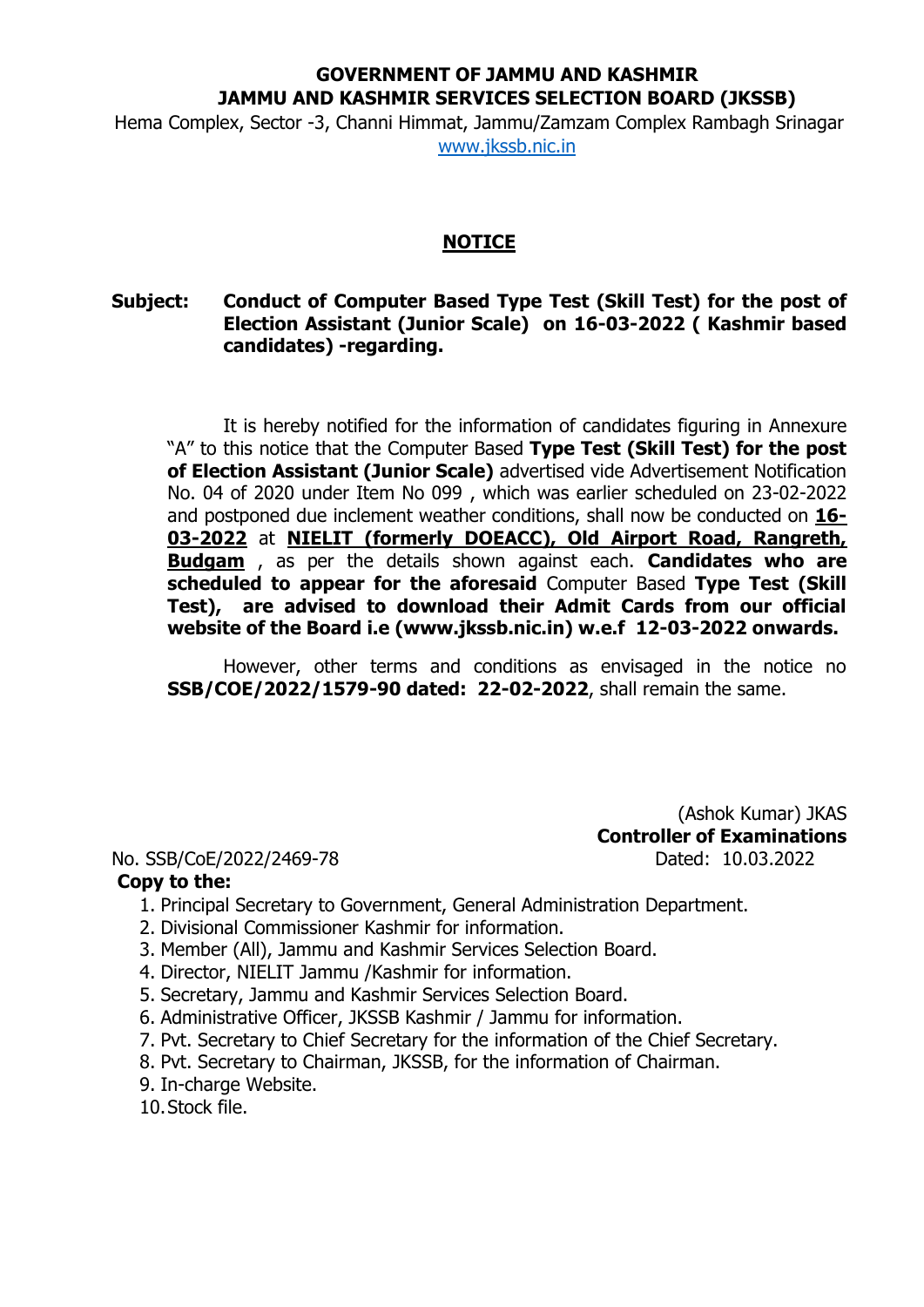|           |                    |                      |                                                                                                                                                                            | Annexure "B"          |            |              |                  |                  |                  |        |
|-----------|--------------------|----------------------|----------------------------------------------------------------------------------------------------------------------------------------------------------------------------|-----------------------|------------|--------------|------------------|------------------|------------------|--------|
|           |                    |                      | List of candidates called for Computer Based Type Test (Skill Test) (Kashmir based centre candidates) for the post of Election Assistant (Junior Scale), ((Chief Electoral |                       |            |              |                  |                  |                  |        |
|           |                    |                      | Officer, J&K) Election Department), UT Cadre, , Advertisement Notification Nos 04 of 2020 under Item No 099                                                                |                       |            |              |                  |                  |                  |        |
|           | <b>Application</b> | <b>Name</b>          | <b>Father Name</b>                                                                                                                                                         | <b>Mother Name</b>    | Cat        | <b>Batch</b> | <b>Reporting</b> |                  |                  |        |
| T.S.No    | id                 |                      |                                                                                                                                                                            |                       |            | No.          | <b>Time</b>      | <b>Test Time</b> | <b>Test Date</b> | Lab    |
|           |                    | <b>Hakim Mohd</b>    | Dr Hakim Nisar                                                                                                                                                             |                       |            |              |                  |                  |                  |        |
| 72801 KMR | 496250             | Junaid               | Ahmad                                                                                                                                                                      | Parveena Banoo        | <b>RBA</b> | <b>B1</b>    | 9:30 AM          | 10:00 AM         | 16-03-2022       | Prefab |
|           |                    |                      |                                                                                                                                                                            |                       |            |              |                  |                  |                  |        |
| 72802 KMR | 534629             | <b>HAKIM MUZAMIL</b> | <b>HAKIM HABIBULLAH</b>                                                                                                                                                    | SAFIYA KHAN           | <b>OM</b>  | <b>B1</b>    | 9:30 AM          | 10:00 AM         | 16-03-2022       | Prefab |
|           |                    | <b>HAKIM NAZNEEN</b> | Manzoor Ahmad                                                                                                                                                              |                       |            |              |                  |                  |                  |        |
| 72803 KMR | 542665             | <b>MANZOOR</b>       | Hakeem                                                                                                                                                                     | Hassina Akhter        | <b>OM</b>  | <b>B1</b>    | 9:30 AM          | 10:00 AM         | 16-03-2022       | Prefab |
|           |                    |                      |                                                                                                                                                                            |                       |            |              |                  |                  |                  |        |
| 72804 KMR | 346990             | hakim rakib abbas    | hakim ghulam ali                                                                                                                                                           | zreena                | <b>OM</b>  | <b>B1</b>    | 9:30 AM          | 10:00 AM         | 16-03-2022       | Prefab |
|           |                    | Hakim Sartaj         |                                                                                                                                                                            |                       |            |              |                  |                  |                  |        |
| 72805 KMR | 614759             | Ahmad                | Hakim Nazir Ahmad                                                                                                                                                          | Sakeena Banoo         | <b>RBA</b> | <b>B1</b>    | 9:30 AM          | 10:00 AM         | 16-03-2022       | Prefab |
| 72806 KMR | 179371             | <b>HALIMA BANOO</b>  | AB FATHA MAGREY                                                                                                                                                            | <b>SARA BAGUM</b>     | <b>ST</b>  | <b>B1</b>    | 9:30 AM          | 10:00 AM         | 16-03-2022       | Prefab |
|           |                    |                      |                                                                                                                                                                            |                       |            |              |                  |                  |                  |        |
| 72807 KMR | 577794             | hamia rafiq          | RAFIQ AHMAD MIR                                                                                                                                                            | <b>DILSHADA BEGUM</b> | <b>OM</b>  | <b>B1</b>    | 9:30 AM          | 10:00 AM         | 16-03-2022       | Prefab |
|           |                    |                      |                                                                                                                                                                            |                       |            |              |                  |                  |                  |        |
| 72808 KMR | 274450             | Hamid Ashraf         | Mohd Ashraf Ganai                                                                                                                                                          | Sharifa bano          | <b>OM</b>  | <b>B1</b>    | 9:30 AM          | 10:00 AM         | 16-03-2022       | Prefab |
|           |                    |                      | <b>BASHIR AHMAD</b>                                                                                                                                                        |                       |            |              |                  |                  |                  |        |
| 72809 KMR | 388346             | <b>HAMID BASHIR</b>  | <b>SHEIKH</b>                                                                                                                                                              | <b>MUBINA AKHTER</b>  | <b>OM</b>  | <b>B1</b>    | 9:30 AM          | 10:00 AM         | 16-03-2022       | Prefab |
|           |                    |                      |                                                                                                                                                                            |                       |            |              |                  |                  |                  |        |
| 72810 KMR | 389618             | hamid haneef         | <b>Mohd Haneef</b>                                                                                                                                                         | Laila Khalida         | <b>OM</b>  | <b>B1</b>    | 9:30 AM          | 10:00 AM         | 16-03-2022       | Prefab |
|           |                    | <b>HAMID HUSSAIN</b> |                                                                                                                                                                            |                       |            |              |                  |                  |                  |        |
| 72811 KMR | 256215             | <b>BHAT</b>          | AB JABAR BHAT                                                                                                                                                              | <b>HALEEMA BEGUM</b>  | EWS        | <b>B1</b>    | 9:30 AM          | 10:00 AM         | 16-03-2022       | Prefab |
|           |                    | <b>HAMID ILLAHI</b>  | <b>MOHMAD</b>                                                                                                                                                              |                       |            |              |                  |                  |                  |        |
| 72812 KMR | 482864             | <b>BHAT</b>          | MAQBOOL BHAT                                                                                                                                                               | <b>SHAFIQA</b>        | <b>OM</b>  | <b>B1</b>    | 9:30 AM          | 10:00 AM         | 16-03-2022       | Prefab |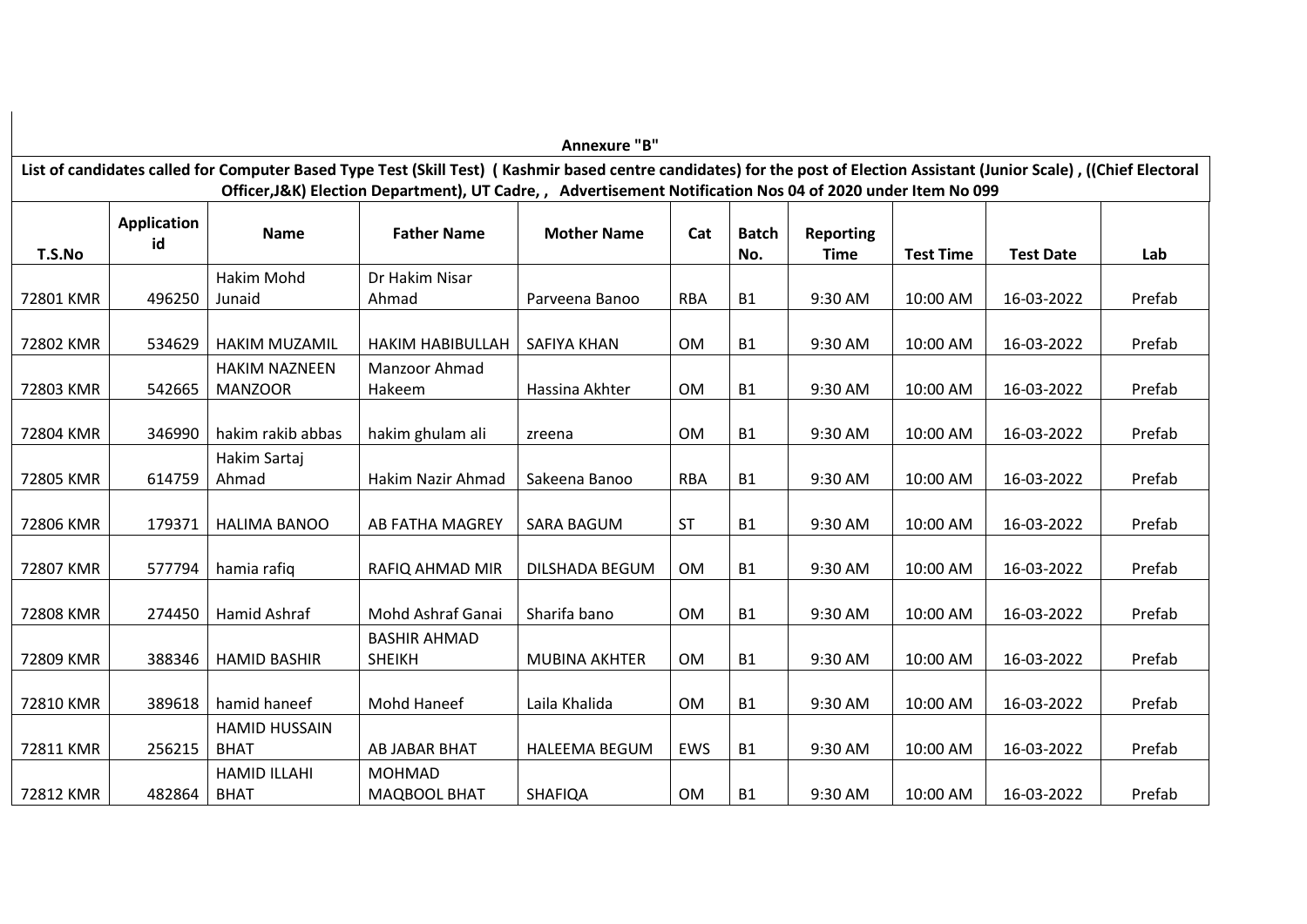| 72813 KMR | 106052 | Hamid Khan           | Mohmad Yaseen<br>Khan   | Naseema               | <b>OM</b> | <b>B1</b> | 9:30 AM | 10:00 AM | 16-03-2022 | Prefab |
|-----------|--------|----------------------|-------------------------|-----------------------|-----------|-----------|---------|----------|------------|--------|
|           |        |                      |                         |                       |           |           |         |          |            |        |
| 72814 KMR | 124064 | <b>Hamid Nazir</b>   | Nazir Ahmad<br>Pampori  | Shahida               | OM        | <b>B1</b> | 9:30 AM | 10:00 AM | 16-03-2022 | Prefab |
|           |        |                      | <b>MOHD YOUSUF</b>      |                       |           |           |         |          |            |        |
| 72815 KMR | 103292 | HAMID UL HAQ         | SHAH                    | <b>TAHIRA AKHTER</b>  | OM        | <b>B1</b> | 9:30 AM | 10:00 AM | 16-03-2022 | Prefab |
| 72816 KMR | 357013 | <b>HAMRAH ZAINAB</b> | <b>GH MOHD MIR</b>      | <b>HASEENA AKHTER</b> | OM        | <b>B1</b> | 9:30 AM | 10:00 AM | 16-03-2022 | Prefab |
|           |        |                      |                         |                       |           |           |         |          |            |        |
| 72817 KMR | 327003 | Haneefa Mahmood      | <b>Gulam Mohd Mir</b>   | Aisha Bano            | OM        | <b>B1</b> | 9:30 AM | 10:00 AM | 16-03-2022 | Prefab |
|           |        |                      | Ghulam Jeelani          |                       |           |           |         |          |            |        |
| 72818 KMR | 648225 | Haneen Jeelani       | Khan                    | Kulsooma Khanum       | ST        | <b>B1</b> | 9:30 AM | 10:00 AM | 16-03-2022 | Prefab |
|           |        |                      |                         |                       |           |           |         |          |            |        |
| 72819 KMR | 439021 | Hanief Ahmad         | Ali Mohd Khosa          | Mugli                 | <b>OM</b> | <b>B1</b> | 9:30 AM | 10:00 AM | 16-03-2022 | Prefab |
|           |        |                      | <b>MOHMAD ASHRAF</b>    |                       |           |           |         |          |            |        |
| 72820 KMR | 241712 | <b>HARIS ASHRAF</b>  | <b>BHAT</b>             | AFROOZA BANOO         | OM        | <b>B1</b> | 9:30 AM | 10:00 AM | 16-03-2022 | Prefab |
|           |        | <b>HARIS HAMEED</b>  | ABDUL HAMEED            |                       |           |           |         |          |            |        |
| 72821 KMR | 272021 | SOFI                 | SOFI                    | <b>SARA BANO</b>      | EWS       | <b>B1</b> | 9:30 AM | 10:00 AM | 16-03-2022 | Prefab |
|           |        |                      |                         |                       |           |           |         |          |            |        |
| 72822 KMR | 389616 | <b>Haris Haneef</b>  | Mohd Haneef             | Khalida Haneef        | OM        | <b>B1</b> | 9:30 AM | 10:00 AM | 16-03-2022 | Prefab |
|           |        |                      |                         |                       |           |           |         |          |            |        |
| 72823 KMR | 283711 | <b>HARIS HILAL</b>   | HILAL AHMAD LONE        | SAYEEDA BEGUM         | OM        | <b>B1</b> | 9:30 AM | 10:00 AM | 16-03-2022 | Prefab |
|           |        |                      | Mushtaq Ahmad           |                       |           |           |         |          |            |        |
| 72824 KMR | 136205 | Haris Mushtaq Dar    | dar                     | Sabiya                | <b>OM</b> | <b>B1</b> | 9:30 AM | 10:00 AM | 16-03-2022 | Prefab |
|           |        |                      |                         |                       |           |           |         |          |            |        |
| 72825 KMR | 599505 | <b>HARIS RASHID</b>  | <b>AB RASHID THOKER</b> | SHAMEEMA BANU         | OM        | <b>B1</b> | 9:30 AM | 10:00 AM | 16-03-2022 | Prefab |
|           |        |                      |                         |                       |           |           |         |          |            |        |
| 72826 KMR | 438059 | Haris Wajeeh Mir     | Wajeeh Ahmad Mir        | Tasleema              | <b>OM</b> | <b>B1</b> | 9:30 AM | 10:00 AM | 16-03-2022 | Prefab |
|           |        |                      |                         |                       |           |           |         |          |            |        |
| 72827 KMR | 401431 | Haris Zahoor         | Zahoor Ahmad Lone       | <b>Bilkies Zahoor</b> | <b>OM</b> | <b>B1</b> | 9:30 AM | 10:00 AM | 16-03-2022 | Prefab |
|           |        | <b>HARMEET SINGH</b> | <b>JUNG BAHADUR</b>     | KANWALJEET            |           |           |         |          |            |        |
| 72828 KMR | 543609 | <b>BALI</b>          | <b>SINGH BALI</b>       | <b>KOUR</b>           | OM        | <b>B1</b> | 9:30 AM | 10:00 AM | 16-03-2022 | Prefab |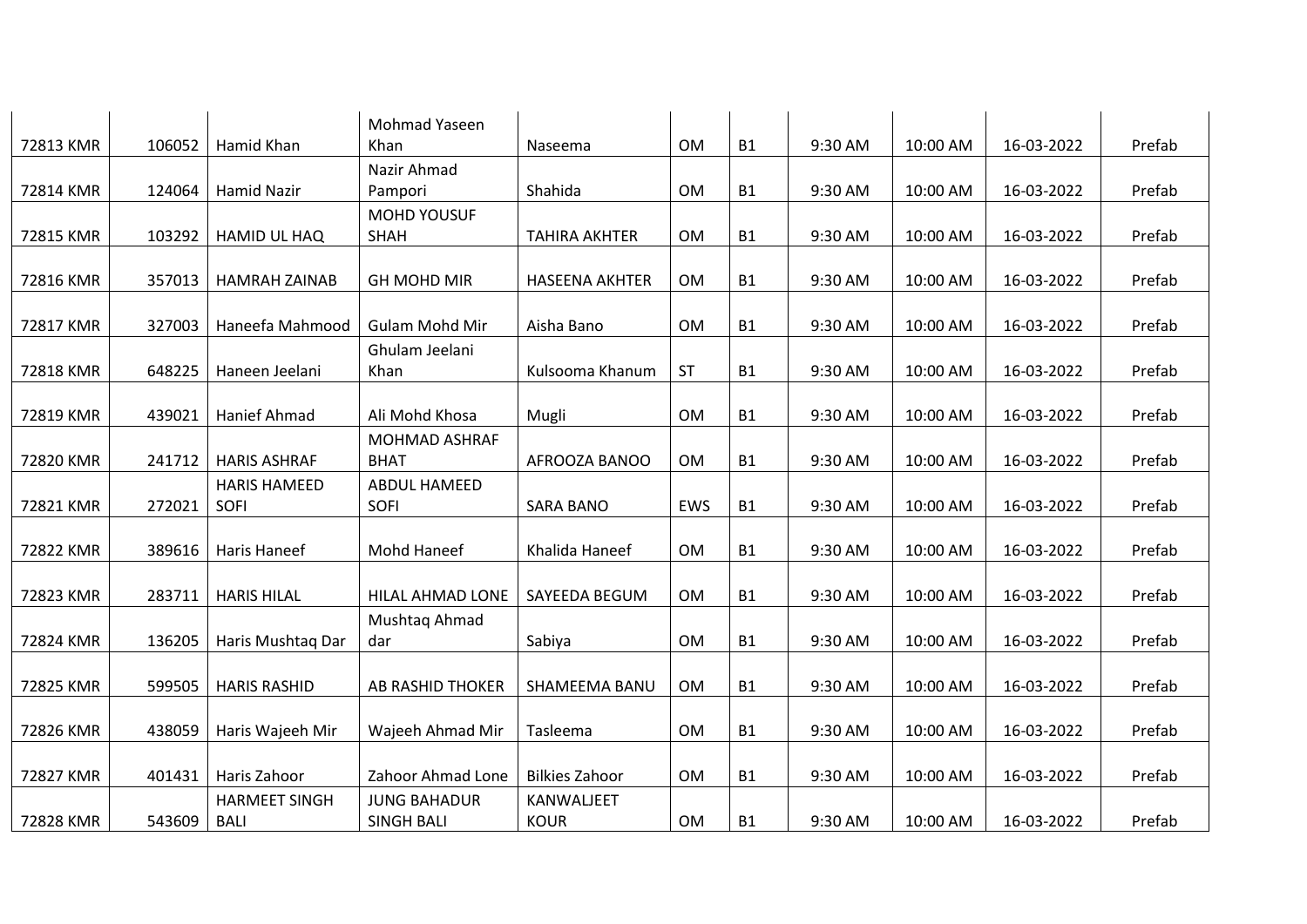| 72829 KMR | 230373 | Haroon Ahmad<br>Derzi              | Abdul Salam Darzi                   | Amina Banoo                    | <b>OM</b>  | <b>B1</b> | 9:30 AM  | 10:00 AM | 16-03-2022 | Prefab |
|-----------|--------|------------------------------------|-------------------------------------|--------------------------------|------------|-----------|----------|----------|------------|--------|
|           |        |                                    |                                     |                                |            |           |          |          |            |        |
| 72830 KMR | 638460 | Haroon Fayaz                       | Fayaz Ahmad Shah                    | Shameema Banoo                 | <b>OM</b>  | <b>B1</b> | 9:30 AM  | 10:00 AM | 16-03-2022 | Prefab |
|           |        |                                    |                                     |                                |            |           |          |          |            |        |
| 72831 KMR | 354212 | Haroon Hamid                       | Abdul Hamid Dar                     | Atiqa Bano                     | <b>OM</b>  | <b>B2</b> | 10:00 AM | 10:40 AM | 16-03-2022 | Prefab |
| 72832 KMR | 299065 | <b>HAROON KHAZIR</b><br><b>DAR</b> | <b>KHAZIR MOHD DAR</b>              | ZONA BEGUM                     | <b>OM</b>  | <b>B2</b> | 10:00 AM | 10:40 AM | 16-03-2022 | Prefab |
| 72833 KMR | 598131 | Haroon Rashid                      | AB RASHID WANI                      | SAJA BEGUM                     | <b>OM</b>  | <b>B2</b> | 10:00 AM | 10:40 AM | 16-03-2022 | Prefab |
| 72834 KMR | 649808 | Haroon Rashid                      | Abdul Rashid Lone                   | Gulshan                        | <b>OM</b>  | <b>B2</b> | 10:00 AM | 10:40 AM | 16-03-2022 | Prefab |
| 72835 KMR | 234561 | <b>HAROON RASHID</b>               | AB RASHID WANI                      | <b>MYMOONA</b><br><b>BEGUM</b> | <b>OM</b>  | <b>B2</b> | 10:00 AM | 10:40 AM | 16-03-2022 | Prefab |
|           |        |                                    |                                     |                                |            |           |          |          |            |        |
| 72836 KMR | 137159 | Haroon Rashid                      | <b>Abdul Rashid Ganie</b>           | Rehmati Ara                    | <b>OM</b>  | <b>B2</b> | 10:00 AM | 10:40 AM | 16-03-2022 | Prefab |
| 72837 KMR | 563159 | Haroon Rashid Dar                  | Abdul Rashid Dar                    | Munwarah Sultan                | <b>RBA</b> | <b>B2</b> | 10:00 AM | 10:40 AM | 16-03-2022 | Prefab |
| 72838 KMR | 636220 | <b>HAROON RASHID</b><br><b>DIN</b> | AB RASHID DIN                       | DILSHADA ARA                   | <b>OM</b>  | <b>B2</b> | 10:00 AM | 10:40 AM | 16-03-2022 | Prefab |
| 72839 KMR | 546081 | Haroon Rashid<br>Khan              | Ab Rashid Khan                      | Zoona Begum                    | <b>OM</b>  | <b>B2</b> | 10:00 AM | 10:40 AM | 16-03-2022 | Prefab |
| 72840 KMR | 547594 | Haroon Yousuf<br>Padder            | Mohammad yousuf<br>padder           | Razia bano                     | <b>OM</b>  | <b>B2</b> | 10:00 AM | 10:40 AM | 16-03-2022 | Prefab |
|           |        |                                    |                                     |                                |            |           |          |          |            |        |
| 72841 KMR | 457411 | <b>Harpreet Singh</b>              | Harmohindar Singh                   | Shami Kour                     | <b>RBA</b> | <b>B2</b> | 10:00 AM | 10:40 AM | 16-03-2022 | Prefab |
| 72842 KMR | 512953 | <b>HARRIS FAYAZ</b>                | <b>FAYAZ AHMAD</b><br><b>SHEIKH</b> | <b>SURAYA</b>                  | <b>OM</b>  | <b>B2</b> | 10:00 AM | 10:40 AM | 16-03-2022 | Prefab |
| 72843 KMR | 173184 | Haseeb Manzoor<br>Mustafa          | Manzoor ahmad<br>bhat               | Nisara akhter                  | <b>OM</b>  | <b>B2</b> | 10:00 AM | 10:40 AM | 16-03-2022 | Prefab |
| 72844 KMR | 623751 | Haseeb Nabi Sofi                   | Ghulam Nabi Sofi                    | Jahan Ara                      | <b>OM</b>  | <b>B2</b> | 10:00 AM | 10:40 AM | 16-03-2022 | Prefab |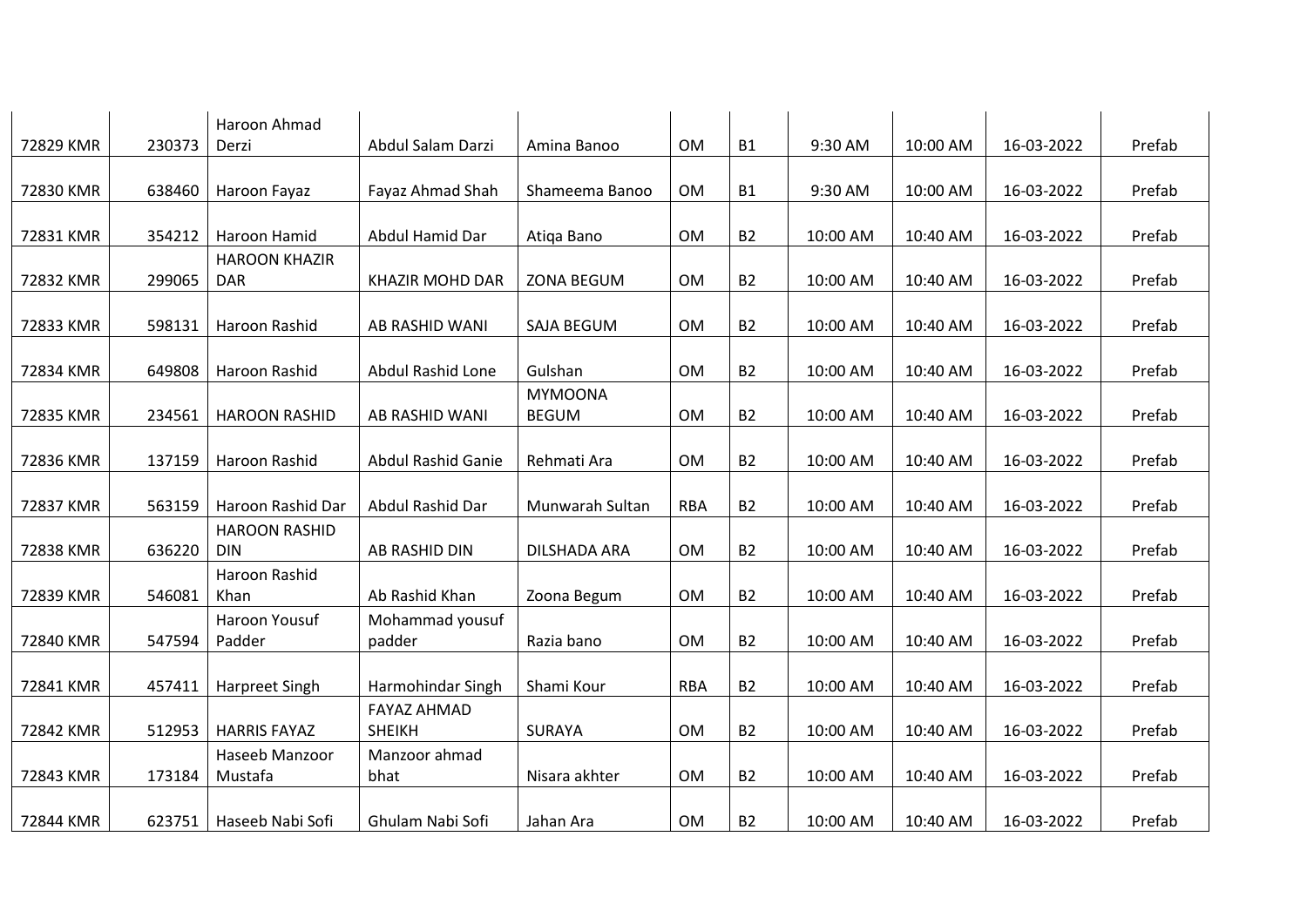|           |        |                        | SHAKEEL AHMAD<br><b>AKHOON</b>  |                      | OM         | <b>B2</b> |          |          |            | Prefab |
|-----------|--------|------------------------|---------------------------------|----------------------|------------|-----------|----------|----------|------------|--------|
| 72845 KMR | 209462 | <b>HASEEB SHAKEEL</b>  |                                 | SHAISTA SHAKEEL      |            |           | 10:00 AM | 10:40 AM | 16-03-2022 |        |
| 72846 KMR | 611153 | Haseeb Yousuf          | <b>Mohammad Yousuf</b><br>Malla | Muneera Begum        | OM         | <b>B2</b> | 10:00 AM | 10:40 AM | 16-03-2022 | Prefab |
|           |        |                        | <b>ABDUL MAJEED</b>             |                      |            |           |          |          |            |        |
| 72847 KMR | 397247 | <b>HASEEBA MAJEED</b>  | <b>PARREY</b>                   | <b>JAMILA AKHTER</b> | <b>OM</b>  | <b>B2</b> | 10:00 AM | 10:40 AM | 16-03-2022 | Prefab |
|           |        |                        |                                 |                      |            |           |          |          |            |        |
| 72848 KMR | 641105 | Haseebul Fayaz         | Fayaz Ahmad                     | Shahida              | OM         | <b>B2</b> | 10:00 AM | 10:40 AM | 16-03-2022 | Prefab |
|           |        | Hashim Bashir          | Bashir Ahmad                    |                      |            |           |          |          |            |        |
| 72849 KMR | 460704 | Kharadi                | Kharadi                         | Shabnam              | OM         | <b>B2</b> | 10:00 AM | 10:40 AM | 16-03-2022 | Prefab |
|           |        |                        | <b>FAYAZ AHMAD</b>              |                      |            |           |          |          |            |        |
| 72850 KMR | 372903 | <b>HASHIM FAYAZ</b>    | <b>BHAT</b>                     | <b>NIGHAT JAN</b>    | <b>OM</b>  | <b>B2</b> | 10:00 AM | 10:40 AM | 16-03-2022 | Prefab |
|           |        |                        |                                 | HAJA MYMOONA         |            |           |          |          |            |        |
| 72851 KMR | 246669 | <b>HASHIM HABIB</b>    | <b>HAJI HABIBULLAH</b>          | <b>BANO</b>          | <b>OSC</b> | <b>B2</b> | 10:00 AM | 10:40 AM | 16-03-2022 | Prefab |
|           |        |                        | KHURSHID AHMAD                  |                      |            |           |          |          |            |        |
| 72852 KMR | 524584 | <b>HASHIM KHURSHID</b> | SOFI                            | MUNEERA BANOO        | OM         | <b>B2</b> | 10:00 AM | 10:40 AM | 16-03-2022 | Prefab |
|           |        |                        | MOHAMMAD SHAFI                  |                      |            |           |          |          |            |        |
| 72853 KMR | 211234 | Hashim Shafi           | <b>KHAN</b>                     | <b>AMINA BEGUM</b>   | <b>OM</b>  | <b>B2</b> | 10:00 AM | 10:40 AM | 16-03-2022 | Prefab |
|           |        |                        |                                 |                      |            |           |          |          |            |        |
| 72854 KMR | 587258 | Hashir Bashir Baba     | <b>Bashir Ahmad Baba</b>        | Sahira               | <b>OM</b>  | <b>B2</b> | 10:00 AM | 10:40 AM | 16-03-2022 | Prefab |
|           |        |                        |                                 | RAFEEQA SHAFI        |            |           |          |          |            |        |
| 72855 KMR | 586316 | <b>HASHIR SHAFI</b>    | <b>MOHD SHAFI WAR</b>           | <b>WAR</b>           | OM         | <b>B2</b> | 10:00 AM | 10:40 AM | 16-03-2022 | Prefab |
|           |        |                        |                                 | Mahajabeena          |            |           |          |          |            |        |
| 72856 KMR | 474402 | Hashmee jabeen         | <b>Bashir Ahmad Ganie</b>       | Akhter               | <b>RBA</b> | <b>B2</b> | 10:00 AM | 10:40 AM | 16-03-2022 | Prefab |
|           |        | Hasnaat Ahmad          | <b>ABDUL MAJEED</b>             |                      |            |           |          |          |            |        |
| 72857 KMR | 256492 | Sheikh                 | <b>SHEIKH</b>                   | <b>AMEEMA AKHTER</b> | <b>PSP</b> | <b>B2</b> | 10:00 AM | 10:40 AM | 16-03-2022 | Prefab |
|           |        |                        | MASSODULLA                      |                      |            |           |          |          |            |        |
| 72858 KMR | 313313 | <b>HASSINA BANO</b>    | <b>HASSAN LONE</b>              | RAFIQA BEGUM         | <b>ST</b>  | <b>B2</b> | 10:00 AM | 10:40 AM | 16-03-2022 | Prefab |
|           |        |                        | <b>ABDUL HAMID</b>              |                      |            |           |          |          |            |        |
| 72859 KMR | 542146 | <b>HAZIK HAMID</b>     | AHANGER                         | SHAHMEEMA            | <b>OM</b>  | <b>B2</b> | 10:00 AM | 10:40 AM | 16-03-2022 | Prefab |
|           |        |                        |                                 |                      |            |           |          |          |            |        |
| 72860 KMR | 394226 | Hazik Imtiyaz baba     | imtiyaz ah baba                 | tahira               | OM         | <b>B2</b> | 10:00 AM | 10:40 AM | 16-03-2022 | Prefab |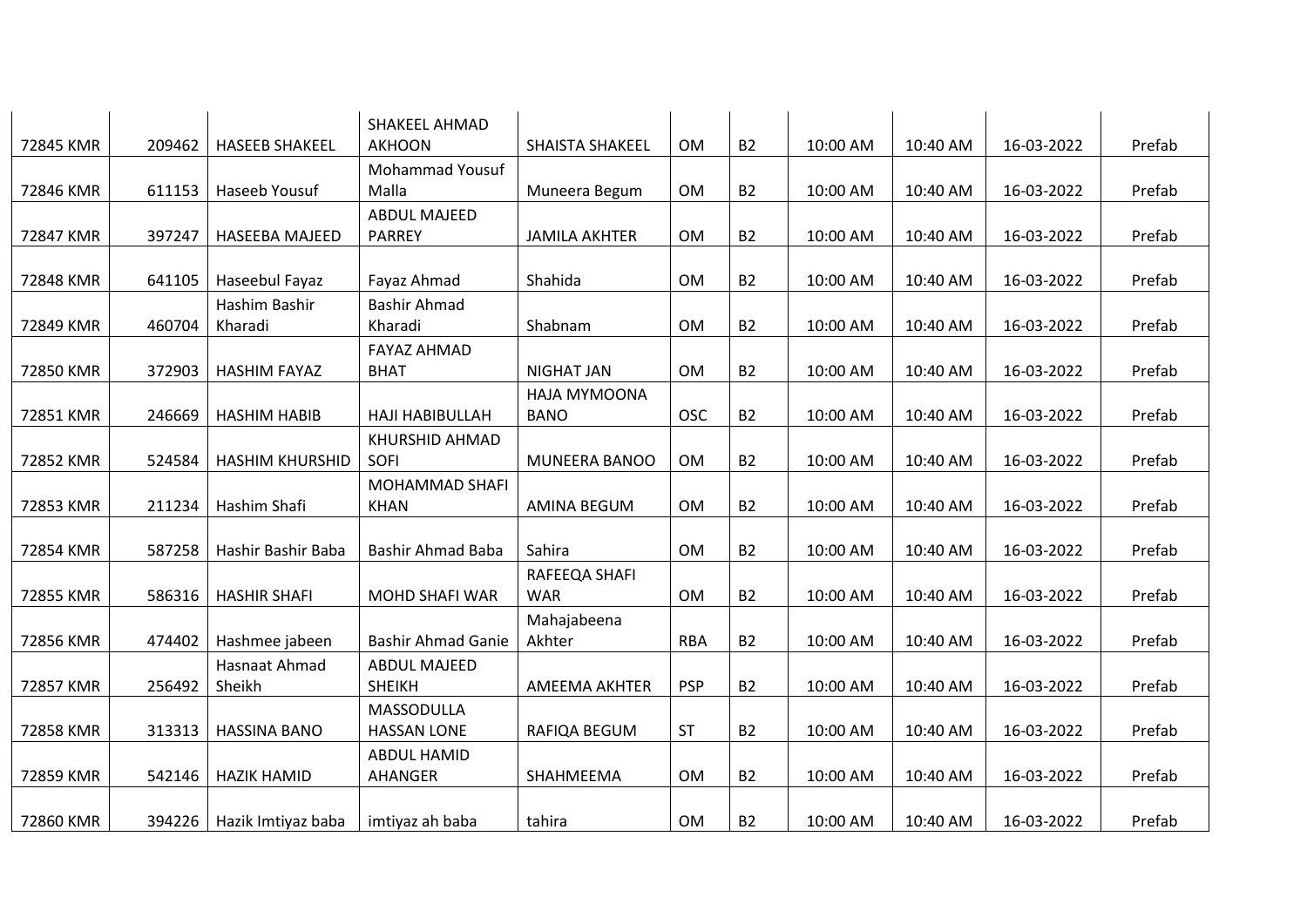|           |        |                       | MUKHTAR AHMAD                |                       |            |                |          |          |            |        |
|-----------|--------|-----------------------|------------------------------|-----------------------|------------|----------------|----------|----------|------------|--------|
| 72861 KMR | 621326 | <b>HAZIKA MUKHTAR</b> | ZARGAR                       | SHAHEENA              | <b>OM</b>  | B <sub>3</sub> | 10:40 AM | 11:20 AM | 16-03-2022 | Prefab |
|           |        |                       |                              |                       |            |                |          |          |            |        |
| 72862 KMR | 357559 | <b>HAZIM</b>          | AB GANI MIR                  | <b>GULSHAN ARA</b>    | <b>OM</b>  | B <sub>3</sub> | 10:40 AM | 11:20 AM | 16-03-2022 | Prefab |
|           |        |                       |                              |                       |            |                |          |          |            |        |
| 72863 KMR | 470411 | Hazim Hamid Dar       | Abdul Hamid Dar              | Rafiqa                | OM         | B <sub>3</sub> | 10:40 AM | 11:20 AM | 16-03-2022 | Prefab |
|           |        | <b>HAZIQ ALI</b>      | MAZOOR UL                    |                       |            |                |          |          |            |        |
| 72864 KMR | 358561 | <b>HAMDANI</b>        | <b>HUSSAIN HAMDANI</b>       | RAZIA                 | OM         | B <sub>3</sub> | 10:40 AM | 11:20 AM | 16-03-2022 | Prefab |
|           |        |                       |                              |                       |            |                |          |          |            |        |
| 72865 KMR | 510567 | Heena Farooq Bhat     | Farooq Ahmad Bhat            | Javeda Farooq         | <b>OM</b>  | B <sub>3</sub> | 10:40 AM | 11:20 AM | 16-03-2022 | Prefab |
|           |        |                       |                              |                       |            |                |          |          |            |        |
| 72866 KMR | 214233 | <b>HEENA HAMID</b>    | AB HAMID DAR                 | <b>RAFIQA</b>         | <b>RBA</b> | B <sub>3</sub> | 10:40 AM | 11:20 AM | 16-03-2022 | Prefab |
|           |        |                       |                              |                       |            |                |          |          |            |        |
| 72867 KMR | 566304 | <b>HEENA IQBAL</b>    | MOHD IQBAL KOKA              | <b>HANEEFA AKTHER</b> | OM         | B <sub>3</sub> | 10:40 AM | 11:20 AM | 16-03-2022 | Prefab |
|           |        |                       | <b>GHULAM</b>                |                       |            |                |          |          |            |        |
|           |        |                       | MOHAMMAD                     |                       |            |                |          |          |            |        |
| 72868 KMR | 648880 | <b>HEENA ISHRAT</b>   | <b>MALLA</b><br><b>GULAM</b> | <b>MUNEERA</b>        | <b>OM</b>  | B <sub>3</sub> | 10:40 AM | 11:20 AM | 16-03-2022 | Prefab |
|           |        |                       | <b>MOHAMMAD</b>              | <b>MAHMOODA</b>       |            |                |          |          |            |        |
| 72869 KMR | 376772 | <b>HEENA JAN</b>      | <b>RATHER</b>                | <b>AKHTER</b>         | <b>RBA</b> | B <sub>3</sub> | 10:40 AM | 11:20 AM | 16-03-2022 | Prefab |
|           |        |                       | MOHD MAQBOOL                 |                       |            |                |          |          |            |        |
| 72870 KMR | 586772 | <b>HEENA MAQBOOL</b>  | <b>MIR</b>                   | SHAKEELA BANOO        | <b>RBA</b> | B <sub>3</sub> | 10:40 AM | 11:20 AM | 16-03-2022 | Prefab |
|           |        |                       |                              |                       |            |                |          |          |            |        |
| 72871 KMR | 403844 | Heena Marvi           | Ab Rashid Rather             | Jameela               | <b>OM</b>  | B <sub>3</sub> | 10:40 AM | 11:20 AM | 16-03-2022 | Prefab |
|           |        |                       |                              |                       |            |                |          |          |            |        |
| 72872 KMR | 557226 | <b>HEENA NAZIR</b>    | <b>NAZIR AHMAD</b>           | SALEEMA               | <b>OM</b>  | B <sub>3</sub> | 10:40 AM | 11:20 AM | 16-03-2022 | Prefab |
|           |        |                       | MOHAMMAD                     |                       |            |                |          |          |            |        |
| 72873 KMR | 117132 | <b>HEENA SULTAN</b>   | <b>SULTAN BHAT</b>           | <b>HAJRA BANO</b>     | <b>OM</b>  | B <sub>3</sub> | 10:40 AM | 11:20 AM | 16-03-2022 | Prefab |
|           |        |                       | <b>Mohammad Younis</b>       |                       |            |                |          |          |            |        |
| 72874 KMR | 644897 | Heena Younis Dar      | Dar                          | Jawahara younis       | <b>OM</b>  | B <sub>3</sub> | 10:40 AM | 11:20 AM | 16-03-2022 | Prefab |
|           |        | Heena Zahoor          | Zahoor Ahmad                 |                       |            |                |          |          |            |        |
| 72875 KMR | 544679 | Hakak                 | Hakak                        | Ishrat                | <b>OM</b>  | B <sub>3</sub> | 10:40 AM | 11:20 AM | 16-03-2022 | Prefab |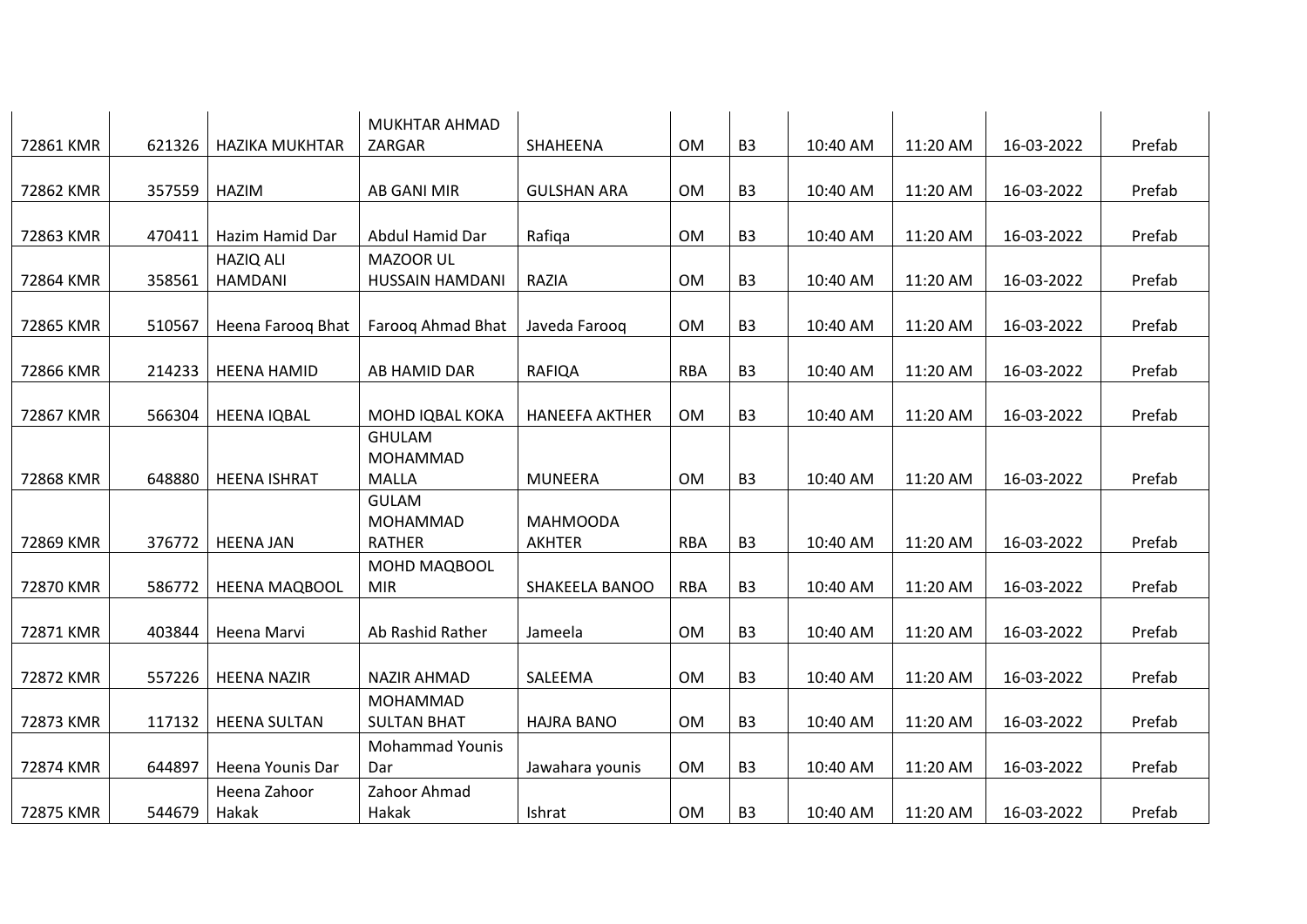| 72876 KMR | 349950 | Hena Rafiq                          | Mohd Rafiq Bhat                   | Shakeela             | <b>OM</b>  | B <sub>3</sub> | 10:40 AM | 11:20 AM | 16-03-2022 | Prefab |
|-----------|--------|-------------------------------------|-----------------------------------|----------------------|------------|----------------|----------|----------|------------|--------|
|           |        |                                     | kh Mohammed                       |                      |            |                |          |          |            |        |
| 72877 KMR | 130945 | Hena Yousuf                         | Yousuf                            | Afroza               | OM         | B <sub>3</sub> | 10:40 AM | 11:20 AM | 16-03-2022 | Prefab |
|           |        |                                     | JOHN MOHAMMAD                     |                      |            |                |          |          |            |        |
| 72878 KMR | 225099 | Henna                               | <b>GOJWARI</b>                    | <b>MASARAT</b>       | OM         | B <sub>3</sub> | 10:40 AM | 11:20 AM | 16-03-2022 | Prefab |
|           |        |                                     |                                   |                      |            |                |          |          |            |        |
| 72879 KMR | 349029 | <b>HENNA FAROOQ</b>                 | FAROOQ AHMED                      | <b>RAFIQA</b>        | OM         | B <sub>3</sub> | 10:40 AM | 11:20 AM | 16-03-2022 | Prefab |
|           |        |                                     |                                   |                      |            |                |          |          |            |        |
| 72880 KMR | 438865 | <b>HILAL AFZAL</b>                  | <b>MOHD AFZAL</b>                 | ZAREENA BAGUM        | OM         | B <sub>3</sub> | 10:40 AM | 11:20 AM | 16-03-2022 | Prefab |
|           |        |                                     |                                   |                      |            |                |          |          |            |        |
| 72881 KMR | 505608 | <b>Hilal Ahmad</b>                  | Ghulam Qadir Wani                 | Raja                 | <b>RBA</b> | B <sub>3</sub> | 10:40 AM | 11:20 AM | 16-03-2022 | Prefab |
|           |        |                                     | <b>MOHD ISMAIL</b>                |                      |            |                |          |          |            |        |
| 72882 KMR | 390555 | <b>HILAL AHMAD</b>                  | <b>RATHER</b>                     | <b>RAFIQA</b>        | <b>OM</b>  | B <sub>3</sub> | 10:40 AM | 11:20 AM | 16-03-2022 | Prefab |
|           |        |                                     | <b>ABDUL MAJEED</b>               |                      |            |                |          |          |            |        |
| 72883 KMR | 348934 | <b>HILAL AHMAD</b>                  | <b>DAR</b>                        | <b>HASEENA BANO</b>  | OM         | B <sub>3</sub> | 10:40 AM | 11:20 AM | 16-03-2022 | Prefab |
|           |        | <b>HILAL AHMAD</b>                  |                                   |                      |            |                |          |          |            |        |
| 72884 KMR | 579292 | <b>BABA</b>                         | <b>GH RASOOL BABA</b>             | <b>HALEEMA BEGUM</b> | <b>RBA</b> | B <sub>3</sub> | 10:40 AM | 11:20 AM | 16-03-2022 | Prefab |
|           |        | hilal ahmad                         |                                   |                      |            |                |          |          |            |        |
| 72885 KMR | 618271 | badyari                             | Mehraj ud din                     | shakeela banoo       | <b>OM</b>  | B <sub>3</sub> | 10:40 AM | 11:20 AM | 16-03-2022 | Prefab |
|           |        |                                     | <b>MOHD</b>                       |                      |            |                |          |          |            |        |
| 72886 KMR | 464866 | <b>HILAL AHMAD</b><br><b>BANDAY</b> | ASSADULLAH<br><b>BANDAY</b>       | <b>GULSHAN ARA</b>   | OM         | B <sub>3</sub> | 10:40 AM | 11:20 AM | 16-03-2022 | Prefab |
|           |        |                                     |                                   |                      |            |                |          |          |            |        |
|           |        | <b>Hilal Ahmad</b>                  | Nasir Ahmad                       |                      | OM         |                |          |          |            |        |
| 72887 KMR | 112700 | Bawani                              | Bawani                            | Negina Banoo         |            | B <sub>3</sub> | 10:40 AM | 11:20 AM | 16-03-2022 | Prefab |
| 72888 KMR | 395802 | HILAL AHMAD BEIG                    | AB HAMID BEIG                     | RAFIQA BANOO         | <b>RBA</b> | B <sub>3</sub> | 10:40 AM | 11:20 AM | 16-03-2022 | Prefab |
|           |        |                                     |                                   |                      |            |                |          |          |            |        |
| 72889 KMR | 627267 | Hilal Ahmad Beigh                   | Ghulam Mohi Uddin<br><b>Beigh</b> | Habla Beghum         | OM         | B <sub>3</sub> | 10:40 AM | 11:20 AM | 16-03-2022 | Prefab |
|           |        |                                     |                                   |                      |            |                |          |          |            |        |
| 72890 KMR | 208676 | Hilal Ahmad Bhat                    | Assadullah Bhat                   | Mehbooba Begum       | OM         | B <sub>3</sub> | 10:40 AM | 11:20 AM | 16-03-2022 | Prefab |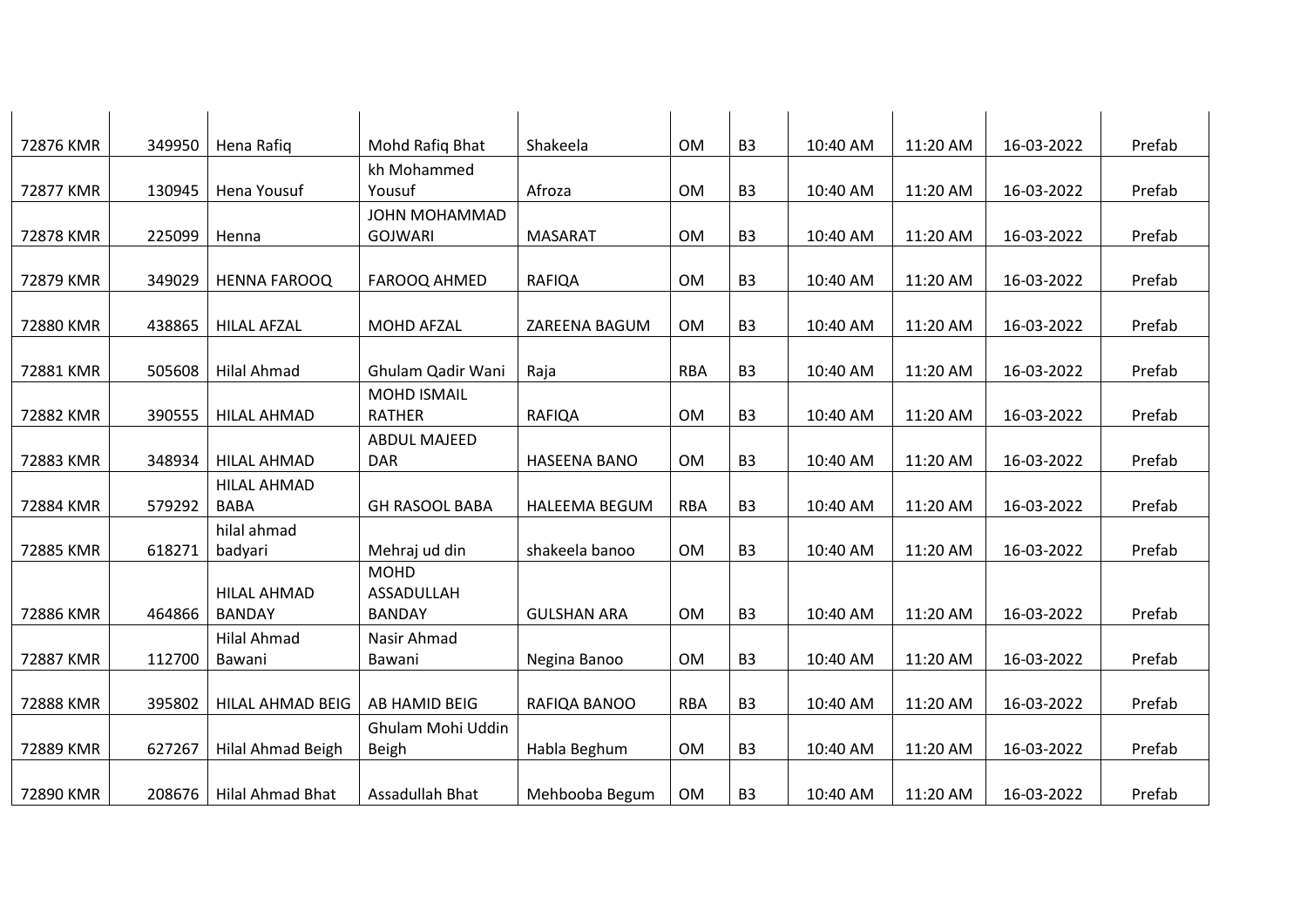|           |        |                          |                           |                     |            |           |          | 12:00 |            |        |
|-----------|--------|--------------------------|---------------------------|---------------------|------------|-----------|----------|-------|------------|--------|
| 72891 KMR | 233243 | <b>Hilal Ahmad Bhat</b>  | Gh Nabi Bhat              | Taja Bano           | OM         | <b>B4</b> | 11:20 AM | Noon  | 16-03-2022 | Prefab |
|           |        | <b>HILAL AHMAD</b>       | <b>GULZAR AHMAD</b>       |                     |            |           |          | 12:00 |            |        |
| 72892 KMR | 483910 | <b>BHAT</b>              | <b>BHAT</b>               | <b>GULSHAN ARA</b>  | OM         | <b>B4</b> | 11:20 AM | Noon  | 16-03-2022 | Prefab |
|           |        | <b>HILAL AHMAD</b>       | <b>MANZOOR AHMAD</b>      |                     |            |           |          | 12:00 |            |        |
| 72893 KMR | 308117 | <b>BHAT</b>              | <b>BHAT</b>               | <b>SARA BEGUM</b>   | OM         | <b>B4</b> | 11:20 AM | Noon  | 16-03-2022 | Prefab |
|           |        | <b>HILAL AHMAD</b>       | <b>MOHD ANWAR</b>         |                     |            |           |          | 12:00 |            |        |
| 72894 KMR | 174858 | <b>BHAT</b>              | <b>BHAT</b>               | <b>FATA BANO</b>    | <b>RBA</b> | <b>B4</b> | 11:20 AM | Noon  | 16-03-2022 | Prefab |
|           |        | <b>HILAL AHMAD</b>       | <b>NAZIR AHMAD</b>        | SHAHEENA            |            |           |          | 12:00 |            |        |
| 72895 KMR | 456824 | <b>BHAT</b>              | <b>BHAT</b>               | <b>AKHTER</b>       | OM         | <b>B4</b> | 11:20 AM | Noon  | 16-03-2022 | Prefab |
|           |        | <b>HILAL AHMAD</b>       |                           |                     |            |           |          | 12:00 |            |        |
| 72896 KMR | 523381 | <b>BHAT</b>              | <b>SONA ULLAH BHAT</b>    | SAJA                | <b>OM</b>  | <b>B4</b> | 11:20 AM | Noon  | 16-03-2022 | Prefab |
|           |        | <b>Hilal Ahmad</b>       | Nazir Ahmad               |                     |            |           |          | 12:00 |            |        |
| 72897 KMR | 388158 | Chopan                   | Chopan                    | Misra Bano          | EWS        | <b>B4</b> | 11:20 AM | Noon  | 16-03-2022 | Prefab |
|           |        |                          | <b>GULZAR AHMAD</b>       |                     |            |           |          | 12:00 |            |        |
| 72898 KMR | 607250 | HILAL AHMAD DAR          | <b>DAR</b>                | SARWA BEGGUM        | OM         | <b>B4</b> | 11:20 AM | Noon  | 16-03-2022 | Prefab |
|           |        |                          | <b>MOHD YOUSUF</b>        |                     |            |           |          | 12:00 |            |        |
| 72899 KMR | 643673 | HILAL AHMAD DAR          | <b>DAR</b>                | <b>TOOSHA BANOO</b> | <b>OM</b>  | <b>B4</b> | 11:20 AM | Noon  | 16-03-2022 | Prefab |
|           |        | <b>HILAL AHMAD</b>       |                           |                     |            |           |          | 12:00 |            |        |
| 72900 KMR | 235819 | <b>DOBI</b>              | <b>GH AHMAD DOBI</b>      | <b>MALLA BEGUM</b>  | <b>OSC</b> | <b>B4</b> | 11:20 AM | Noon  | 16-03-2022 | Prefab |
|           |        |                          |                           |                     |            |           |          | 12:00 |            |        |
| 72901 KMR | 386975 | hilal Ahmad Ganaie       | nazir Ahmad ganaie        | <b>FATIMA BANO</b>  | <b>RBA</b> | <b>B4</b> | 11:20 AM | Noon  | 16-03-2022 | Prefab |
|           |        |                          |                           |                     |            |           |          | 12:00 |            |        |
| 72902 KMR | 500917 | <b>Hilal Ahmad Ganie</b> | <b>Abdul Rashid Ganie</b> | Rafeeqa Banoo       | <b>OM</b>  | <b>B4</b> | 11:20 AM | Noon  | 16-03-2022 | Prefab |
|           |        |                          | <b>MOHD AKBAR</b>         |                     |            |           |          | 12:00 |            |        |
| 72903 KMR | 137238 | Hilal Ahmad Ganie        | <b>GANIE</b>              | <b>HASEENA BANO</b> | OM         | <b>B4</b> | 11:20 AM | Noon  | 16-03-2022 | Prefab |
|           |        | <b>HILAL AHMAD</b>       |                           |                     |            |           |          | 12:00 |            |        |
| 72904 KMR | 623992 | <b>GANIEE</b>            | <b>GH NABI GANIEE</b>     | <b>HAJA BANO</b>    | <b>RBA</b> | <b>B4</b> | 11:20 AM | Noon  | 16-03-2022 | Prefab |
|           |        | <b>Hilal Ahmad</b>       | Ghulam Hassan             |                     |            |           |          | 12:00 |            |        |
| 72905 KMR | 444784 | Geogry                   | Geogry                    | Fatima Begum        | OM         | <b>B4</b> | 11:20 AM | Noon  | 16-03-2022 | Prefab |
|           |        |                          |                           |                     |            |           |          | 12:00 |            |        |
| 72906 KMR | 611852 | <b>Hilal Ahmad Hafiz</b> | Mehraj ud din hafiz       | Naseema             | OM         | <b>B4</b> | 11:20 AM | Noon  | 16-03-2022 | Prefab |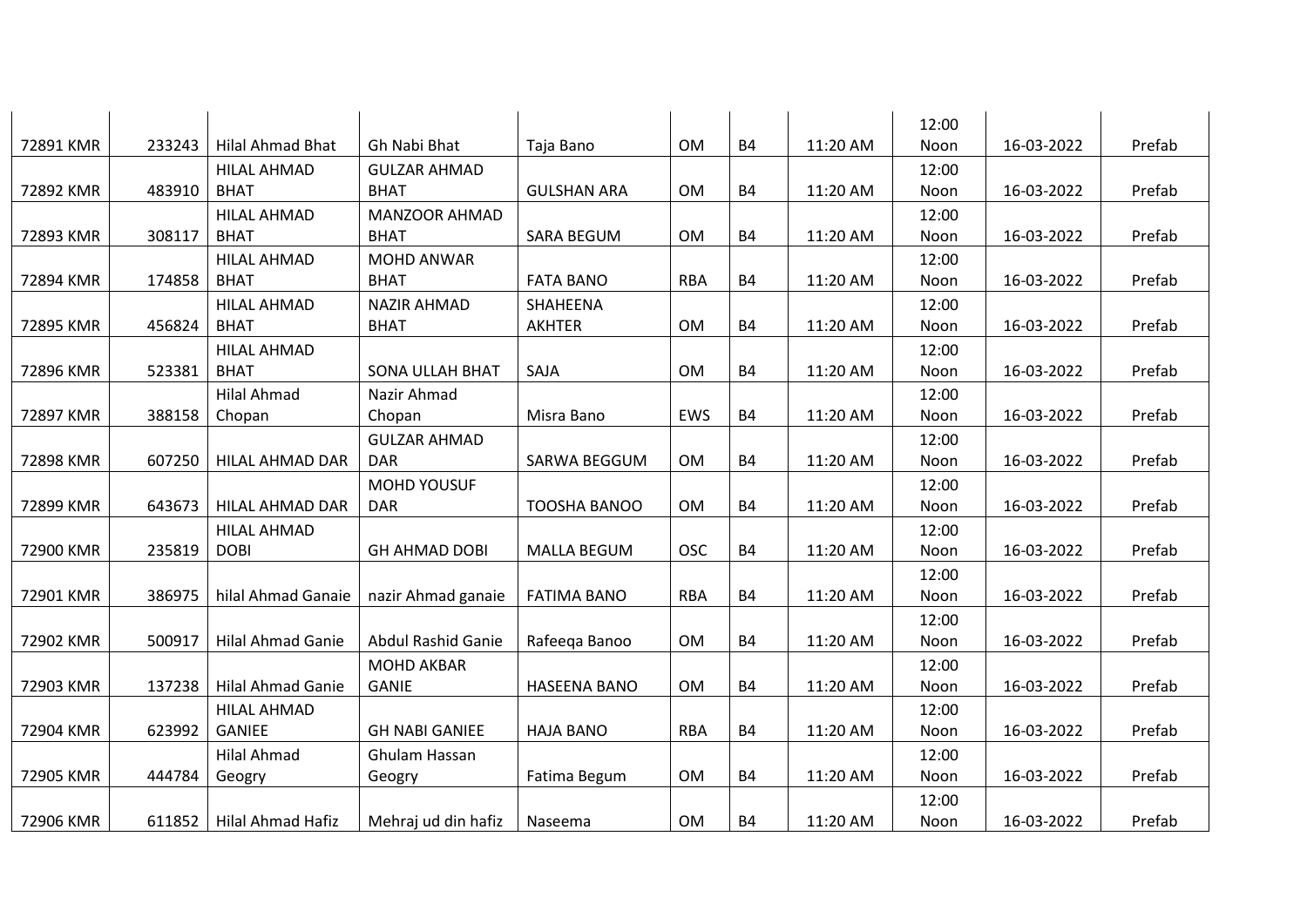| 72907 KMR | 367638 | Hilal Ahmad Itoo                  | Wali Mohmad Itoo                      | Kulsuma Banoo        | OM         | <b>B4</b> | 11:20 AM   | 12:00<br>Noon | 16-03-2022 | Prefab |
|-----------|--------|-----------------------------------|---------------------------------------|----------------------|------------|-----------|------------|---------------|------------|--------|
|           |        |                                   |                                       |                      |            |           |            |               |            |        |
| 72908 KMR | 176287 | <b>HILAL AHMAD</b><br><b>KHAN</b> | <b>KHURSHEED</b><br><b>AHMAD KHAN</b> | ZAREEFA BANOO        | <b>OM</b>  | <b>B4</b> | 11:20 AM   | 12:00<br>Noon | 16-03-2022 | Prefab |
|           |        | <b>HILAL AHMAD</b>                | PERVAIZ AHMAD                         |                      |            |           |            | 12:00         |            |        |
| 72909 KMR | 319277 | <b>KHAN</b>                       | <b>KHAN</b>                           | SHAFEEQA BEGUM       | <b>PSP</b> | <b>B4</b> | 11:20 AM   | Noon          | 16-03-2022 | Prefab |
|           |        |                                   | Shahzad Ahmad                         |                      |            |           |            | 12:00         |            |        |
| 72910 KMR | 641276 | Hilal Ahmad Khan                  | Khan                                  | Gulzara Banoo        | <b>RBA</b> | <b>B4</b> | 11:20 AM   | Noon          | 16-03-2022 | Prefab |
|           |        | <b>HILAL AHMAD</b>                | <b>ABDUL MAJEED</b>                   |                      |            |           |            | 12:00         |            |        |
| 72911 KMR | 331529 | <b>KHANDAY</b>                    | <b>KHANDAY</b>                        | NABIZA BANOO         | OM         | <b>B4</b> | 11:20 AM   | Noon          | 16-03-2022 | Prefab |
|           |        |                                   |                                       |                      |            |           |            | 12:00         |            |        |
| 72912 KMR | 103584 | Hilal Ahmad Lone                  | Ab Aziz Lone                          | Amina Bano           | <b>RBA</b> | <b>B4</b> | 11:20 AM   | Noon          | 16-03-2022 | Prefab |
|           |        |                                   |                                       |                      |            |           |            | 12:00         |            |        |
| 72913 KMR | 378016 | Hilal Ahmad Lone                  | Ab Razag Lone                         | Zubaida Akhter       | OM         | <b>B4</b> | 11:20 AM   | Noon          | 16-03-2022 | Prefab |
|           |        |                                   |                                       |                      |            |           |            | 12:00         |            |        |
| 72914 KMR | 412101 | Hilal Ahmad Lone                  | Habib ullah Lone                      | Sayeeda Begum        | OM         | <b>B4</b> | 11:20 AM   | Noon          | 16-03-2022 | Prefab |
|           |        | <b>HILAL AHMAD</b>                | MOHAMMAD                              |                      |            |           |            | 12:00         |            |        |
| 72915 KMR | 406930 | <b>LONE</b>                       | <b>ASHRAF LONE</b>                    | <b>HALEEMA BANOO</b> | <b>RBA</b> | <b>B4</b> | 11:20 AM   | Noon          | 16-03-2022 | Prefab |
|           |        | <b>HILAL AHMAD</b>                | <b>AB RASHID</b>                      |                      |            |           |            | 12:00         |            |        |
| 72916 KMR | 267364 | <b>MAGLOO</b>                     | <b>MAGLOO</b>                         | AAMINA BANO          | <b>RBA</b> | <b>B4</b> | 11:20 AM   | Noon          | 16-03-2022 | Prefab |
| 72917 KMR | 226963 | <b>Hilal Ahmad</b><br>Magray      | Ab Ahad Magray                        | Raja Begum           | <b>OM</b>  | <b>B4</b> | 11:20 AM   | 12:00<br>Noon | 16-03-2022 | Prefab |
|           |        |                                   |                                       |                      |            |           |            | 12:00         |            |        |
| 72918 KMR | 448611 | HILAL AHMAD MIR                   | <b>AB AHAD MIR</b>                    | <b>HAJIRA</b>        | <b>OM</b>  | <b>B4</b> | 11:20 AM   | Noon          | 16-03-2022 | Prefab |
|           |        |                                   |                                       |                      |            |           |            | 12:00         |            |        |
| 72919 KMR | 646351 | HILAL AHMAD MIR                   | AB RASHID MIR                         | Fatima Bano          | OM         | <b>B4</b> | 11:20 AM   | Noon          | 16-03-2022 | Prefab |
|           |        |                                   | <b>GH MOHI UD DIN</b>                 |                      |            |           |            | 12:00         |            |        |
| 72920 KMR | 125063 | HILAL AHMAD MIR                   | <b>MIR</b>                            | <b>MEHBOOBA</b>      | <b>OM</b>  | <b>B4</b> | 11:20 AM   | Noon          | 16-03-2022 | Prefab |
|           |        |                                   |                                       |                      |            |           |            |               |            |        |
| 72921 KMR | 392907 | Hilal Ahmad Mir                   | <b>Gulam Quadir Mir</b>               | <b>HAJRA BEGUM</b>   | <b>OM</b>  | <b>B5</b> | 12:00 Noon | 12:40 PM      | 16-03-2022 | Prefab |
|           |        |                                   | <b>GULAM QUADIR</b>                   |                      |            |           |            |               |            |        |
| 72922 KMR | 608424 | HILAL AHMAD MIR                   | <b>MIR</b>                            | <b>NASEEMA</b>       | <b>RBA</b> | <b>B5</b> | 12:00 Noon | 12:40 PM      | 16-03-2022 | Prefab |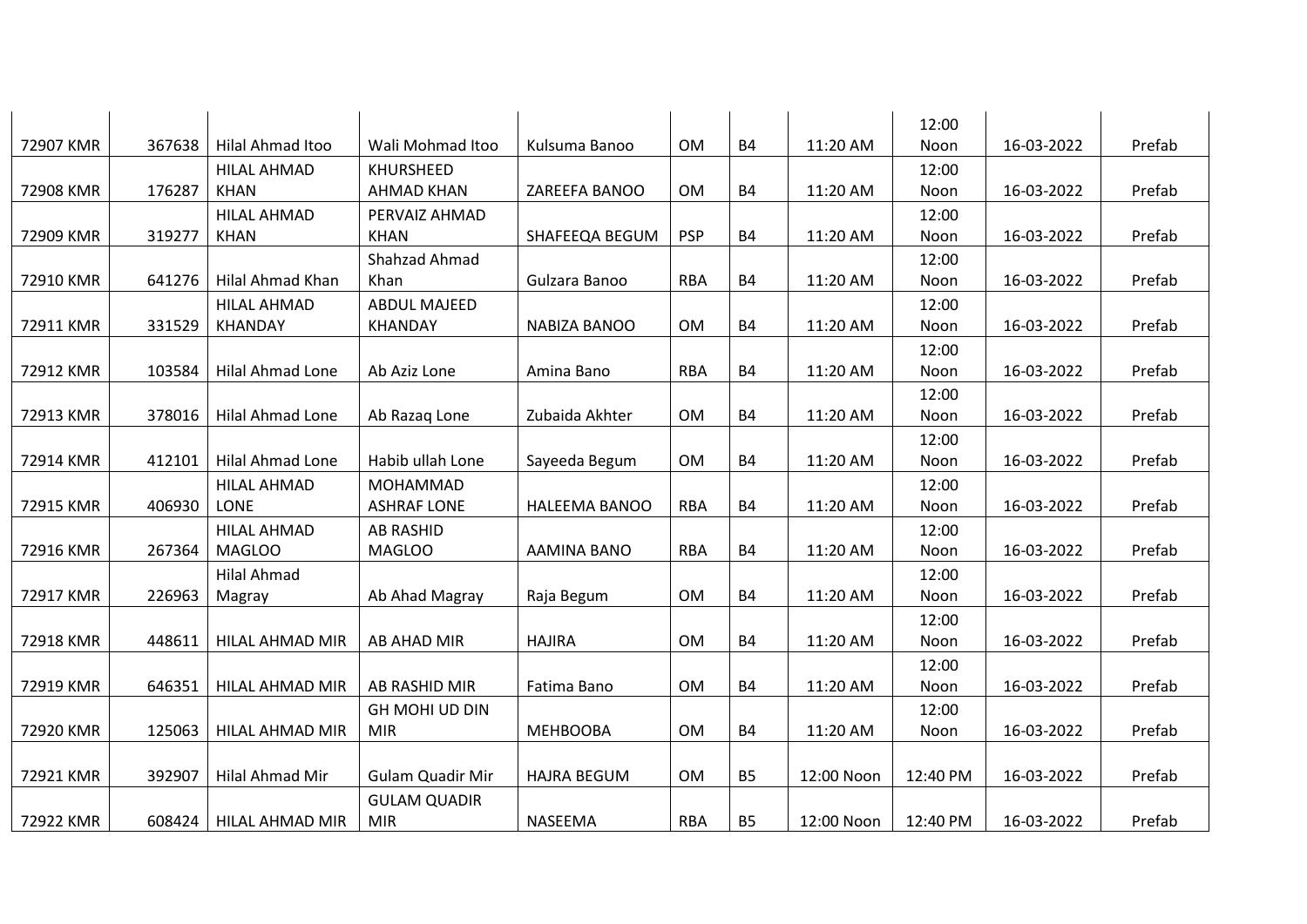| 72923 KMR | 360149 | Hilal Ahmad Mir                     | <b>Mohamad Ramzan</b><br>Mir           | Hameeda Begum         | <b>RBA</b> | <b>B5</b>      | 12:00 Noon | 12:40 PM | 16-03-2022 | Prefab |
|-----------|--------|-------------------------------------|----------------------------------------|-----------------------|------------|----------------|------------|----------|------------|--------|
|           |        |                                     |                                        |                       |            |                |            |          |            |        |
| 72924 KMR | 101114 | Hilal Ahmad Mir                     | Mohd Yassin Mir                        | Asha Bagam            | <b>OM</b>  | <b>B5</b>      | 12:00 Noon | 12:40 PM | 16-03-2022 | Prefab |
| 72925 KMR | 494208 | <b>Hilal Ahmad Mir</b>              | Nazir Ahmad Mir                        | Naseema               | EWS        | <b>B5</b>      | 12:00 Noon | 12:40 PM | 16-03-2022 | Prefab |
| 72926 KMR | 413753 | <b>Hilal Ahmad</b><br>Mooche        | Mohmad Rajab<br>Mooche                 | Dilshada              | <b>OM</b>  | B <sub>5</sub> | 12:00 Noon | 12:40 PM | 16-03-2022 | Prefab |
|           |        |                                     | Mohammad                               |                       |            |                |            |          |            |        |
| 72927 KMR | 447620 | <b>Hilal Ahmad Najar</b>            | Ramzan Najar<br><b>GULAM</b>           | Zoona Banov           | <b>OSC</b> | <b>B5</b>      | 12:00 Noon | 12:40 PM | 16-03-2022 | Prefab |
| 72928 KMR | 281483 | <b>Hilal Ahmad Paray</b>            | MOHAMMAD<br><b>PARAY</b>               | Haja bano             | <b>RBA</b> | <b>B5</b>      | 12:00 Noon | 12:40 PM | 16-03-2022 | Prefab |
|           |        | <b>HILAL AHMAD</b>                  |                                        |                       |            |                |            |          |            |        |
| 72929 KMR | 624836 | <b>PARRY</b>                        | AB KABIR PARRAY                        | <b>HALEEMA</b>        | EWS        | <b>B5</b>      | 12:00 Noon | 12:40 PM | 16-03-2022 | Prefab |
| 72930 KMR | 372480 | hilal ahmad payer                   | <b>GH RASOOL PAYER</b>                 | <b>HAJRA BEGUM</b>    | <b>OM</b>  | <b>B5</b>      | 12:00 Noon | 12:40 PM | 16-03-2022 | Prefab |
| 72931 KMR | 585329 | <b>Hilal Ahmad Rather</b>           | Ab Gafar Rather                        | Aisha Begum           | OM         | <b>B5</b>      | 12:00 Noon | 12:40 PM | 16-03-2022 | Prefab |
| 72932 KMR | 374338 | <b>Hilal Ahmad Rather</b>           | MOHAMMAD<br><b>RAMZAN RATHER</b>       | ZAINA                 | OM         | <b>B5</b>      | 12:00 Noon | 12:40 PM | 16-03-2022 | Prefab |
|           |        | <b>HILAL AHMAD</b>                  |                                        |                       |            |                |            |          |            |        |
| 72933 KMR | 420724 | <b>SHAH</b>                         | AB SALAM SHAH                          | <b>SAKEENA AKHTER</b> | OM         | <b>B5</b>      | 12:00 Noon | 12:40 PM | 16-03-2022 | Prefab |
| 72934 KMR | 546213 | <b>HILAL AHMAD</b><br><b>SHAH</b>   | <b>GH QADIR SHAH</b>                   | <b>SARA BEGUM</b>     | <b>RBA</b> | <b>B5</b>      | 12:00 Noon | 12:40 PM | 16-03-2022 | Prefab |
| 72935 KMR | 380705 | <b>Hilal Ahmad Shah</b>             | Saif Ud Din Shah                       | Aisha Begum           | OM         | <b>B5</b>      | 12:00 Noon | 12:40 PM | 16-03-2022 | Prefab |
|           |        |                                     | Abdul Raheem                           |                       |            |                |            |          |            |        |
| 72936 KMR | 639618 | Hilal ahmad sheikh                  | sheikh                                 | Rafiqa Bano           | <b>RBA</b> | <b>B5</b>      | 12:00 Noon | 12:40 PM | 16-03-2022 | Prefab |
| 72937 KMR | 237155 | <b>HILAL AHMAD</b><br><b>SHEIKH</b> | <b>GH MOHI UD DIN</b><br><b>SHEIKH</b> | <b>RAJA BEGUM</b>     | <b>OM</b>  | B <sub>5</sub> | 12:00 Noon | 12:40 PM | 16-03-2022 | Prefab |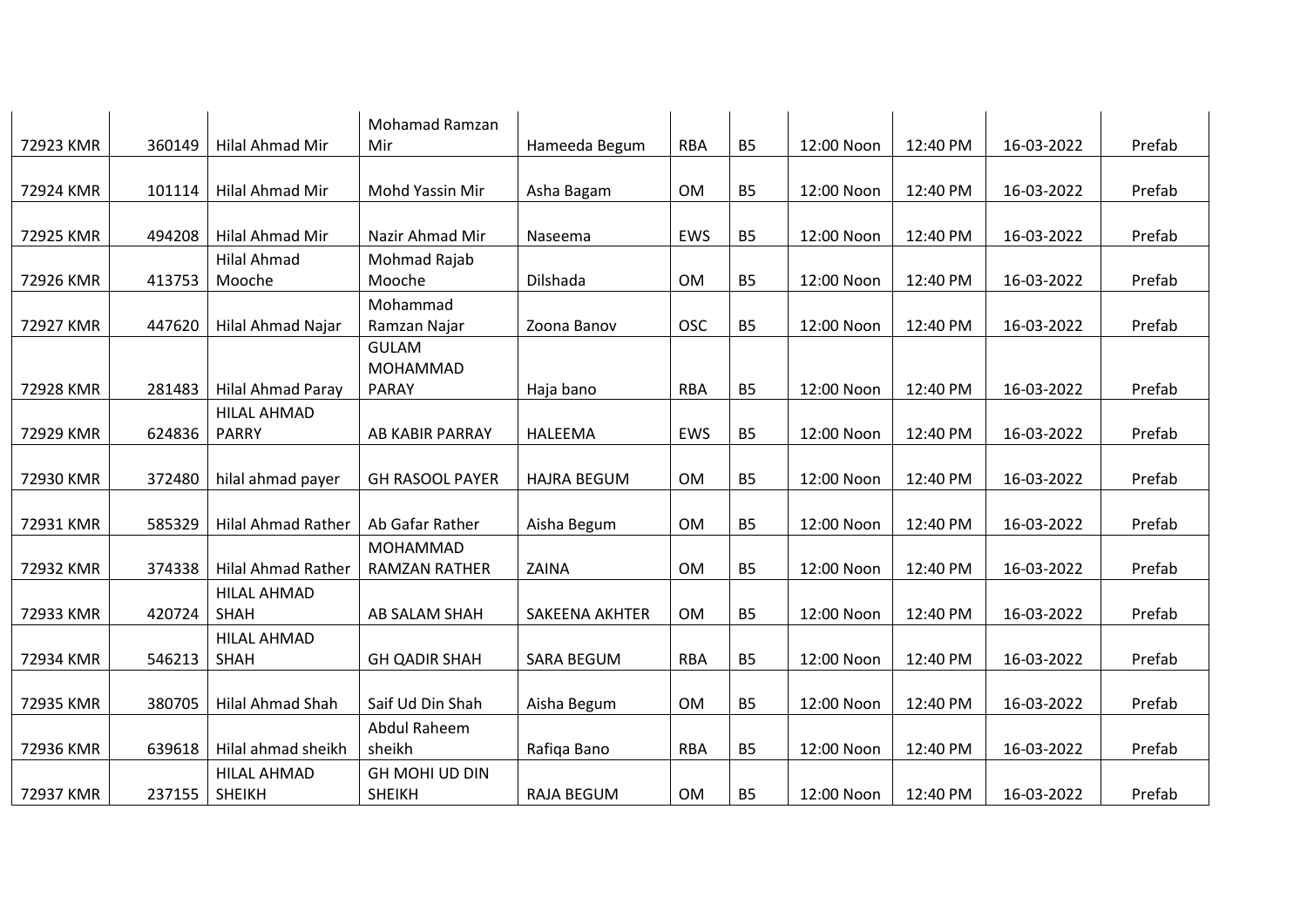| 72938 KMR                           | 218661                     | <b>Hilal Ahmad Sheikh</b>                                                    | Gh Qadir Sheikh                                                       | Rafiqa                                             | OM                    | <b>B5</b>                           | 12:00 Noon                    | 12:40 PM                      | 16-03-2022                             | Prefab                     |
|-------------------------------------|----------------------------|------------------------------------------------------------------------------|-----------------------------------------------------------------------|----------------------------------------------------|-----------------------|-------------------------------------|-------------------------------|-------------------------------|----------------------------------------|----------------------------|
|                                     |                            | <b>HILAL AHMAD</b>                                                           |                                                                       |                                                    |                       |                                     |                               |                               |                                        |                            |
| 72939 KMR                           | 243195                     | <b>SHEIKH</b>                                                                | Mushtag Ahmad<br>Sheikh                                               | Fareeda Akhter                                     | OM                    | B <sub>5</sub>                      | 12:00 Noon                    | 12:40 PM                      | 16-03-2022                             | Prefab                     |
|                                     |                            | <b>HILAL AHMAD</b>                                                           |                                                                       |                                                    |                       |                                     |                               |                               |                                        |                            |
| 72940 KMR                           | 204452                     | <b>SHIEKH</b>                                                                | AB AHAD SHIEKH                                                        | HAFEEZA BEGUM                                      | <b>RBA</b>            | <b>B5</b>                           | 12:00 Noon                    | 12:40 PM                      | 16-03-2022                             | Prefab                     |
|                                     |                            | <b>HILAL AHMAD</b>                                                           |                                                                       |                                                    |                       |                                     |                               |                               |                                        |                            |
| 72941 KMR                           | 163905                     | <b>SHIKEH</b>                                                                | <b>GH MOHD SHEIKH</b>                                                 | <b>FATIMA BANOO</b>                                | OM                    | <b>B5</b>                           | 12:00 Noon                    | 12:40 PM                      | 16-03-2022                             | Prefab                     |
|                                     |                            |                                                                              |                                                                       |                                                    |                       |                                     |                               |                               |                                        |                            |
| 72942 KMR                           | 413455                     | HILAL AHMAD SOFI                                                             | <b>MOHD AMIN SOFI</b>                                                 | <b>JEGREE</b>                                      | OM                    | <b>B5</b>                           | 12:00 Noon                    | 12:40 PM                      | 16-03-2022                             | Prefab                     |
|                                     |                            |                                                                              | <b>MOHD IBRAHIM</b>                                                   |                                                    |                       |                                     |                               |                               |                                        |                            |
| 72943 KMR                           | 187120                     | HILAL AHMAD SOFI                                                             | SOFI                                                                  | <b>AISHA BEGUM</b>                                 | <b>OM</b>             | <b>B5</b>                           | 12:00 Noon                    | 12:40 PM                      | 16-03-2022                             | Prefab                     |
|                                     |                            | <b>HILAL AHMAD</b>                                                           | <b>ABDUL RASHID</b>                                                   |                                                    |                       |                                     |                               |                               |                                        |                            |
| 72944 KMR                           | 470878                     | <b>TAILI</b>                                                                 | <b>TAILI</b>                                                          | SARA BAGUM                                         | <b>OSC</b>            | <b>B5</b>                           | 12:00 Noon                    | 12:40 PM                      | 16-03-2022                             | Prefab                     |
|                                     |                            | <b>Hilal Ahmad</b>                                                           |                                                                       |                                                    |                       |                                     |                               |                               |                                        |                            |
| 72945 KMR                           | 646759                     | Thakur                                                                       | Abdul ahad thakur                                                     | Hafeeza Bano                                       | OM                    | <b>B5</b>                           | 12:00 Noon                    | 12:40 PM                      | 16-03-2022                             | Prefab                     |
|                                     |                            | HILAL AHMAD                                                                  |                                                                       |                                                    |                       |                                     |                               |                               |                                        |                            |
| 72946 KMR                           | 248783                     | <b>WAGAY</b>                                                                 | AB RASHID WAGAY                                                       | SHAREEFA BANO                                      | <b>OM</b>             | <b>B5</b>                           | 12:00 Noon                    | 12:40 PM                      | 16-03-2022                             | Prefab                     |
|                                     |                            |                                                                              | Mohammad Ashraf                                                       |                                                    |                       |                                     |                               |                               |                                        |                            |
| 72947 KMR                           | 412121                     | Hilal Ahmad Wani                                                             | Wani                                                                  | Rafiga Akhter                                      | OM                    | <b>B5</b>                           | 12:00 Noon                    | 12:40 PM                      | 16-03-2022                             | Prefab                     |
|                                     |                            | <b>HILAL AHMAD</b>                                                           | MOHAMMAD                                                              |                                                    |                       |                                     |                               |                               |                                        |                            |
| 72948 KMR                           | 204791                     | <b>WANI</b>                                                                  | <b>SABOOR WANI</b>                                                    | <b>JAWAHIRA BANOO</b>                              | <b>RBA</b>            | <b>B5</b>                           | 12:00 Noon                    | 12:40 PM                      | 16-03-2022                             | Prefab                     |
|                                     |                            | <b>HILAL AHMAD</b>                                                           | MOHD AKRAM                                                            |                                                    |                       |                                     |                               |                               |                                        |                            |
| 72949 KMR                           | 551657                     | <b>WANI</b>                                                                  | <b>WANI</b>                                                           | ZAINAB                                             | <b>OM</b>             | <b>B5</b>                           | 12:00 Noon                    | 12:40 PM                      | 16-03-2022                             | Prefab                     |
|                                     |                            | <b>HILAL AHMED</b>                                                           | MUSHTAQ AHMED                                                         |                                                    |                       |                                     |                               |                               |                                        |                            |
| 72950 KMR                           | 589883                     | <b>GANIE</b>                                                                 | <b>GANIE</b>                                                          | <b>ZUBAIDA BANO</b>                                | <b>RBA</b>            | <b>B5</b>                           | 12:00 Noon                    | 12:40 PM                      | 16-03-2022                             | Prefab                     |
|                                     |                            |                                                                              |                                                                       |                                                    |                       |                                     |                               |                               |                                        |                            |
|                                     |                            |                                                                              |                                                                       |                                                    |                       |                                     |                               |                               |                                        |                            |
|                                     |                            |                                                                              |                                                                       |                                                    |                       |                                     |                               |                               |                                        |                            |
|                                     |                            |                                                                              |                                                                       |                                                    |                       |                                     |                               |                               |                                        |                            |
|                                     |                            |                                                                              |                                                                       |                                                    |                       |                                     |                               |                               |                                        |                            |
| 72951 KMR<br>72952 KMR<br>72953 KMR | 141625<br>124152<br>173996 | hilal bashir wani<br>HILAL FAROOQ<br>PARRAY<br><b>Hilal Manzoor</b><br>Wagay | bashir ahmad wani<br>FAROOQ AHMAD<br>PARRAY<br>Manzoor Ahmed<br>wagay | haleema<br><b>SHAMEEMA BANO</b><br>Mehmooda Akhter | OM<br><b>OM</b><br>OM | <b>B6</b><br><b>B6</b><br><b>B6</b> | 1:00 PM<br>1:00 PM<br>1:00 PM | 1:40 PM<br>1:40 PM<br>1:40 PM | 16-03-2022<br>16-03-2022<br>16-03-2022 | Prefab<br>Prefab<br>Prefab |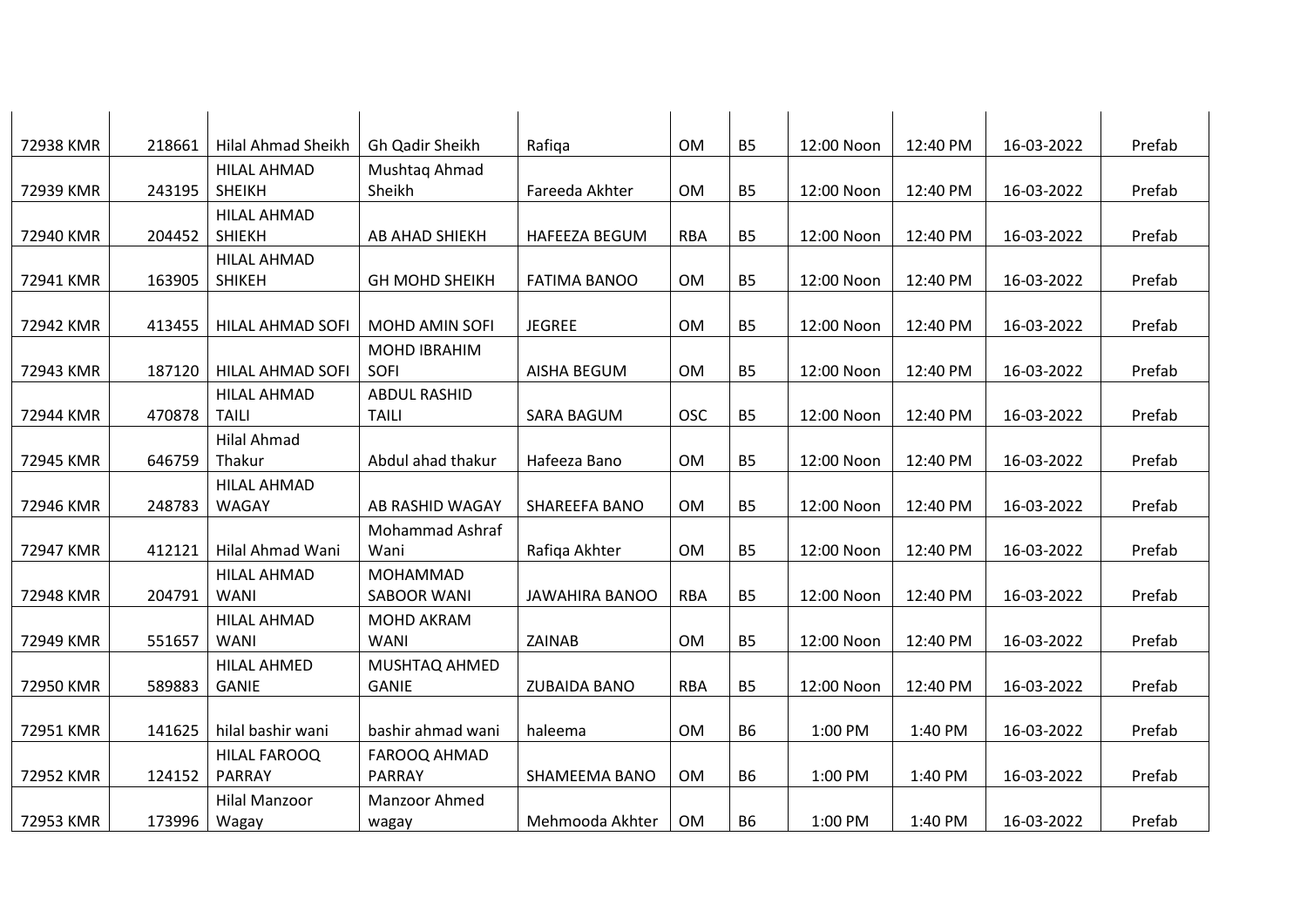| 72954 KMR | 269386 | <b>HILAL NABI</b>    | <b>GHULAM</b>            | <b>NABI</b>       | OM         | <b>B6</b>      | 1:00 PM | 1:40 PM | 16-03-2022 | Prefab |
|-----------|--------|----------------------|--------------------------|-------------------|------------|----------------|---------|---------|------------|--------|
|           |        | HILAL YAQOOB         | MOHD YAQOOB              |                   |            |                |         |         |            |        |
| 72955 KMR | 119134 | <b>DEVA</b>          | <b>DEVA</b>              | <b>GULSHAN</b>    | <b>OM</b>  | <b>B6</b>      | 1:00 PM | 1:40 PM | 16-03-2022 | Prefab |
|           |        | <b>HIMAYOO</b>       | SHEERAZ AHMAD            |                   |            |                |         |         |            |        |
| 72956 KMR | 271506 | SHEERAZ              | <b>SHAH</b>              | <b>DILSHADA</b>   | <b>RBA</b> | <b>B6</b>      | 1:00 PM | 1:40 PM | 16-03-2022 | Prefab |
|           |        |                      | Gull mohmmad             |                   |            |                |         |         |            |        |
| 72957 KMR | 375378 | Himayoon Gull        | bhat                     | Dilshada          | OM         | <b>B6</b>      | 1:00 PM | 1:40 PM | 16-03-2022 | Prefab |
|           |        | Himayoun Majid       |                          |                   |            |                |         |         |            |        |
| 72958 KMR | 149220 | <b>Bhat</b>          | Abdul Majid Bhat         | Nighat            | <b>OM</b>  | <b>B6</b>      | 1:00 PM | 1:40 PM | 16-03-2022 | Prefab |
|           |        |                      |                          |                   |            |                |         |         |            |        |
| 72959 KMR | 642322 | Himayoun Shafi       | Mohd Shafi Mir           | Gulshana Bano     | <b>RBA</b> | <b>B6</b>      | 1:00 PM | 1:40 PM | 16-03-2022 | Prefab |
|           |        |                      | <b>FAYAZ AHMAD</b>       |                   |            |                |         |         |            |        |
| 72960 KMR | 313325 | HINA FAYAZ WANI      | <b>WANI</b>              | SHAHIDA BEGUM     | OM         | B <sub>6</sub> | 1:00 PM | 1:40 PM | 16-03-2022 | Prefab |
|           |        |                      |                          |                   |            |                |         |         |            |        |
| 72961 KMR | 368168 | <b>HINA NABI</b>     | <b>GHULAM NABI</b>       | <b>NOOR JEHAN</b> | OM         | <b>B6</b>      | 1:00 PM | 1:40 PM | 16-03-2022 | Prefab |
|           |        |                      | MEHMOOD AHMAD            |                   |            |                |         |         |            |        |
| 72962 KMR | 267453 | <b>HINAN JAN</b>     | <b>SHEIKH</b>            | NASEEMA BANOO     | <b>OM</b>  | <b>B6</b>      | 1:00 PM | 1:40 PM | 16-03-2022 | Prefab |
|           |        |                      |                          |                   |            |                |         |         |            |        |
| 72963 KMR | 239334 | Horoon Rashid Mir    | Late Ab Rashid Mir       | Raja bano         | OM         | B <sub>6</sub> | 1:00 PM | 1:40 PM | 16-03-2022 | Prefab |
|           |        |                      | <b>MANZOOR AHMAD</b>     |                   |            |                |         |         |            |        |
| 72964 KMR | 642821 | <b>HUDHA MANZOOR</b> | <b>KHAN</b>              | MAHJABEENA        | OM         | <b>B6</b>      | 1:00 PM | 1:40 PM | 16-03-2022 | Prefab |
|           |        |                      | Mohammad shafi           |                   |            |                |         |         |            |        |
| 72965 KMR | 201050 | Hufaiza Shafi        | lawdari                  | Haleema           | OM         | <b>B6</b>      | 1:00 PM | 1:40 PM | 16-03-2022 | Prefab |
|           |        |                      |                          |                   |            |                |         |         |            |        |
| 72966 KMR | 166499 | Huma Akhtar Malik    | <b>Mohd Ashraf Malik</b> | Zubaida Beigum    | <b>RBA</b> | <b>B6</b>      | 1:00 PM | 1:40 PM | 16-03-2022 | Prefab |
|           |        |                      |                          |                   |            |                |         |         |            |        |
| 72967 KMR | 437433 | <b>HUMA BASHIR</b>   | <b>BASHIR</b>            | <b>AHMAD</b>      | OM         | <b>B6</b>      | 1:00 PM | 1:40 PM | 16-03-2022 | Prefab |
|           |        |                      | <b>FAYAZ AHMAD</b>       |                   |            |                |         |         |            |        |
| 72968 KMR | 289973 | <b>HUMA FAYAZ</b>    | <b>SHAH</b>              | TASLEEMA          | OM         | <b>B6</b>      | 1:00 PM | 1:40 PM | 16-03-2022 | Prefab |
|           |        |                      |                          |                   |            |                |         |         |            |        |
| 72969 KMR | 143334 | Huma Jahangir        | Late Jahangir Hyderi     | Shafqat Jahan     | <b>OM</b>  | <b>B6</b>      | 1:00 PM | 1:40 PM | 16-03-2022 | Prefab |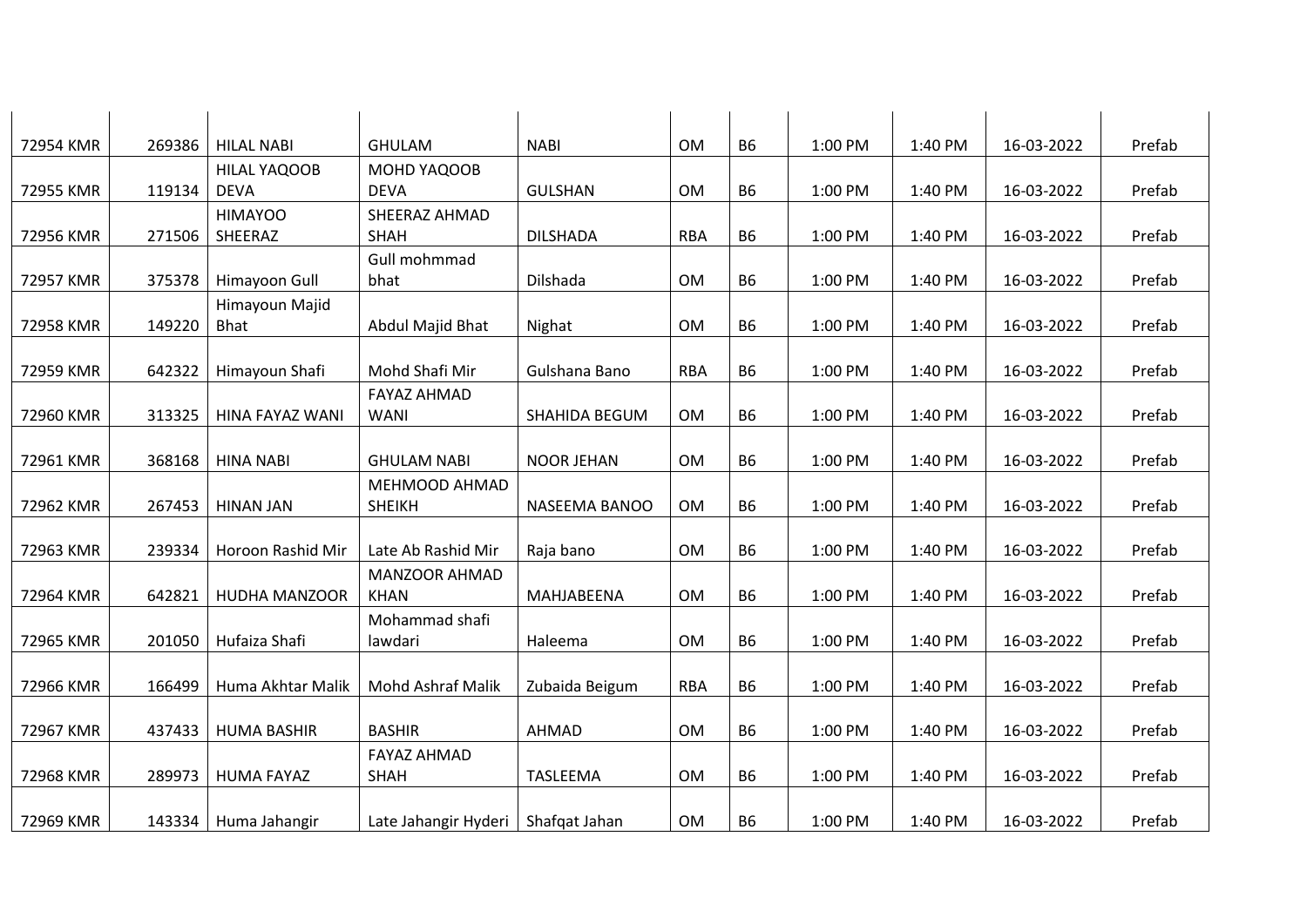| 72970 KMR | 288346 |                        | <b>ABDUL RASHID MIR</b>            |                         | OM         | <b>B6</b> | 1:00 PM | 1:40 PM | 16-03-2022 | Prefab |
|-----------|--------|------------------------|------------------------------------|-------------------------|------------|-----------|---------|---------|------------|--------|
|           |        | <b>HUMA RASHID</b>     |                                    | <b>JAMEELA RASHID</b>   |            |           |         |         |            |        |
| 72971 KMR | 554465 | <b>HUMAIRA BASHIR</b>  | <b>BASHIR AHMAD</b><br><b>KHAN</b> | <b>FAREEDA AKHTER</b>   | OM         | <b>B6</b> | 1:00 PM | 1:40 PM | 16-03-2022 | Prefab |
|           |        |                        | <b>BILAL AHMAD</b>                 |                         |            |           |         |         |            |        |
| 72972 KMR | 479942 | <b>HUMAIRA BILAL</b>   | <b>MALIK</b>                       | <b>RUBY</b>             | <b>OM</b>  | <b>B6</b> | 1:00 PM | 1:40 PM | 16-03-2022 | Prefab |
|           |        |                        | SHAFAT AHMAD                       |                         |            |           |         |         |            |        |
| 72973 KMR | 578413 | <b>HUMAIRA INAYATI</b> | <b>INAYATI</b>                     | <b>SYED ARFIT AMINA</b> | OM         | <b>B6</b> | 1:00 PM | 1:40 PM | 16-03-2022 | Prefab |
|           |        |                        | <b>GHULAM AHMAD</b>                |                         |            |           |         |         |            |        |
| 72974 KMR | 330732 | <b>HUMAIRA JAGOO</b>   | JAGOO                              | RAFIQA BEGUM            | OM         | <b>B6</b> | 1:00 PM | 1:40 PM | 16-03-2022 | Prefab |
|           |        |                        |                                    |                         |            |           |         |         |            |        |
| 72975 KMR | 518061 | Humaira Lone           | <b>Ghulam Mohd Lone</b>            | Shameema                | <b>OM</b>  | <b>B6</b> | 1:00 PM | 1:40 PM | 16-03-2022 | Prefab |
|           |        | Humaira Mehboob        |                                    |                         |            |           |         |         |            |        |
| 72976 KMR | 436295 | Mehboob                | Mehboob Hussain                    | Moomina                 | <b>ST</b>  | <b>B6</b> | 1:00 PM | 1:40 PM | 16-03-2022 | Prefab |
|           |        |                        |                                    |                         |            |           |         |         |            |        |
| 72977 KMR | 131125 | <b>HUMAIRA NAZIR</b>   | Nazir Ahmad Bhat                   | Shahzada Shaheen        | OM         | <b>B6</b> | 1:00 PM | 1:40 PM | 16-03-2022 | Prefab |
|           |        |                        |                                    |                         |            |           |         |         |            |        |
| 72978 KMR | 551653 | <b>HUMAIRA NAZIR</b>   | NAZIR AHMAD DAR                    | Misra Bano              | <b>OM</b>  | <b>B6</b> | 1:00 PM | 1:40 PM | 16-03-2022 | Prefab |
|           |        | Humaira Qadir          | Kh Ghulam Qadir                    |                         |            |           |         |         |            |        |
| 72979 KMR | 302605 | <b>Bhat</b>            | <b>Bhat</b>                        | Hasina                  | OM         | <b>B6</b> | 1:00 PM | 1:40 PM | 16-03-2022 | Prefab |
|           |        |                        | Waseem Ahmad                       |                         |            |           |         |         |            |        |
| 72980 KMR | 161653 | Humaira Waseem         | Sheikh                             | Nighat Yasmeen          | OM         | <b>B6</b> | 1:00 PM | 1:40 PM | 16-03-2022 | Prefab |
|           |        |                        |                                    |                         |            |           |         |         |            |        |
| 72981 KMR | 137197 | Humairah Akhter        | Mohamad                            | Rajab                   | <b>RBA</b> | <b>B7</b> | 1:40 PM | 2:20 PM | 16-03-2022 | Prefab |
|           |        |                        | MOHD ALTAF                         |                         |            |           |         |         |            |        |
| 72982 KMR | 127390 | <b>HUMARA JHON</b>     | <b>NAJAR</b>                       | JAMEELA                 | OM         | <b>B7</b> | 1:40 PM | 2:20 PM | 16-03-2022 | Prefab |
|           |        |                        | <b>NAZIR AHMAD</b>                 |                         |            |           |         |         |            |        |
| 72983 KMR | 610227 | <b>HUMAYUN AZAD</b>    | <b>BHAT</b>                        | <b>MEHMOODA</b>         | OM         | <b>B7</b> | 1:40 PM | 2:20 PM | 16-03-2022 | Prefab |
|           |        |                        |                                    |                         |            |           |         |         |            |        |
| 72984 KMR | 487240 | Humayun Nisar          | Nisar Ahmad Bhat                   | Amira Begum             | <b>RBA</b> | <b>B7</b> | 1:40 PM | 2:20 PM | 16-03-2022 | Prefab |
|           |        |                        | <b>GHULAM HASSAN</b>               |                         |            |           |         |         |            |        |
| 72985 KMR | 352507 | HUMEERA HASSAN         | <b>TANTRY</b>                      | <b>NASEEMA BEGUM</b>    | OM         | <b>B7</b> | 1:40 PM | 2:20 PM | 16-03-2022 | Prefab |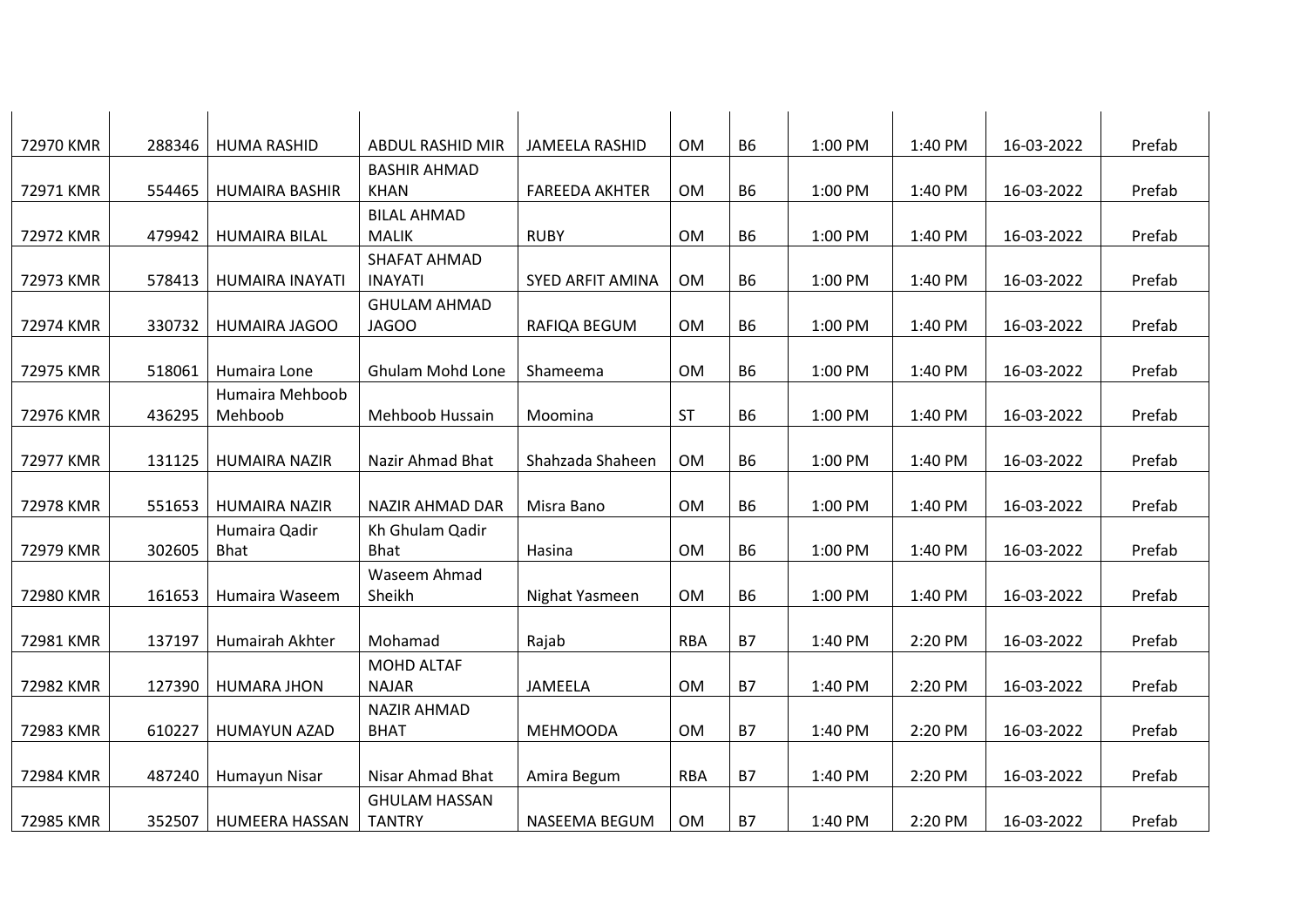| 72986 KMR | 352057 | Humeera Nazir        | Nazir Ahmad Allai     | Misra Nazir           | OM         | <b>B7</b> | 1:40 PM | 2:20 PM | 16-03-2022 | Prefab |
|-----------|--------|----------------------|-----------------------|-----------------------|------------|-----------|---------|---------|------------|--------|
|           |        | Humeera Yousuf       |                       |                       |            |           |         |         |            |        |
| 72987 KMR | 615901 | Yousuf               | Mohd.yousuf wani      | Shafeega bano         | <b>OM</b>  | <b>B7</b> | 1:40 PM | 2:20 PM | 16-03-2022 | Prefab |
|           |        |                      | ABDUL QAIYUM          |                       |            |           |         |         |            |        |
| 72988 KMR | 388333 | <b>HUMERA QAIYUM</b> | <b>SHEIKH</b>         | SHAMEEMA              | <b>OM</b>  | <b>B7</b> | 1:40 PM | 2:20 PM | 16-03-2022 | Prefab |
|           |        | Humira Ashraf        |                       |                       |            |           |         |         |            |        |
| 72989 KMR | 525980 | <b>Baba</b>          | Mohd Ashraf           | Zamrooda              | OM         | <b>B7</b> | 1:40 PM | 2:20 PM | 16-03-2022 | Prefab |
|           |        |                      |                       |                       |            |           |         |         |            |        |
| 72990 KMR | 458314 | humira fayaz fayaz   | fayaz ahmad mir       | afroza banoo          | OM         | <b>B7</b> | 1:40 PM | 2:20 PM | 16-03-2022 | Prefab |
|           |        |                      |                       |                       |            |           |         |         |            |        |
| 72991 KMR | 136818 | <b>HUMIRA JAN</b>    | AB MAJEED SHEIKH      | <b>SHARIFA BANO</b>   | <b>OM</b>  | <b>B7</b> | 1:40 PM | 2:20 PM | 16-03-2022 | Prefab |
|           |        |                      |                       |                       |            |           |         |         |            |        |
| 72992 KMR | 286431 | Humira Nazir         | Nazir ahmad ganaie    | Muneera bano          | OM         | <b>B7</b> | 1:40 PM | 2:20 PM | 16-03-2022 | Prefab |
|           |        |                      |                       |                       |            |           |         |         |            |        |
| 72993 KMR | 531316 | Humira Rashid        | Ab Rashid Sheikh      | Hajrah Bano           | OM         | <b>B7</b> | 1:40 PM | 2:20 PM | 16-03-2022 | Prefab |
|           |        | Humira Rashid        |                       |                       |            |           |         |         |            |        |
| 72994 KMR | 472372 | <b>Bhat</b>          | Ab Rashid Bhat        | Hafeeza Banoo         | <b>OM</b>  | <b>B7</b> | 1:40 PM | 2:20 PM | 16-03-2022 | Prefab |
|           |        |                      |                       |                       |            |           |         |         |            |        |
| 72995 KMR | 499386 | Humirah Majeed       | Ab Majeed Wani        | Fahmeeda Akhter       | OM         | <b>B7</b> | 1:40 PM | 2:20 PM | 16-03-2022 | Prefab |
|           |        |                      | <b>NAZIR AHMAD</b>    |                       |            |           |         |         |            |        |
| 72996 KMR | 270955 | <b>HUMIRAH NAZIR</b> | <b>BHAT</b>           | NASEEMA AKHTER        | OM         | <b>B7</b> | 1:40 PM | 2:20 PM | 16-03-2022 | Prefab |
|           |        | <b>HUMMAH</b>        | SHAKEEL AHMAD         |                       |            |           |         |         |            |        |
| 72997 KMR | 607745 | SHAKEEL ITOO         | <b>ITOO</b>           | MUBEENA BANOO         | <b>OM</b>  | <b>B7</b> | 1:40 PM | 2:20 PM | 16-03-2022 | Prefab |
|           |        |                      |                       |                       |            |           |         |         |            |        |
| 72998 KMR |        |                      | <b>MOHD AMIN DAR</b>  |                       |            | <b>B7</b> | 1:40 PM |         |            |        |
|           | 462624 | <b>HUMYRA AMIN</b>   |                       | <b>SHAMIMA AKHTER</b> | OM         |           |         | 2:20 PM | 16-03-2022 | Prefab |
|           |        |                      | Masood Ahmad          |                       |            |           |         |         |            |        |
| 72999 KMR | 569750 | Humyra Masood        | Parrey                | Masooda Banu          | OM         | <b>B7</b> | 1:40 PM | 2:20 PM | 16-03-2022 | Prefab |
|           |        |                      | PEERZADA ABDUL        |                       |            |           |         |         |            |        |
| 73000 KMR | 340908 | HUMYRA RAHMAN        | <b>RAHMAN</b>         | <b>SAFIA AKHTER</b>   | <b>RBA</b> | <b>B7</b> | 1:40 PM | 2:20 PM | 16-03-2022 | Prefab |
|           |        |                      |                       |                       |            |           |         |         |            |        |
| 73001 KMR | 106726 | <b>HUNZAL GANI</b>   | <b>ABDUL GANI MIR</b> | <b>HAFEEZA BEGUM</b>  | <b>RBA</b> | <b>B7</b> | 1:40 PM | 2:20 PM | 16-03-2022 | Prefab |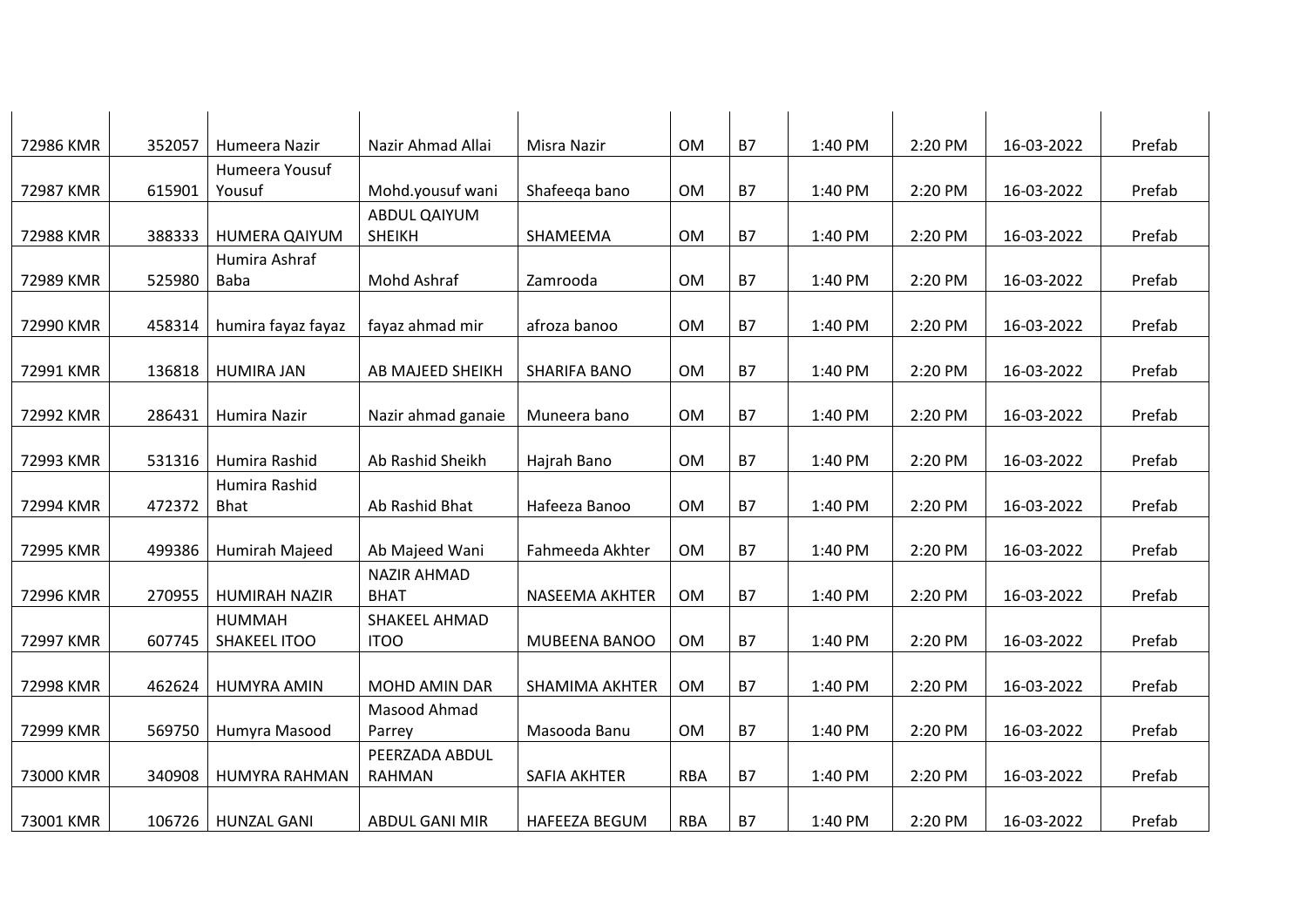|           |        |                         | PEERZADA MUNEER         |                        |            |                |         |         |            |        |
|-----------|--------|-------------------------|-------------------------|------------------------|------------|----------------|---------|---------|------------|--------|
| 73002 KMR | 498965 | <b>HURMAT UN NISA</b>   | AHMAD                   | ZAREENA BEGUM          | <b>OM</b>  | <b>B7</b>      | 1:40 PM | 2:20 PM | 16-03-2022 | Prefab |
|           |        | <b>HUSSAIN</b>          |                         |                        |            |                |         |         |            |        |
|           |        | <b>MOHAMMAD</b>         | <b>GHULAM HASSAN</b>    |                        |            |                |         |         |            |        |
| 73003 KMR | 361004 | <b>IRSHAD</b>           | <b>BHAT</b>             | <b>HAJIRAH BANO</b>    | <b>OM</b>  | <b>B7</b>      | 1:40 PM | 2:20 PM | 16-03-2022 | Prefab |
|           |        |                         | <b>GHULAM HASSAN</b>    |                        |            |                |         |         |            |        |
| 73004 KMR | 275999 | <b>HUSSNE MUBARAK</b>   | <b>MIR</b>              | <b>NABEELA</b>         | <b>OM</b>  | <b>B7</b>      | 1:40 PM | 2:20 PM | 16-03-2022 | Prefab |
|           |        | <b>HUWAIDA AYOUB</b>    | MOHAMMAD                | <b>MAHMOODA</b>        |            |                |         |         |            |        |
| 73005 KMR | 584028 | <b>WANI</b>             | <b>AYOUB WANI</b>       | <b>AYOUB WANI</b>      | <b>OM</b>  | <b>B7</b>      | 1:40 PM | 2:20 PM | 16-03-2022 | Prefab |
|           |        |                         | <b>NAZIR AHMAD</b>      |                        |            |                |         |         |            |        |
| 73006 KMR | 489674 | <b>HUZAIFA NAZIR</b>    | <b>BHAT</b>             | ZAREEFA                | OM         | <b>B7</b>      | 1:40 PM | 2:20 PM | 16-03-2022 | Prefab |
|           |        |                         |                         |                        |            |                |         |         |            |        |
| 73007 KMR | 461227 | <b>Huzair Ahmad Mir</b> | John Mohd Mir           | Rehana                 | <b>OM</b>  | <b>B7</b>      | 1:40 PM | 2:20 PM | 16-03-2022 | Prefab |
|           |        |                         |                         |                        |            |                |         |         |            |        |
| 73008 KMR | 578462 | <b>HYMA JAN</b>         | <b>MOHD KHALIL</b>      | <b>HAMEEDA BANO</b>    | <b>OM</b>  | <b>B7</b>      | 1:40 PM | 2:20 PM | 16-03-2022 | Prefab |
|           |        |                         |                         |                        |            |                |         |         |            |        |
| 73009 KMR | 201061 | HYQA John               | <b>GH</b> mohmad Thakur | Hassina                | OM         | <b>B7</b>      | 1:40 PM | 2:20 PM | 16-03-2022 | Prefab |
|           |        |                         |                         |                        |            |                |         |         |            |        |
| 73010 KMR | 637381 | ibrahim javid           | javid ahmad bhat        | parveena bano          | OM         | <b>B7</b>      | 1:40 PM | 2:20 PM | 16-03-2022 | Prefab |
|           |        | Ibrahim Khurshid        |                         |                        |            |                |         |         |            |        |
| 73011 KMR | 564375 | Mir                     | Khurshid ahmad mir      | Rafiga bano            | <b>RBA</b> | B <sub>8</sub> | 2:20 PM | 3:00 PM | 16-03-2022 | Prefab |
|           |        | <b>IDREES AHMAD</b>     |                         |                        |            |                |         |         |            |        |
| 73012 KMR | 479463 | <b>GANAI</b>            | AB HAMID GANAI          | <b>NASREENA AKHTER</b> | <b>RBA</b> | B <sub>8</sub> | 2:20 PM | 3:00 PM | 16-03-2022 | Prefab |
|           |        | <b>IDREES AHMAD</b>     | GH MOHI UD DIN          |                        |            |                |         |         |            |        |
| 73013 KMR | 346839 | <b>MIR</b>              | <b>MIR</b>              | ZEENA BANOO            | <b>OM</b>  | B <sub>8</sub> | 2:20 PM | 3:00 PM | 16-03-2022 | Prefab |
|           |        | <b>IDREES AHMAD</b>     | <b>MOHD AYOUB</b>       |                        |            |                |         |         |            |        |
| 73014 KMR | 203617 | <b>THOKER</b>           | <b>THOKER</b>           | <b>RAJA BANOO</b>      | <b>OM</b>  | B <sub>8</sub> | 2:20 PM | 3:00 PM | 16-03-2022 | Prefab |
|           |        |                         | MUSHTAQ AHMAD           | <b>MASRAT</b>          |            |                |         |         |            |        |
| 73015 KMR | 624140 | <b>IDREES MUSHTAQ</b>   | <b>BHAT</b>             | <b>MASOODA</b>         | OM         | B <sub>8</sub> | 2:20 PM | 3:00 PM | 16-03-2022 | Prefab |
|           |        |                         |                         |                        |            |                |         |         |            |        |
| 73016 KMR | 220029 | idrees nabi bhat        | Ghulam nabi bhat        | sayeeda                | <b>OM</b>  | B <sub>8</sub> | 2:20 PM | 3:00 PM | 16-03-2022 | Prefab |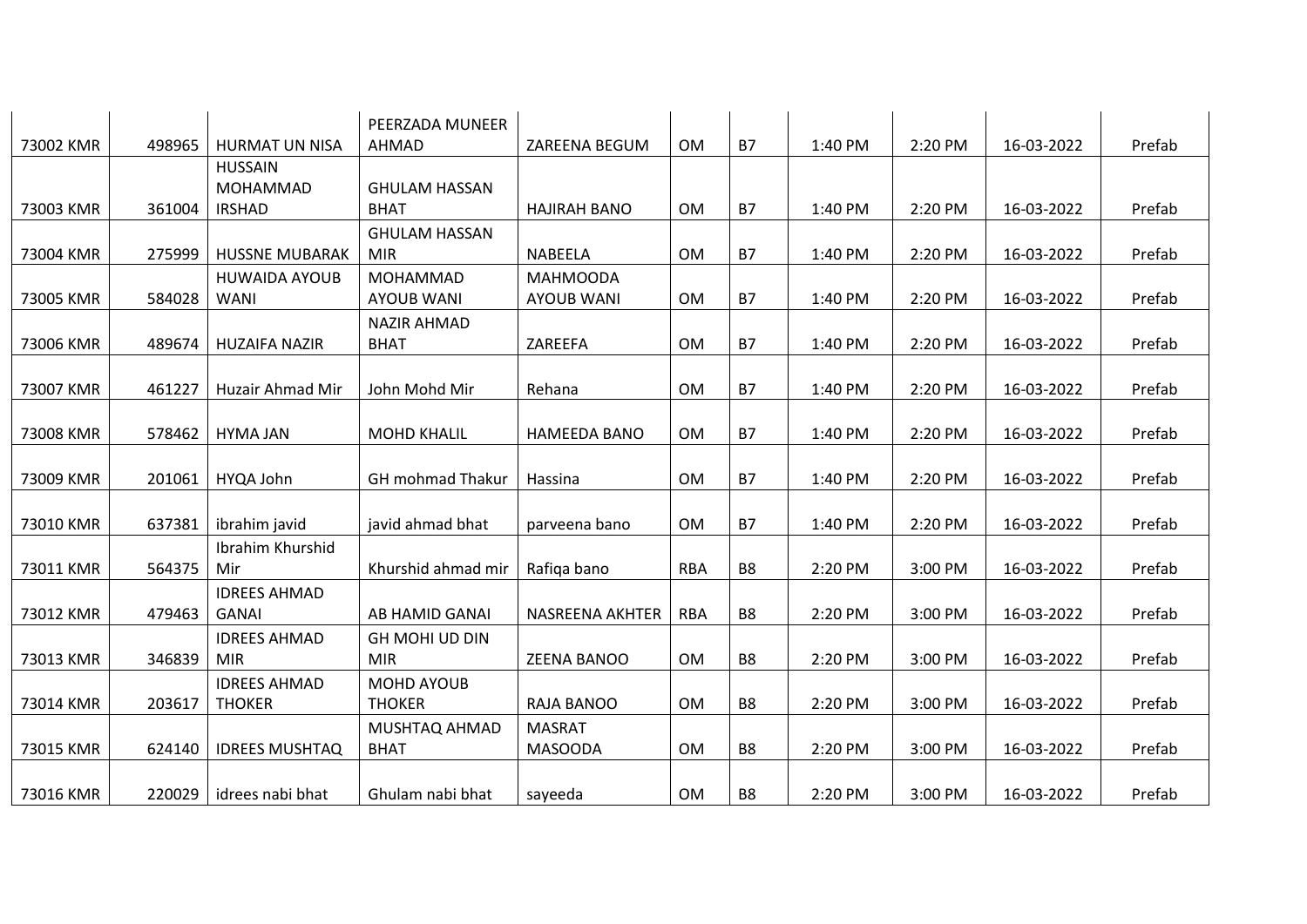| 73017 KMR | 613040 | <b>Idrees Sharief</b>     | Sharief Ahmad Dar        | Hafiza            | <b>OM</b>  | B <sub>8</sub> | 2:20 PM | 3:00 PM | 16-03-2022 | Prefab |
|-----------|--------|---------------------------|--------------------------|-------------------|------------|----------------|---------|---------|------------|--------|
|           |        | <b>IDRESS AHMAD</b>       |                          |                   |            |                |         |         |            |        |
| 73018 KMR | 445856 | <b>SHAH</b>               | Iftikhar Ahmad Shah      | Masarat Jan       | <b>OM</b>  | B <sub>8</sub> | 2:20 PM | 3:00 PM | 16-03-2022 | Prefab |
|           |        |                           | PEERZADA IFTIKHAR        | <b>MEHMOODA</b>   |            |                |         |         |            |        |
| 73019 KMR | 642911 | <b>IFAT IFTIKHAR</b>      | AHMAD                    | <b>AKHTER</b>     | OM         | B <sub>8</sub> | 2:20 PM | 3:00 PM | 16-03-2022 | Prefab |
|           |        |                           | <b>GHULAM</b>            |                   |            |                |         |         |            |        |
|           |        |                           | MOHAMAMD                 |                   |            |                |         |         |            |        |
| 73020 KMR | 561587 | <b>IFATA BANO</b>         | <b>SHEIKH</b>            | <b>JANA BEGUM</b> | OM         | B <sub>8</sub> | 2:20 PM | 3:00 PM | 16-03-2022 | Prefab |
|           |        |                           |                          |                   |            |                |         |         |            |        |
| 73021 KMR | 570865 | Ifath Jan                 | Ab Gani Najar            | Mala Bano         | <b>OSC</b> | B <sub>8</sub> | 2:20 PM | 3:00 PM | 16-03-2022 | Prefab |
|           |        |                           | SHEIKH ABDUL             |                   |            |                |         |         |            |        |
| 73022 KMR | 108741 | <b>IFFAT RAHIM</b>        | <b>RAHIM</b>             | SHAFIQA           | OM         | B <sub>8</sub> | 2:20 PM | 3:00 PM | 16-03-2022 | Prefab |
|           |        |                           | SHABIR AHMAD             |                   |            |                |         |         |            |        |
| 73023 KMR | 345464 | <b>IFFLA SHABIR</b>       | <b>SHEIKH</b>            | SAMI              | OM         | B <sub>8</sub> | 2:20 PM | 3:00 PM | 16-03-2022 | Prefab |
|           |        |                           |                          |                   |            |                |         |         |            |        |
| 73024 KMR | 185506 | <b>IFHAM UL ISLAM</b>     | MOHD IMTIAZ              | RAFIQA BANO       | <b>OSC</b> | B <sub>8</sub> | 2:20 PM | 3:00 PM | 16-03-2022 | Prefab |
|           |        |                           |                          |                   |            |                |         |         |            |        |
| 73025 KMR | 597021 | Iflah Sultan              | <b>Mohammad Sultan</b>   | Dilshada          | <b>OM</b>  | B <sub>8</sub> | 2:20 PM | 3:00 PM | 16-03-2022 | Prefab |
|           |        |                           |                          |                   |            |                |         |         |            |        |
| 73026 KMR | 495665 | Ifra Altaf                | <b>Mohd Altaf Malik</b>  | Shahnaz           | <b>OM</b>  | B <sub>8</sub> | 2:20 PM | 3:00 PM | 16-03-2022 | Prefab |
|           |        |                           |                          |                   |            |                |         |         |            |        |
| 73027 KMR | 585042 | <b>IFRA H JAN</b>         | <b>ABDUL RASHID SOFI</b> | RAFIQA AKHTER     | OM         | B <sub>8</sub> | 2:20 PM | 3:00 PM | 16-03-2022 | Prefab |
|           |        |                           | <b>JAVAID AHMAD</b>      |                   |            |                |         |         |            |        |
| 73028 KMR | 196344 | <b>IFRA Javaid Misgar</b> | <b>MISGAR</b>            | <b>TASNEEM</b>    | <b>OM</b>  | B <sub>8</sub> | 2:20 PM | 3:00 PM | 16-03-2022 | Prefab |
|           |        |                           | Mohammad Amin            |                   |            |                |         |         |            |        |
| 73029 KMR | 265943 | Ifrah Amin                | Najar                    | Raziya Akhther    | OM         | B <sub>8</sub> | 2:20 PM | 3:00 PM | 16-03-2022 | Prefab |
|           |        | Ifrah javaid              | javaid ahmad             |                   |            |                |         |         |            |        |
| 73030 KMR | 647607 | chashoo                   | chashoo                  | razia             | OM         | B <sub>8</sub> | 2:20 PM | 3:00 PM | 16-03-2022 | Prefab |
|           |        |                           | Mohammad                 |                   |            |                |         |         |            |        |
| 73031 KMR | 576499 | Ifrah Mansoor             | Mansoor Kuchay           | Shahzada          | OM         | B <sub>8</sub> | 2:20 PM | 3:00 PM | 16-03-2022 | Prefab |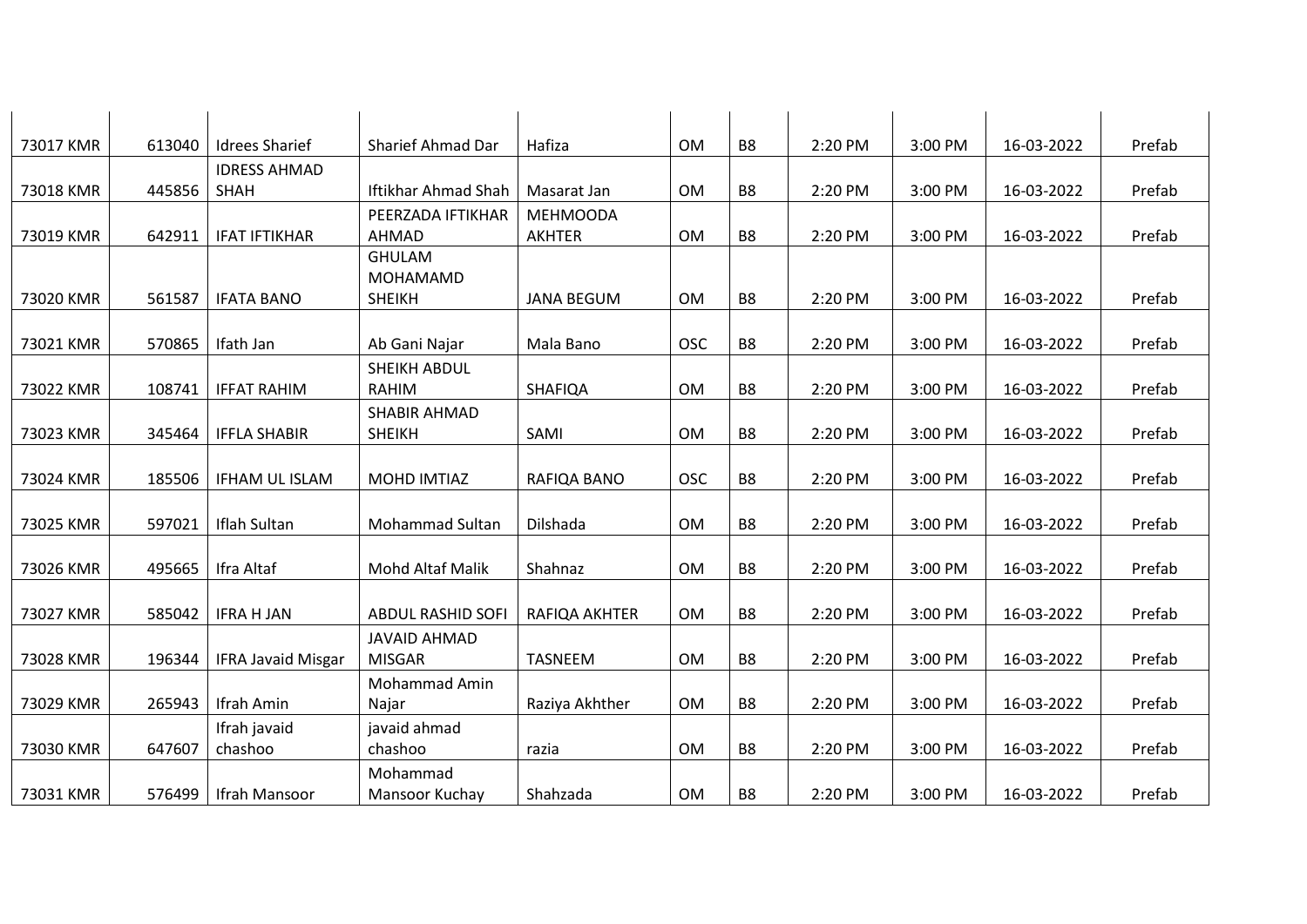| 73032 KMR | 249255 | ifrah manzoor           | manzoor ahmad              | gulshana nabi        | <b>OM</b>  | B8             | 2:20 PM | 3:00 PM  | 16-03-2022 | Prefab |
|-----------|--------|-------------------------|----------------------------|----------------------|------------|----------------|---------|----------|------------|--------|
|           |        |                         | <b>ABDUL RASHID</b>        |                      |            |                |         |          |            |        |
| 73033 KMR | 553626 | <b>IFRAH RASHID</b>     | <b>SHAH</b>                | <b>MUDASIRA</b>      | <b>OM</b>  | B8             | 2:20 PM | 3:00 PM  | 16-03-2022 | Prefab |
|           |        |                         | <b>ABDUL RASHID</b>        |                      |            |                |         |          |            |        |
| 73034 KMR | 180671 | <b>IFRAT RASHID</b>     | <b>KANDROO</b>             | SHAMEEMA             | <b>OM</b>  | B <sub>8</sub> | 2:20 PM | 3:00 PM  | 16-03-2022 | Prefab |
|           |        |                         |                            |                      |            |                |         |          |            |        |
| 73035 KMR | 442203 | Ifsa Meraj Khan         | Mehraj ud din khan         | Shakeela             | <b>OM</b>  | B8             | 2:20 PM | 3:00 PM  | 16-03-2022 | Prefab |
|           |        |                         | <b>GULAM QADIR</b>         |                      |            |                |         |          |            |        |
| 73036 KMR | 624002 | <b>IFSHANA QADIR</b>    | <b>BATCHU</b>              | <b>NEELOFAR</b>      | <b>OM</b>  | B <sub>8</sub> | 2:20 PM | 3:00 PM  | 16-03-2022 | Prefab |
|           |        | <b>IFTEKHAR UL</b>      |                            |                      |            |                |         |          |            |        |
| 73037 KMR | 633327 | AKBAR                   | <b>MOHD AKBAR BHAT</b>     | SAYEEDA BEGUM        | <b>RBA</b> | <b>B8</b>      | 2:20 PM | 3:00 PM  | 16-03-2022 | Prefab |
|           |        | <b>IFTIKHAR HUSSAIN</b> |                            |                      |            |                |         |          |            |        |
| 73038 KMR | 604102 | <b>BEIGH</b>            | <b>MOHD SHAFI BEIGH</b>    | <b>NABLA BEGUM</b>   | OM         | B8             | 2:20 PM | 3:00 PM  | 16-03-2022 | Prefab |
|           |        | <b>IFTIKHAR</b>         | <b>MANZOOR AHMAD</b>       |                      |            |                |         |          |            |        |
| 73039 KMR | 491032 | <b>MANZOOR</b>          | <b>BHAT</b>                | RAFIQA BEGUM         | <b>RBA</b> | B <sub>8</sub> | 2:20 PM | 3:00 PM  | 16-03-2022 | Prefab |
|           |        |                         | Mukhtar Ahmad              |                      |            |                |         |          |            |        |
| 73040 KMR | 486853 | Iftikhar Mukhtar        | Khan                       | Nazira Begum         | <b>PSP</b> | <b>B8</b>      | 2:20 PM | 3:00 PM  | 16-03-2022 | Prefab |
|           |        |                         | MOHUMMAD                   |                      |            |                |         |          |            |        |
| 73041 KMR | 516740 | <b>IFTISAM YASEEN</b>   | YASEEN BHAT                | <b>HANIFA</b>        | OM         | <b>B1</b>      | 9:30 AM | 10:00 AM | 16-03-2022 | Smart  |
|           |        |                         | <b>BASHIR AHMAD</b>        |                      |            |                |         |          |            |        |
| 73042 KMR | 402844 | <b>IJAZ AHMAD SHAH</b>  | SHAH                       | <b>HASINA AKHTAR</b> | <b>OM</b>  | <b>B1</b>      | 9:30 AM | 10:00 AM | 16-03-2022 | Smart  |
|           |        |                         | <b>SHOWKAT AHMAD</b>       | KHURSHEED UN         |            |                |         |          |            |        |
| 73043 KMR | 528733 | <b>IJTABA FAZILI</b>    | <b>FAZILI</b>              | <b>NISSA</b>         | <b>OM</b>  | <b>B1</b>      | 9:30 AM | 10:00 AM | 16-03-2022 | Smart  |
|           | 608601 | Ikhlaq Ahmad            | Gh Mohi Ud Din             |                      |            |                |         |          |            |        |
| 73044 KMR |        | Reshi                   | Reshi                      | Jawhara Banoo        | <b>OM</b>  | <b>B1</b>      | 9:30 AM | 10:00 AM | 16-03-2022 | Smart  |
| 73045 KMR | 626596 | Ikhlas Ahmad Bhat       | Mohammad<br>saidullah bhat | Mansoora banu        | <b>OM</b>  | <b>B1</b>      |         |          |            |        |
|           |        |                         |                            |                      |            |                | 9:30 AM | 10:00 AM | 16-03-2022 | Smart  |
| 73046 KMR | 123417 | Ikhlas Rashid           | <b>Abdul Rashid</b>        |                      | <b>RBA</b> | <b>B1</b>      | 9:30 AM |          | 16-03-2022 |        |
|           |        | Masoodi                 | Masoodi                    | Azeeza Begum         |            |                |         | 10:00 AM |            | Smart  |
| 73047 KMR | 622519 | Ikram Nisar             | Nisar Ahmad Bhat           | Saleema              | OM         | <b>B1</b>      | 9:30 AM | 10:00 AM | 16-03-2022 | Smart  |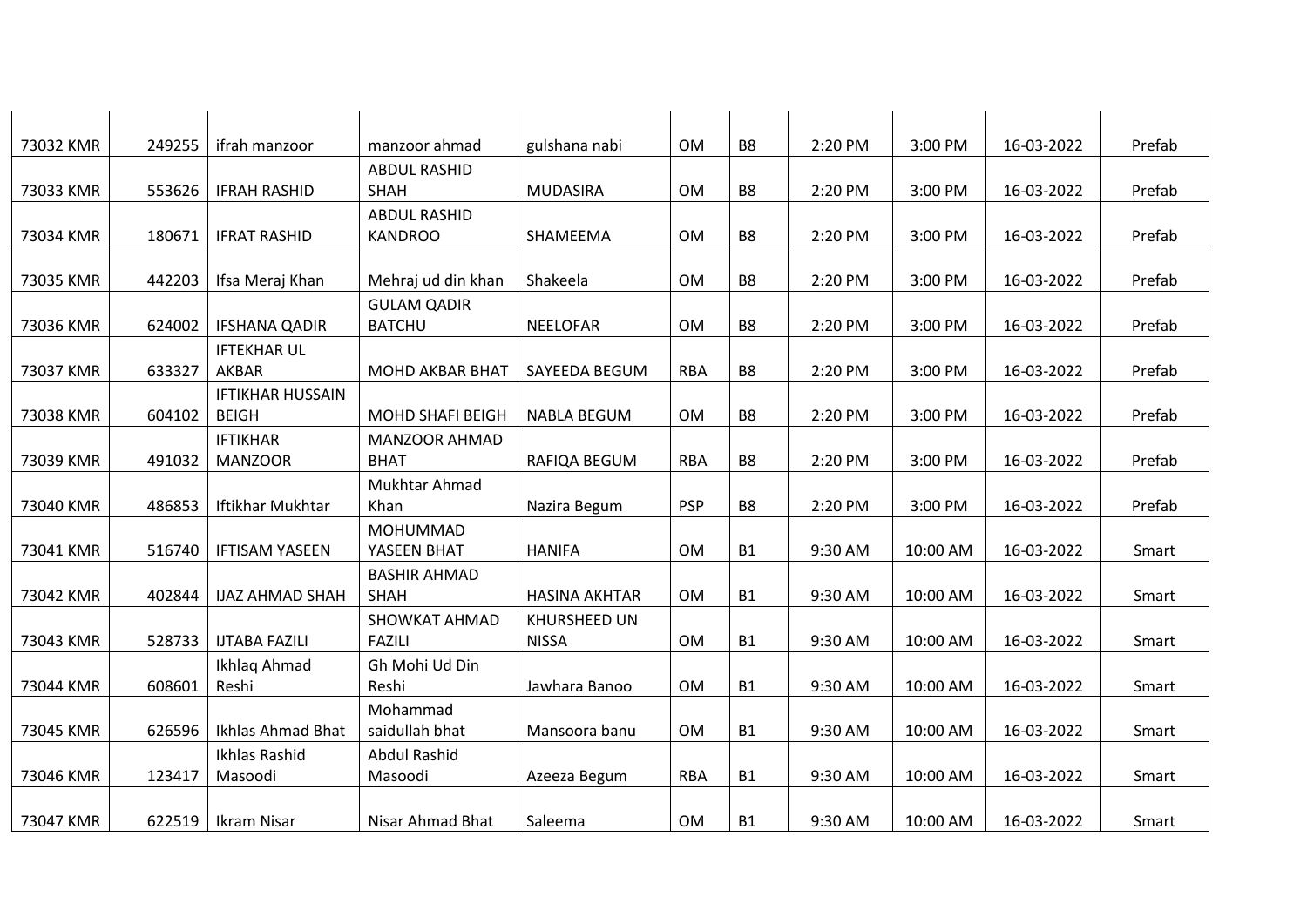| 73048 KMR | 137144 | <b>ILIYAS AHMAD</b><br><b>SHEIKH</b> | PARVEEZ AHMAD<br><b>SHEIKH</b>           | SALEEMA BANOO     | OM         | <b>B1</b> | 9:30 AM  | 10:00 AM | 16-03-2022 | Smart |
|-----------|--------|--------------------------------------|------------------------------------------|-------------------|------------|-----------|----------|----------|------------|-------|
|           |        |                                      |                                          |                   |            |           |          |          |            |       |
| 73049 KMR | 286526 | <b>ILNISH FAROOQ</b>                 | FAROOQ AHMAD<br><b>BHAT</b>              | PARVEENA AKHTER   | OM         | <b>B1</b> | 9:30 AM  | 10:00 AM | 16-03-2022 | Smart |
| 73050 KMR | 345585 | Ilyas Ahmad Dar                      | Gh Mohd Dar                              | Jameela Akther    | OM         | <b>B1</b> | 9:30 AM  | 10:00 AM | 16-03-2022 | Smart |
| 73051 KMR | 336984 | <b>ILYAS AHMAD</b><br><b>KHAN</b>    | <b>ABDUL HAMID</b><br><b>KHAN</b>        | SAJA BANOO        | OM         | <b>B1</b> | 9:30 AM  | 10:00 AM | 16-03-2022 | Smart |
| 73052 KMR | 633491 | Ilyas Ahmad Malik                    | Mohd Ishaq Malik                         | Kulsuma Banoo     | <b>RBA</b> | <b>B1</b> | 9:30 AM  | 10:00 AM | 16-03-2022 | Smart |
| 73053 KMR | 192562 | Ilyas Ahmad Mir                      | Ghulam<br>Mohammad Mir                   | Zainab Bano       | <b>OM</b>  | <b>B1</b> | 9:30 AM  | 10:00 AM | 16-03-2022 | Smart |
| 73054 KMR | 524123 | Ilyas Ahmad<br>Padder                | Mohd shafi padder                        | Shakeela Banoo    | <b>RBA</b> | <b>B1</b> | 9:30 AM  | 10:00 AM | 16-03-2022 | Smart |
| 73055 KMR | 225832 | <b>ILYAS AHMAD SOFI</b>              | MOHAMMAD AMIN<br>SOFI                    | <b>MASRAT JAN</b> | OM         | <b>B1</b> | 9:30 AM  | 10:00 AM | 16-03-2022 | Smart |
| 73056 KMR | 558913 | Ilyas Hussain Malik                  | Gh Mohd Malik                            | Syed shafiqa      | OM         | <b>B1</b> | 9:30 AM  | 10:00 AM | 16-03-2022 | Smart |
| 73057 KMR | 144363 | Ilyas Hussain Mir                    | Manzoor Ahmad<br>Mir                     | Rafiqa Akhter     | <b>RBA</b> | <b>B1</b> | 9:30 AM  | 10:00 AM | 16-03-2022 | Smart |
| 73058 KMR | 198484 | <b>IMAD UD DIN</b><br><b>WANI</b>    | <b>GHULAM MOHI UD</b><br><b>DIN WANI</b> | <b>ASIFA</b>      | OM         | <b>B1</b> | 9:30 AM  | 10:00 AM | 16-03-2022 | Smart |
| 73059 KMR | 592030 | <b>IMDAD ALI</b><br>AHANGAR          | Gh Ahmad Ahangar                         | Shameema          | <b>OSC</b> | <b>B1</b> | 9:30 AM  | 10:00 AM | 16-03-2022 | Smart |
| 73060 KMR | 392213 | Imdad Farooq Kaul                    | <b>Mohammed Faroog</b><br>Kaul           | Shakeela          | OM         | <b>B1</b> | 9:30 AM  | 10:00 AM | 16-03-2022 | Smart |
| 73061 KMR | 206711 | Immadu Din                           | ALI MOHD DAR                             | MUBEENA AKHTER    | OM         | <b>B2</b> | 10:00 AM | 10:40 AM | 16-03-2022 | Smart |
| 73062 KMR | 391866 | imran                                | Abdul Majeed Mir                         | Atiga Bano        | OM         | <b>B2</b> | 10:00 AM | 10:40 AM | 16-03-2022 | Smart |
| 73063 KMR | 199298 | <b>IMRAN</b>                         | MOHD ASLAM<br><b>KHAN</b>                | <b>NAZIA</b>      | OM         | <b>B2</b> | 10:00 AM | 10:40 AM | 16-03-2022 | Smart |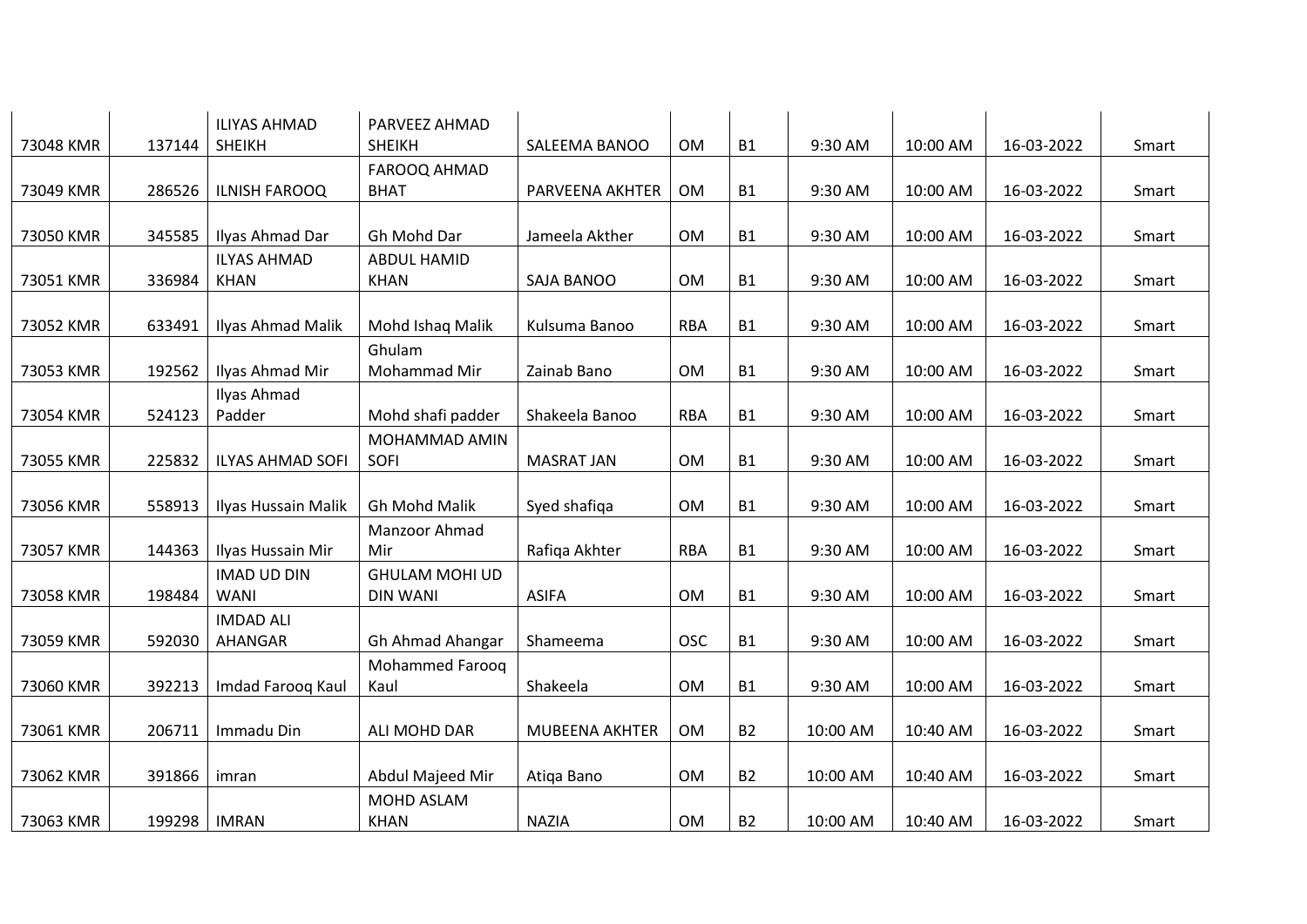|           |        |                      | <b>MALIK SHOWKAT</b>   |                       |            |           |          |          |            |       |
|-----------|--------|----------------------|------------------------|-----------------------|------------|-----------|----------|----------|------------|-------|
| 73064 KMR | 637668 | <b>IMRAN AHMAD</b>   | ALI                    | <b>BUSHIRA AKHTER</b> | <b>RBA</b> | <b>B2</b> | 10:00 AM | 10:40 AM | 16-03-2022 | Smart |
|           |        | <b>IMRAN AHMAD</b>   | <b>ABDUL RASHID</b>    | <b>KULSUMA</b>        |            |           |          |          |            |       |
| 73065 KMR | 318749 | AHANGER              | AHANGER                | AHANGER               | <b>OSC</b> | <b>B2</b> | 10:00 AM | 10:40 AM | 16-03-2022 | Smart |
|           |        | Imran Ahmad          | Mohd Ayoob             |                       |            |           |          |          |            |       |
| 73066 KMR | 619454 | <b>Bhagat</b>        | <b>Bhagth</b>          | Rafiqa banoo          | <b>OM</b>  | <b>B2</b> | 10:00 AM | 10:40 AM | 16-03-2022 | Smart |
|           |        | <b>IMRAN AHMAD</b>   | GH MOHI UD DIN         |                       |            |           |          |          |            |       |
| 73067 KMR | 479235 | <b>BHAT</b>          | <b>BHAT</b>            | MISRA BANOO           | <b>OM</b>  | <b>B2</b> | 10:00 AM | 10:40 AM | 16-03-2022 | Smart |
|           |        | <b>IMRAN AHMAD</b>   | <b>BASHIR AHMAD</b>    |                       |            |           |          |          |            |       |
| 73068 KMR | 388361 | <b>DAR</b>           | <b>DAR</b>             | HASEENA               | <b>OM</b>  | <b>B2</b> | 10:00 AM | 10:40 AM | 16-03-2022 | Smart |
|           |        | <b>IMRAN AHMAD</b>   | <b>GHULAM QADIR</b>    |                       |            |           |          |          |            |       |
| 73069 KMR | 635372 | <b>DAR</b>           | <b>DAR</b>             | <b>JAWAHIRA</b>       | <b>OM</b>  | <b>B2</b> | 10:00 AM | 10:40 AM | 16-03-2022 | Smart |
|           |        | Imran Ahmad          |                        |                       |            |           |          |          |            |       |
| 73070 KMR | 131481 | Ganie                | Shabir Ahmad Ganie     | Haneefa Banu          | <b>OM</b>  | <b>B2</b> | 10:00 AM | 10:40 AM | 16-03-2022 | Smart |
|           |        | <b>IMRAN AHMAD</b>   | <b>ABDUL MAJEED</b>    |                       |            |           |          |          |            |       |
| 73071 KMR | 110288 | <b>KHAN</b>          | <b>KHAN</b>            | <b>GULSHAN AKHTAR</b> | <b>OM</b>  | <b>B2</b> | 10:00 AM | 10:40 AM | 16-03-2022 | Smart |
|           |        | <b>IMRAN AHMAD</b>   | Nazir Ahmad            |                       |            |           |          |          |            |       |
| 73072 KMR | 147873 | <b>KHANDAY</b>       | Khanday                | Hassena Akhter        | <b>OM</b>  | <b>B2</b> | 10:00 AM | 10:40 AM | 16-03-2022 | Smart |
|           |        | <b>IMRAN AHMAD</b>   | MOHD YAQOOB            |                       |            |           |          |          |            |       |
| 73073 KMR | 185699 | <b>MALIK</b>         | <b>MALIK</b>           | SALEEMA BANOO         | <b>RBA</b> | <b>B2</b> | 10:00 AM | 10:40 AM | 16-03-2022 | Smart |
|           |        | Imran Ahmad          | Mohd Mansoor           |                       |            |           |          |          |            |       |
| 73074 KMR | 170170 | Malla                | Malla                  | Dilshada Akhter       | <b>OM</b>  | <b>B2</b> | 10:00 AM | 10:40 AM | 16-03-2022 | Smart |
|           |        | <b>IMRAN AHMAD</b>   |                        |                       |            |           |          |          |            |       |
| 73075 KMR | 223775 | <b>MIR</b>           | <b>KHAZIR MOHD MIR</b> | <b>RAJA BEGUM</b>     | <b>OM</b>  | <b>B2</b> | 10:00 AM | 10:40 AM | 16-03-2022 | Smart |
|           |        | <b>IMRAN AHMAD</b>   | MOHD JABBAR            |                       |            |           |          |          |            |       |
| 73076 KMR | 159094 | WAGAY                | WAGAY                  | <b>SARA BANOO</b>     | <b>RBA</b> | <b>B2</b> | 10:00 AM | 10:40 AM | 16-03-2022 | Smart |
|           |        |                      | Mohamad ajab           |                       |            |           |          |          |            |       |
| 73077 KMR | 629954 | Imran Ajab Khan      | Khan                   | Razia john            | <b>RBA</b> | <b>B2</b> | 10:00 AM | 10:40 AM | 16-03-2022 | Smart |
|           |        |                      |                        |                       |            |           |          |          |            |       |
| 73078 KMR | 122646 | Imran Ali Dar        | Ali Mohammad Dar       | Syeeda                | <b>OM</b>  | <b>B2</b> | 10:00 AM | 10:40 AM | 16-03-2022 | Smart |
|           |        |                      |                        |                       |            |           |          |          |            |       |
| 73079 KMR | 616587 | <b>IMRAN ALI MIR</b> | ALI MOHAMAD MIR        | NASEEMA               | <b>RBA</b> | <b>B2</b> | 10:00 AM | 10:40 AM | 16-03-2022 | Smart |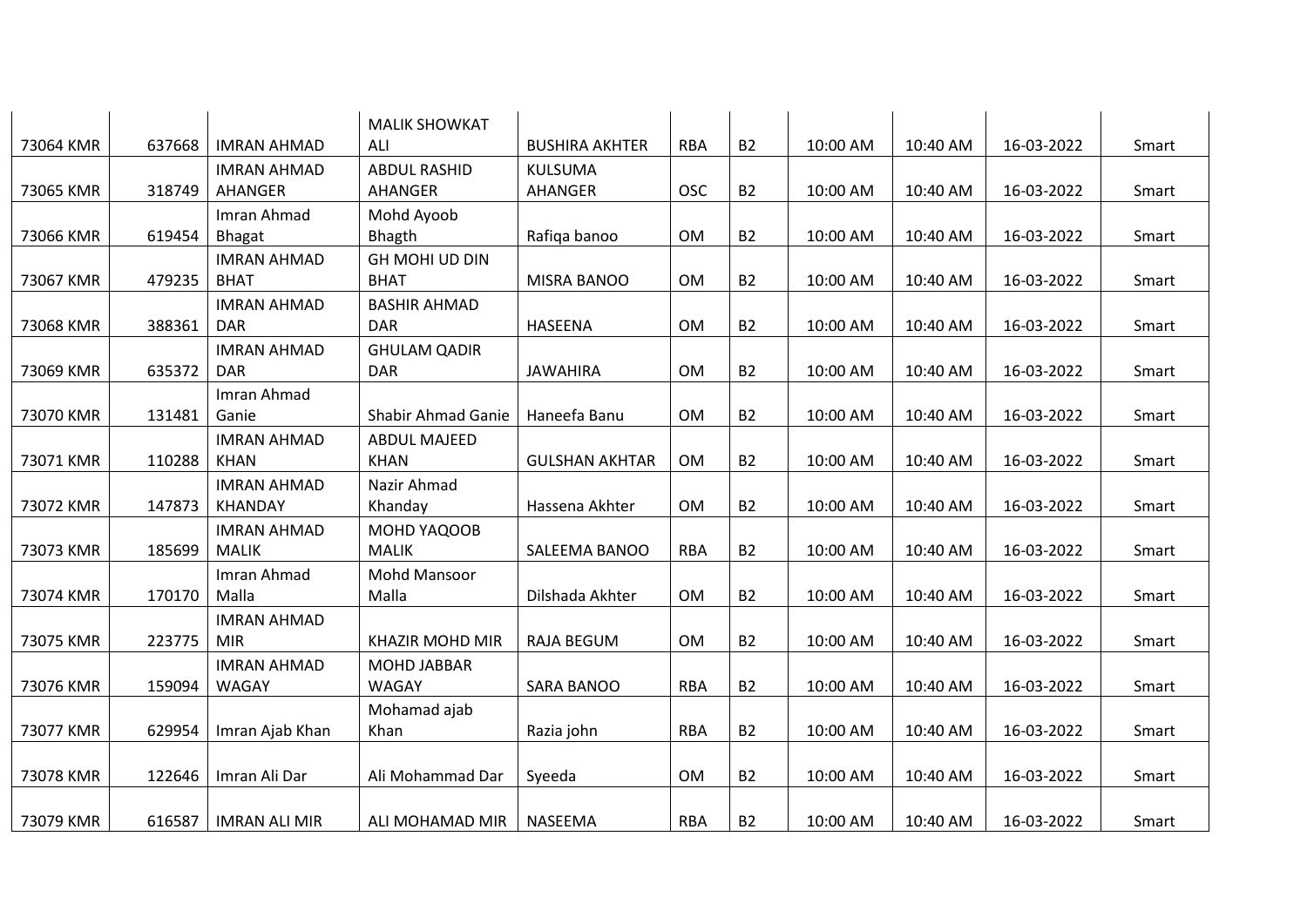|           |        |                        | M ASSAD ULLAH            |                      |            |                |          |          |            |       |
|-----------|--------|------------------------|--------------------------|----------------------|------------|----------------|----------|----------|------------|-------|
| 73080 KMR | 316717 | <b>IMRAN ASSAD MIR</b> | <b>MIR</b>               | <b>FATIMA</b>        | <b>OM</b>  | <b>B2</b>      | 10:00 AM | 10:40 AM | 16-03-2022 | Smart |
|           |        |                        | <b>BASHIR AHMAD</b>      | <b>SHAREEFAH</b>     |            |                |          |          |            |       |
| 73081 KMR | 161626 | <b>IMRAN BASHIR</b>    | <b>KOKA</b>              | <b>BANOO</b>         | OM         | B <sub>3</sub> | 10:40 AM | 11:20 AM | 16-03-2022 | Smart |
|           |        |                        |                          |                      |            |                |          |          |            |       |
| 73082 KMR | 305939 | Imran Bashir Bhat      | <b>Bashir Ahmad Bhat</b> | Maryama Banoo        | <b>OM</b>  | B <sub>3</sub> | 10:40 AM | 11:20 AM | 16-03-2022 | Smart |
|           |        |                        | <b>GH MOHAMMAD</b>       |                      |            |                |          |          |            |       |
| 73083 KMR | 371812 | <b>IMRAN GUL</b>       | <b>MIR</b>               | HALEEMA BANOO        | <b>OM</b>  | B <sub>3</sub> | 10:40 AM | 11:20 AM | 16-03-2022 | Smart |
|           |        |                        | <b>GHULAM</b>            |                      |            |                |          |          |            |       |
| 73084 KMR | 650388 | <b>IMRAN GULL</b>      | MOHAMMAD BHAT            | SHAMEEMA BANO        | OM         | B <sub>3</sub> | 10:40 AM | 11:20 AM | 16-03-2022 | Smart |
|           |        |                        |                          |                      |            |                |          |          |            |       |
| 73085 KMR | 266982 | Imran Gulzar Bhat      | <b>Gulzar Ahmad Bhat</b> | Nayeema Jabeen       | <b>OM</b>  | B <sub>3</sub> | 10:40 AM | 11:20 AM | 16-03-2022 | Smart |
|           |        | Imran Hamid            | <b>ABDUL HAMID</b>       |                      |            |                |          |          |            |       |
| 73086 KMR | 574002 | Kraipak                | <b>KRAIPAK</b>           | RAFIQA AKHTER        | <b>OM</b>  | B <sub>3</sub> | 10:40 AM | 11:20 AM | 16-03-2022 | Smart |
|           |        |                        |                          |                      |            |                |          |          |            |       |
| 73087 KMR | 562799 | Imran Irshad Khan      | <b>Irshad Ahmad Khan</b> | Hareefa              | OM         | B <sub>3</sub> | 10:40 AM | 11:20 AM | 16-03-2022 | Smart |
|           |        |                        | MOHD HUSSAIN             | <b>GULSHANA</b>      |            |                |          |          |            |       |
| 73088 KMR | 647300 | <b>IMRAN KHAN</b>      | <b>KHAN</b>              | <b>AKHTER</b>        | <b>RBA</b> | B <sub>3</sub> | 10:40 AM | 11:20 AM | 16-03-2022 | Smart |
|           |        |                        | <b>MOHMAD SHABAN</b>     |                      |            |                |          |          |            |       |
| 73089 KMR | 529774 | <b>IMRAN KHAN</b>      | <b>KHAN</b>              | <b>SHAHEENA BANO</b> | <b>OM</b>  | B <sub>3</sub> | 10:40 AM | 11:20 AM | 16-03-2022 | Smart |
|           |        |                        | <b>GH MOHIDEEN</b>       |                      |            |                |          |          |            |       |
| 73090 KMR | 179271 | <b>IMRAN MOHIDEEN</b>  | WANI                     | <b>JAHAN ARA</b>     | <b>RBA</b> | B <sub>3</sub> | 10:40 AM | 11:20 AM | 16-03-2022 | Smart |
|           |        |                        |                          |                      |            |                |          |          |            |       |
| 73091 KMR | 386875 | Imran Rashid           | Ab Rashid Khan           | Munera Banoo         | <b>OM</b>  | B <sub>3</sub> | 10:40 AM | 11:20 AM | 16-03-2022 | Smart |
|           |        |                        | <b>ABDUL RASHID</b>      |                      |            |                |          |          |            |       |
| 73092 KMR | 220544 | <b>IMRAN RASHID</b>    | <b>LONE</b>              | <b>JANA BAGHUM</b>   | <b>OM</b>  | B <sub>3</sub> | 10:40 AM | 11:20 AM | 16-03-2022 | Smart |
|           |        | <b>IMRAN RASHID</b>    | <b>ABDUL RASHID</b>      |                      |            |                |          |          |            |       |
| 73093 KMR | 131880 | <b>BANDAY</b>          | <b>BANDAY</b>            | PERVENA AKHTER       | OM         | B <sub>3</sub> | 10:40 AM | 11:20 AM | 16-03-2022 | Smart |
|           |        | <b>IMRAN RASHID</b>    |                          |                      |            |                |          |          |            |       |
| 73094 KMR | 386579 | <b>DAR</b>             | ABDUL RASHID DAR         | <b>FATIMA BEGUM</b>  | <b>OM</b>  | B <sub>3</sub> | 10:40 AM | 11:20 AM | 16-03-2022 | Smart |
|           |        | <b>IMRAN RASHID</b>    |                          |                      |            |                |          |          |            |       |
| 73095 KMR | 339627 | <b>MIR</b>             | AB RASHID MIR            | RAJA BEGUM           | <b>OM</b>  | B <sub>3</sub> | 10:40 AM | 11:20 AM | 16-03-2022 | Smart |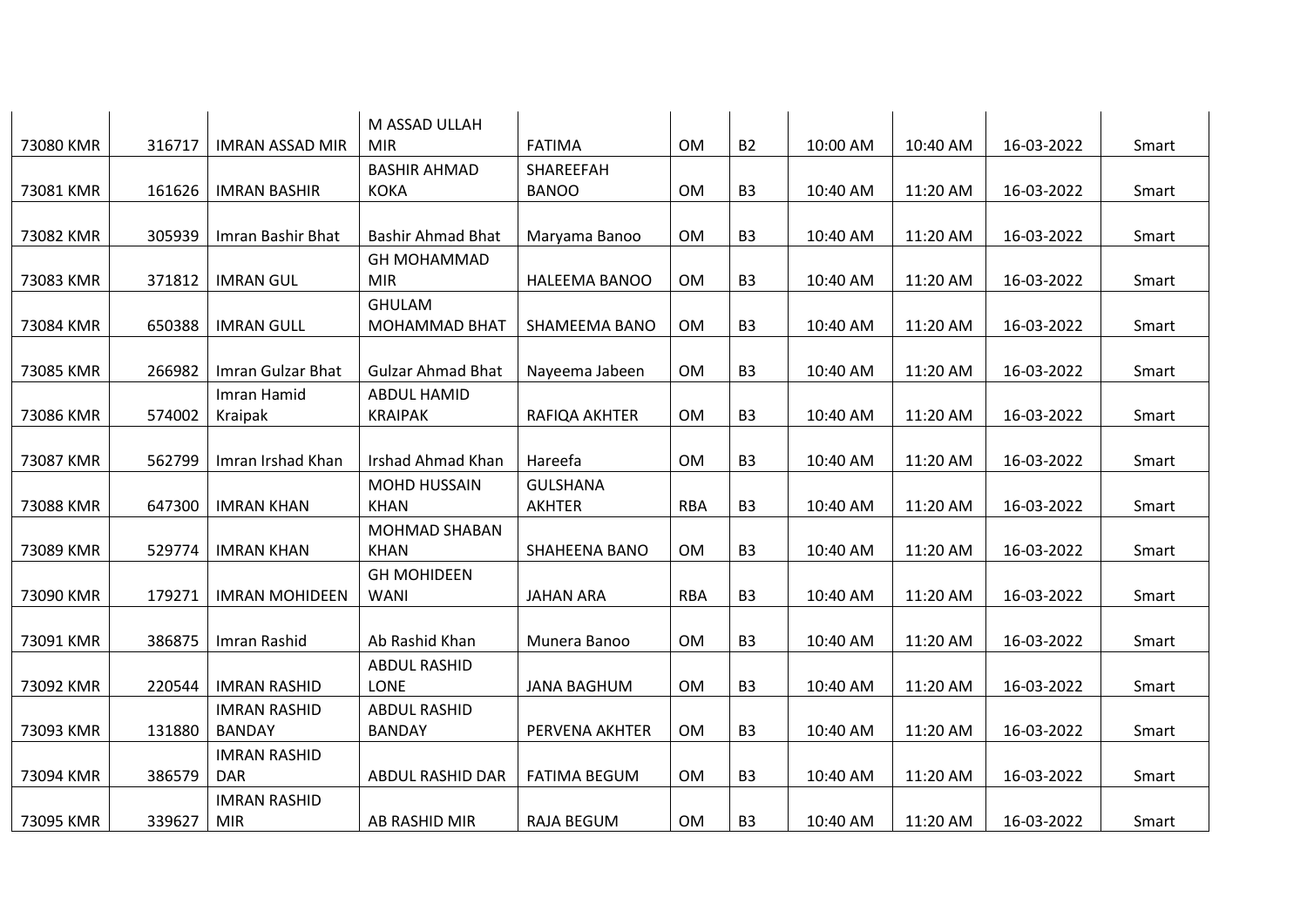|           |        | <b>IMRAN RASOOL</b>    |                                   |                        |            |                |          |          |            |       |
|-----------|--------|------------------------|-----------------------------------|------------------------|------------|----------------|----------|----------|------------|-------|
| 73096 KMR | 159840 | <b>BHAT</b>            | <b>GH RASOOL BHAT</b>             | <b>TASLEEMA RASOOL</b> | <b>OM</b>  | B <sub>3</sub> | 10:40 AM | 11:20 AM | 16-03-2022 | Smart |
|           |        |                        |                                   |                        |            |                |          |          |            |       |
| 73097 KMR | 245996 | imran rehman dar       | Abdul Rehman Dar                  | khalida                | <b>OM</b>  | B <sub>3</sub> | 10:40 AM | 11:20 AM | 16-03-2022 | Smart |
|           |        | <b>IMRAN SAMEEM</b>    | MOHAMAD                           |                        |            |                |          |          |            |       |
| 73098 KMR | 155423 | <b>KHAN</b>            | SAMEEM KHAN                       | ZAMROODA BANO          | <b>PSP</b> | B <sub>3</sub> | 10:40 AM | 11:20 AM | 16-03-2022 | Smart |
|           |        |                        |                                   |                        |            |                |          |          |            |       |
| 73099 KMR | 548824 | Imran Ul Haq           | Anwar Subhan                      | Tahira                 | <b>OM</b>  | B <sub>3</sub> | 10:40 AM | 11:20 AM | 16-03-2022 | Smart |
|           |        | <b>IMRAN YOUSUF</b>    | <b>MOHD YOUSUF</b>                |                        |            |                |          |          |            |       |
| 73100 KMR | 503985 | <b>BHAT</b>            | <b>BHAT</b>                       | <b>MEHBOOBA BANO</b>   | <b>OM</b>  | B <sub>3</sub> | 10:40 AM | 11:20 AM | 16-03-2022 | Smart |
|           |        | <b>IMRAN ZAHOOR</b>    | ZAHOOOR AHMED                     |                        |            |                |          | 12:00    |            |       |
| 73101 KMR | 366748 | <b>HAFIZ</b>           | <b>HAFIZ</b>                      | <b>TASLEEMA AKHTAR</b> | <b>OM</b>  | <b>B4</b>      | 11:20 AM | Noon     | 16-03-2022 | Smart |
|           |        |                        |                                   |                        |            |                |          | 12:00    |            |       |
| 73102 KMR | 638668 | imrose bashir          | bashir ahmad zargar   jana akhter |                        | OM         | <b>B4</b>      | 11:20 AM | Noon     | 16-03-2022 | Smart |
|           |        |                        |                                   |                        |            |                |          | 12:00    |            |       |
| 73103 KMR | 585275 | Imtayaiz Ahmed         | ANAYATULLAH                       | <b>GULSHAN BEGUM</b>   | <b>PSP</b> | <b>B4</b>      | 11:20 AM | Noon     | 16-03-2022 | Smart |
|           |        |                        | <b>GH MOHI UD DIN</b>             |                        |            |                |          | 12:00    |            |       |
| 73104 KMR | 551164 | imtayaz ahmad          | <b>WAGAY</b>                      | <b>HANIFA BANOO</b>    | <b>RBA</b> | <b>B4</b>      | 11:20 AM | Noon     | 16-03-2022 | Smart |
|           |        | <b>IMTAYAZ AHMAD</b>   |                                   |                        |            |                |          | 12:00    |            |       |
| 73105 KMR | 640428 | <b>MALIK</b>           | ALI MOHD MALIK                    | <b>JANA</b>            | <b>OM</b>  | <b>B4</b>      | 11:20 AM | Noon     | 16-03-2022 | Smart |
|           |        | <b>IMTISAL HUSSAIN</b> | <b>GULZAR HUSSAIN</b>             |                        |            |                |          | 12:00    |            |       |
| 73106 KMR | 472198 | SOFI                   | SOFI                              | SHAHIDA IQBAL          | OM         | <b>B4</b>      | 11:20 AM | Noon     | 16-03-2022 | Smart |
|           |        |                        |                                   |                        |            |                |          | 12:00    |            |       |
| 73107 KMR | 238601 | imtiyaz Ahmad          | shakeel ahmad wani                | parveena               | <b>OM</b>  | <b>B4</b>      | 11:20 AM | Noon     | 16-03-2022 | Smart |
|           |        | <b>IMTIYAZ AHMAD</b>   | <b>GHULAM AHMAD</b>               |                        |            |                |          | 12:00    |            |       |
| 73108 KMR | 245600 | AHANGER                | AHANGER                           | <b>NOORI BAGUM</b>     | <b>ST</b>  | <b>B4</b>      | 11:20 AM | Noon     | 16-03-2022 | Smart |
|           |        | <b>IMTIYAZ AHMAD</b>   | <b>MAHAMAD ISMAIL</b>             |                        |            |                |          | 12:00    |            |       |
| 73109 KMR | 487724 | ALIE                   | ALIE                              | SARA BANOO             | <b>OM</b>  | <b>B4</b>      | 11:20 AM | Noon     | 16-03-2022 | Smart |
|           |        | Imtiyaz Ahmad          |                                   |                        |            |                |          | 12:00    |            |       |
| 73110 KMR | 246656 | Baba                   | Abdul Khaliq Baba                 | Saleema                | <b>OM</b>  | <b>B4</b>      | 11:20 AM | Noon     | 16-03-2022 | Smart |
|           |        | <b>IMTIYAZ AHMAD</b>   | MOHAMMAD                          |                        |            |                |          | 12:00    |            |       |
| 73111 KMR | 487772 | <b>BANGOO</b>          | YOUSUF BANGOO                     | HAFEEZA                | <b>RBA</b> | <b>B4</b>      | 11:20 AM | Noon     | 16-03-2022 | Smart |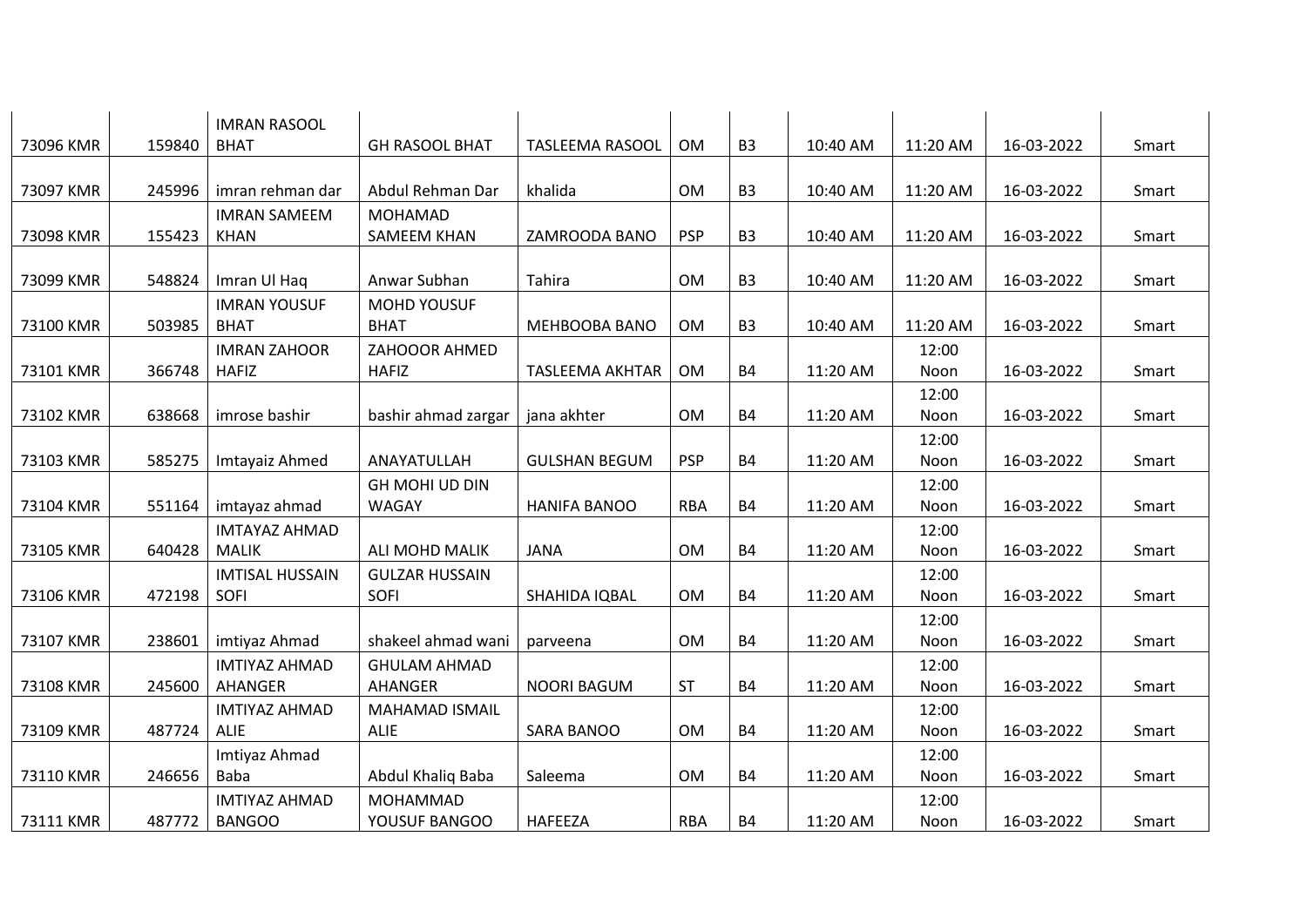|           | 199354 | <b>IMTIYAZ AHMAD</b><br><b>BHAT</b>         | <b>ABDUL KHALIQ</b><br><b>BHAT</b> | RAJA BANOO           | OM         | <b>B4</b> |            | 12:00         | 16-03-2022 | Smart |
|-----------|--------|---------------------------------------------|------------------------------------|----------------------|------------|-----------|------------|---------------|------------|-------|
| 73112 KMR |        |                                             |                                    |                      |            |           | 11:20 AM   | Noon          |            |       |
| 73113 KMR | 275722 | <b>IMTIYAZ AHMAD</b><br><b>BHAT</b>         | <b>GH NABI BHAT</b>                | <b>MARHAM</b>        | OM         | <b>B4</b> | 11:20 AM   | 12:00<br>Noon | 16-03-2022 | Smart |
|           |        | Imtiyaz Ahmad                               |                                    |                      |            |           |            | 12:00         |            |       |
| 73114 KMR | 491031 | <b>Bhat</b>                                 | Gh Rasool Bhat                     | Shahzada Banu        | <b>OM</b>  | <b>B4</b> | 11:20 AM   | Noon          | 16-03-2022 | Smart |
|           |        | <b>IMTIYAZ AHMAD</b>                        | <b>GHULAM NABI</b>                 |                      |            |           |            | 12:00         |            |       |
| 73115 KMR | 317218 | <b>BHAT</b>                                 | <b>BHAT</b>                        | MEHBOOBA BANO        | OM         | <b>B4</b> | 11:20 AM   | Noon          | 16-03-2022 | Smart |
|           |        | <b>IMTIYAZ AHMAD</b>                        | <b>MOHD SHABAN</b>                 |                      |            |           |            | 12:00         |            |       |
| 73116 KMR | 627753 | <b>BHAT</b>                                 | <b>BHAT</b>                        | <b>RAFIQA</b>        | <b>OM</b>  | <b>B4</b> | 11:20 AM   | Noon          | 16-03-2022 | Smart |
|           |        | <b>IMTIYAZ AHMAD</b>                        |                                    |                      |            |           |            | 12:00         |            |       |
| 73117 KMR | 198059 | <b>BUDOO</b>                                | Ghulam Nabi Budoo                  | Zoona                | <b>OM</b>  | <b>B4</b> | 11:20 AM   | Noon          | 16-03-2022 | Smart |
|           |        | Imtiyaz Ahmad                               | MANZOOR AHMAD                      |                      |            |           |            | 12:00         |            |       |
| 73118 KMR | 429051 | Chopan                                      | <b>CHOPAN</b>                      | <b>FAREEDA BEGUM</b> | OM         | <b>B4</b> | 11:20 AM   | Noon          | 16-03-2022 | Smart |
|           |        | <b>IMTIYAZ AHMAD</b>                        |                                    |                      |            |           |            | 12:00         |            |       |
| 73119 KMR | 227962 | <b>DALKAW</b>                               | <b>GH NABI DALKAW</b>              | JAMEELA              | <b>OM</b>  | <b>B4</b> | 11:20 AM   | Noon          | 16-03-2022 | Smart |
|           |        | <b>IMTIYAZ AHMAD</b>                        |                                    |                      |            |           |            | 12:00         |            |       |
| 73120 KMR | 384267 | <b>DAR</b>                                  | Ab Rahman Dar                      | Sara Bagum           | OM         | <b>B4</b> | 11:20 AM   | Noon          | 16-03-2022 | Smart |
|           |        | <b>IMTIYAZ AHMAD</b>                        | <b>BASHIR AHMAD</b>                |                      |            |           |            |               |            |       |
| 73121 KMR | 454063 | DAR                                         | <b>DAR</b>                         | <b>FATIMA BANO</b>   | <b>RBA</b> | <b>B5</b> | 12:00 Noon | 12:40 PM      | 16-03-2022 | Smart |
| 73122 KMR | 136303 | Imtiyaz Ahmad Dar                           | Gh Ahmad Dar                       | Mala                 | OM         | <b>B5</b> | 12:00 Noon | 12:40 PM      | 16-03-2022 | Smart |
|           |        | <b>IMTIYAZ AHMAD</b>                        |                                    |                      |            |           |            |               |            |       |
| 73123 KMR | 308651 | <b>DAR</b>                                  | <b>GH HASSAN DAR</b>               | RAJA BANOO           | <b>RBA</b> | <b>B5</b> | 12:00 Noon | 12:40 PM      | 16-03-2022 | Smart |
|           |        | <b>IMTIYAZ AHMAD</b>                        |                                    |                      |            |           |            |               |            |       |
| 73124 KMR | 513429 | <b>DAR</b>                                  | <b>GH NABI DAR</b>                 | SHAREEFA BANOO       | <b>RBA</b> | <b>B5</b> | 12:00 Noon | 12:40 PM      | 16-03-2022 | Smart |
|           |        |                                             |                                    |                      |            |           |            |               |            |       |
| 73125 KMR | 414404 | Imtiyaz Ahmad Dar                           | Gh Qadir Dar                       | Shareefa             | <b>RBA</b> | <b>B5</b> | 12:00 Noon | 12:40 PM      | 16-03-2022 | Smart |
|           |        | <b>IMTIYAZ AHMAD</b>                        |                                    |                      |            |           |            |               |            |       |
| 73126 KMR | 229327 | <b>DAR</b>                                  | <b>HABIBULLAH DAR</b>              | <b>JANA</b>          | OM         | <b>B5</b> | 12:00 Noon | 12:40 PM      | 16-03-2022 | Smart |
|           |        |                                             |                                    |                      |            |           |            |               |            |       |
| 73127 KMR |        | 456272   imtiyaz ahmad dar   habibullah dar |                                    | amina banoo          | OM         | <b>B5</b> | 12:00 Noon | 12:40 PM      | 16-03-2022 | Smart |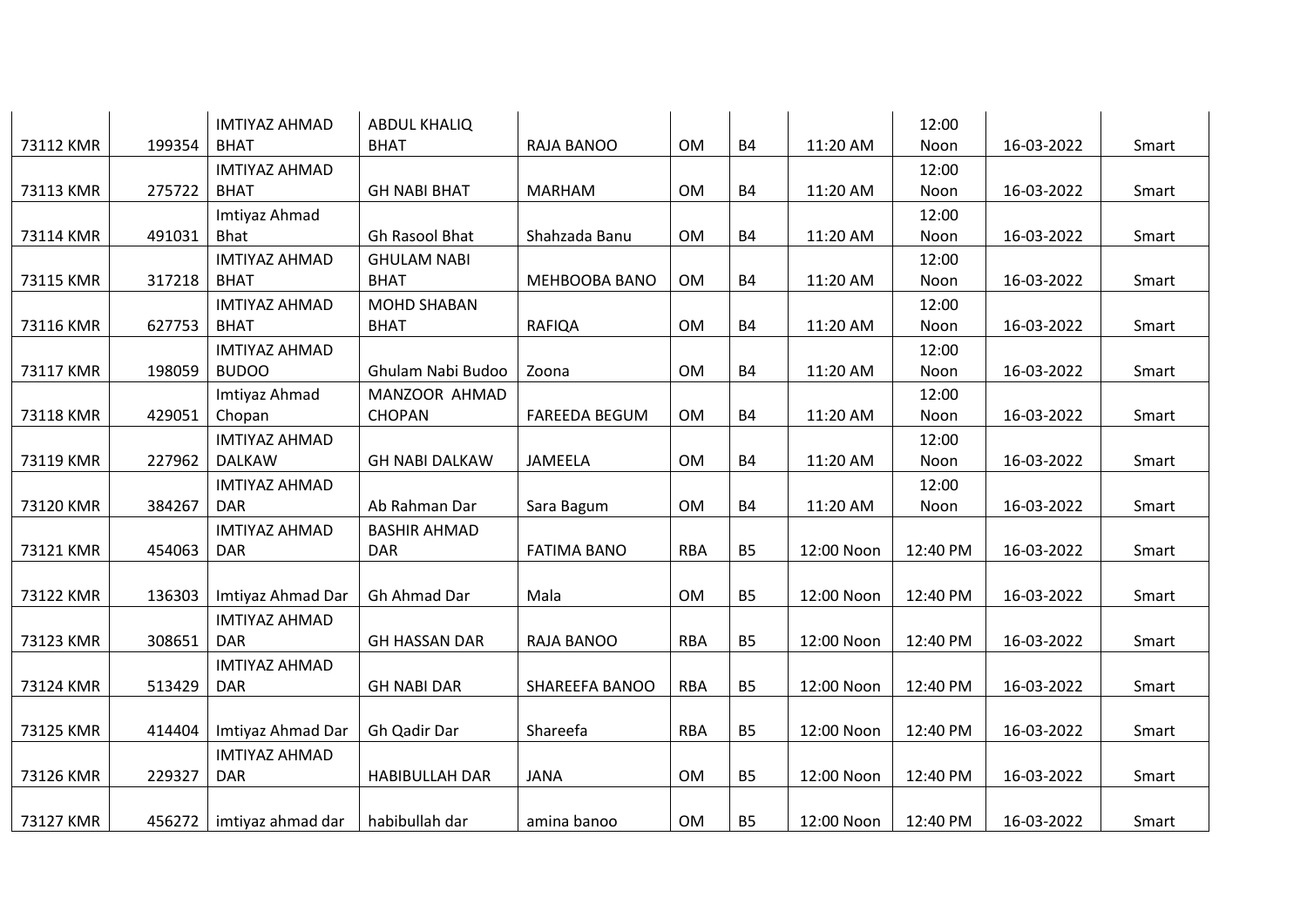|           |        | <b>IMTIYAZ AHMAD</b> | <b>MOHAMMAD</b>        |                     |            |           |            |          |            |       |
|-----------|--------|----------------------|------------------------|---------------------|------------|-----------|------------|----------|------------|-------|
| 73128 KMR | 208481 | <b>DAR</b>           | MAQBOOL DAR            | SAYEDA BEGUM        | <b>OM</b>  | <b>B5</b> | 12:00 Noon | 12:40 PM | 16-03-2022 | Smart |
|           |        | <b>IMTIYAZ AHMAD</b> | MOHAMMAD               |                     |            |           |            |          |            |       |
| 73129 KMR | 564255 | <b>DAR</b>           | <b>SHABAN DAR</b>      | <b>HAJERA BANO</b>  | <b>OM</b>  | <b>B5</b> | 12:00 Noon | 12:40 PM | 16-03-2022 | Smart |
|           |        | <b>IMTIYAZ AHMAD</b> |                        |                     |            |           |            |          |            |       |
| 73130 KMR | 251559 | <b>DAR</b>           | MOHD JABAR DAR         | SHAREEFA BANOO      | <b>OM</b>  | <b>B5</b> | 12:00 Noon | 12:40 PM | 16-03-2022 | Smart |
|           |        |                      |                        |                     |            |           |            |          |            |       |
| 73131 KMR | 467106 | Imtiyaz Ahmad Dar    | Mohd maqbool dar       | Saja bano           | <b>OM</b>  | <b>B5</b> | 12:00 Noon | 12:40 PM | 16-03-2022 | Smart |
|           |        | <b>IMTIYAZ AHMAD</b> | ALI MOHAMMAD           |                     |            |           |            |          |            |       |
| 73132 KMR | 401037 | <b>GANAIE</b>        | <b>GANAIE</b>          | <b>FATIMA BEGUM</b> | <b>OM</b>  | <b>B5</b> | 12:00 Noon | 12:40 PM | 16-03-2022 | Smart |
|           |        | <b>IMTIYAZ AHMAD</b> | <b>MOHD AKBAR</b>      |                     |            |           |            |          |            |       |
| 73133 KMR | 226364 | <b>GANAIE</b>        | <b>GANAIE</b>          | ZOONA BEGUM         | <b>OM</b>  | <b>B5</b> | 12:00 Noon | 12:40 PM | 16-03-2022 | Smart |
|           |        | <b>IMTIYAZ AHMAD</b> |                        |                     |            |           |            |          |            |       |
| 73134 KMR | 383264 | <b>GANIE</b>         | <b>GH HASSAN GANIE</b> | ZAREEFA BANOO       | <b>OM</b>  | <b>B5</b> | 12:00 Noon | 12:40 PM | 16-03-2022 | Smart |
|           |        | <b>IMTIYAZ AHMAD</b> |                        |                     |            |           |            |          |            |       |
| 73135 KMR | 540023 | HAJAM                | Bashir ahmad           | Saja begum          | <b>OSC</b> | <b>B5</b> | 12:00 Noon | 12:40 PM | 16-03-2022 | Smart |
|           |        | <b>IMTIYAZ AHMAD</b> | <b>GHULAM AHMAD</b>    |                     |            |           |            |          |            |       |
| 73136 KMR | 247436 | HAJAM                | HAJAM                  | <b>TAJA BANO</b>    | <b>OSC</b> | <b>B5</b> | 12:00 Noon | 12:40 PM | 16-03-2022 | Smart |
|           |        | <b>IMTIYAZ AHMAD</b> | <b>GHULAM RASOOL</b>   |                     |            |           |            |          |            |       |
| 73137 KMR | 234153 | <b>ITOO</b>          | <b>ITOO</b>            | ZAINA BANOO         | <b>RBA</b> | <b>B5</b> | 12:00 Noon | 12:40 PM | 16-03-2022 | Smart |
|           |        | Imtiyaz Ahmad        |                        |                     |            |           |            |          |            |       |
| 73138 KMR | 355639 | Itoo                 | Habib Ullah Itoo       | Jowhera Bano        | <b>OM</b>  | <b>B5</b> | 12:00 Noon | 12:40 PM | 16-03-2022 | Smart |
|           |        | <b>IMTIYAZ AHMAD</b> |                        |                     |            |           |            |          |            |       |
| 73139 KMR | 494235 | <b>KHAN</b>          | AB RASHID KHAN         | <b>SARA BANO</b>    | <b>OM</b>  | <b>B5</b> | 12:00 Noon | 12:40 PM | 16-03-2022 | Smart |
|           |        | Imtiyaz Ahmad        | <b>GULAM</b>           |                     |            |           |            |          |            |       |
| 73140 KMR | 460795 | Khan                 | MOHAMMAD KHAN          | Taja Bano           | <b>OM</b>  | <b>B5</b> | 12:00 Noon | 12:40 PM | 16-03-2022 | Smart |
|           |        | <b>IMTIYAZ AHMAD</b> | MOHAMMAD               |                     |            |           |            |          |            |       |
| 73141 KMR | 623600 | <b>KHAN</b>          | AKBAR KHAN             | SAJA BEGUM          | <b>RBA</b> | <b>B6</b> | 1:00 PM    | 1:40 PM  | 16-03-2022 | Smart |
|           |        | Imtiyaz Ahmad        | MOHMAD AFZAL           |                     |            |           |            |          |            |       |
| 73142 KMR | 234125 | Khan                 | <b>KHAN</b>            | <b>NAGINA BEGUM</b> | <b>PSP</b> | <b>B6</b> | 1:00 PM    | 1:40 PM  | 16-03-2022 | Smart |
|           |        | <b>IMTIYAZ AHMAD</b> | SHAMS UD DIN           |                     |            |           |            |          |            |       |
| 73143 KMR | 315225 | <b>KUMAR</b>         | <b>KUMAR</b>           | <b>FATA AKHTER</b>  | <b>RBA</b> | <b>B6</b> | 1:00 PM    | 1:40 PM  | 16-03-2022 | Smart |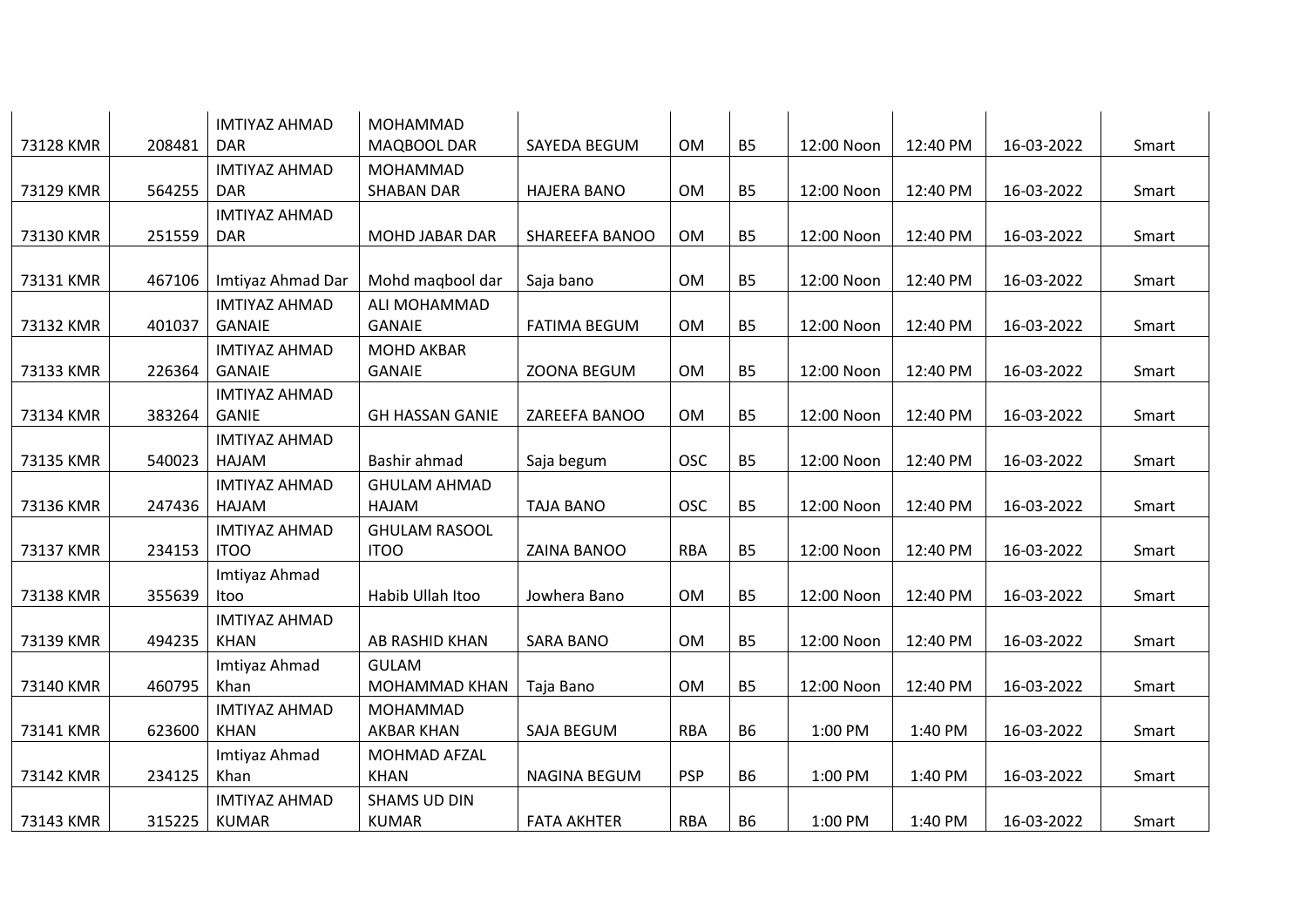|           |        | Imtiyaz Ahmad        |                                  |                     |            |           |         |         |            |       |
|-----------|--------|----------------------|----------------------------------|---------------------|------------|-----------|---------|---------|------------|-------|
| 73144 KMR | 178941 | Lone                 | Gh Hyder Lone                    | Zareena Akhter      | <b>RBA</b> | <b>B6</b> | 1:00 PM | 1:40 PM | 16-03-2022 | Smart |
|           |        | <b>IMTIYAZ AHMAD</b> | <b>MOHD ABDULLAH</b>             |                     |            |           |         |         |            |       |
| 73145 KMR | 631663 | LONE                 | <b>LONE</b>                      | JAVEEDA BEGUM       | <b>RBA</b> | <b>B6</b> | 1:00 PM | 1:40 PM | 16-03-2022 | Smart |
|           |        | <b>IMTIYAZ AHMAD</b> | <b>GH RASOOL</b>                 |                     |            |           |         |         |            |       |
| 73146 KMR | 383875 | <b>MAGRAY</b>        | <b>MAGRAY</b>                    | <b>RAJA BEGUM</b>   | <b>RBA</b> | <b>B6</b> | 1:00 PM | 1:40 PM | 16-03-2022 | Smart |
|           |        | <b>IMTIYAZ AHMAD</b> | MOHD ABDULLAH                    |                     |            |           |         |         |            |       |
| 73147 KMR | 461791 | MAGRAY               | MAGRAY                           | <b>HALEEMA BANO</b> | OM         | <b>B6</b> | 1:00 PM | 1:40 PM | 16-03-2022 | Smart |
|           |        | <b>IMTIYAZ AHMAD</b> | <b>MOHD IBRAHIM</b>              |                     |            |           |         |         |            |       |
| 73148 KMR | 187133 | MALLA                | MALLA                            | NESSEMA             | OM         | <b>B6</b> | 1:00 PM | 1:40 PM | 16-03-2022 | Smart |
|           |        | <b>IMTIYAZ AHMAD</b> |                                  |                     |            |           |         |         |            |       |
| 73149 KMR | 237258 | <b>MIR</b>           | AB AHAD MIR                      | SALEEMA BANO        | <b>RBA</b> | <b>B6</b> | 1:00 PM | 1:40 PM | 16-03-2022 | Smart |
|           |        |                      |                                  |                     |            |           |         |         |            |       |
| 73150 KMR | 359683 | Imtiyaz Ahmad Mir    | Abdul Gani Mir                   | Shahmeema           | OM         | <b>B6</b> | 1:00 PM | 1:40 PM | 16-03-2022 | Smart |
|           |        | <b>IMTIYAZ AHMAD</b> | MOHAMMAD JOGI                    |                     |            |           |         |         |            |       |
| 73151 KMR | 356078 | <b>MIR</b>           | <b>MIR</b>                       | PARVEENA BAGUM      | <b>ST</b>  | <b>B6</b> | 1:00 PM | 1:40 PM | 16-03-2022 | Smart |
|           |        |                      | Mohmad Ramzan                    |                     |            |           |         |         |            |       |
| 73152 KMR | 415603 | Imtiyaz Ahmad Mir    | Mir                              | Misra Bano          | OM         | <b>B6</b> | 1:00 PM | 1:40 PM | 16-03-2022 | Smart |
|           |        | <b>IMTIYAZ AHMAD</b> | <b>GHULAM MOHI U</b>             |                     |            |           |         |         |            |       |
| 73153 KMR | 371128 | PADDER               | <b>DIN</b>                       | <b>SARA BEGUM</b>   | OM         | <b>B6</b> | 1:00 PM | 1:40 PM | 16-03-2022 | Smart |
|           |        | <b>IMTIYAZ AHMAD</b> |                                  |                     |            |           |         |         |            |       |
| 73154 KMR | 413712 | <b>PARAY</b>         | <b>AB AHAD PARAY</b>             | <b>MUGHLI BEGUM</b> | OM         | <b>B6</b> | 1:00 PM | 1:40 PM | 16-03-2022 | Smart |
|           |        | <b>IMTIYAZ AHMAD</b> |                                  |                     |            |           |         |         |            |       |
| 73155 KMR | 309783 | <b>PARAY</b>         | MOHD SHAFI PARAY                 | RAFIQA BANO         | OM         | <b>B6</b> | 1:00 PM | 1:40 PM | 16-03-2022 | Smart |
|           |        | Imtiyaz Ahmad        |                                  |                     |            |           |         |         |            |       |
| 73156 KMR | 113156 | Qazi                 | <b>Bashir Ahmad Qazi</b>         | Taja Bano           | OM         | <b>B6</b> | 1:00 PM | 1:40 PM | 16-03-2022 | Smart |
|           |        | <b>IMTIYAZ AHMAD</b> |                                  |                     |            |           |         |         |            |       |
| 73157 KMR | 232846 | <b>RATHER</b>        | AB RASHID RATHER                 | HANEEFA BANOO       | OM         | <b>B6</b> | 1:00 PM | 1:40 PM | 16-03-2022 | Smart |
|           |        | Imtiyaz Ahmad        | ABDUL SALAM                      |                     |            |           |         |         |            |       |
| 73158 KMR | 297996 | Rather               | <b>RATHER</b>                    | <b>HAJRA BANO</b>   | <b>OM</b>  | <b>B6</b> | 1:00 PM | 1:40 PM | 16-03-2022 | Smart |
|           |        | <b>IMTIYAZ AHMAD</b> |                                  |                     |            |           |         |         |            |       |
| 73159 KMR | 608496 | <b>RATHER</b>        | GH RASOOL RATHER   ZAREEFA BEGUM |                     | <b>OM</b>  | <b>B6</b> | 1:00 PM | 1:40 PM | 16-03-2022 | Smart |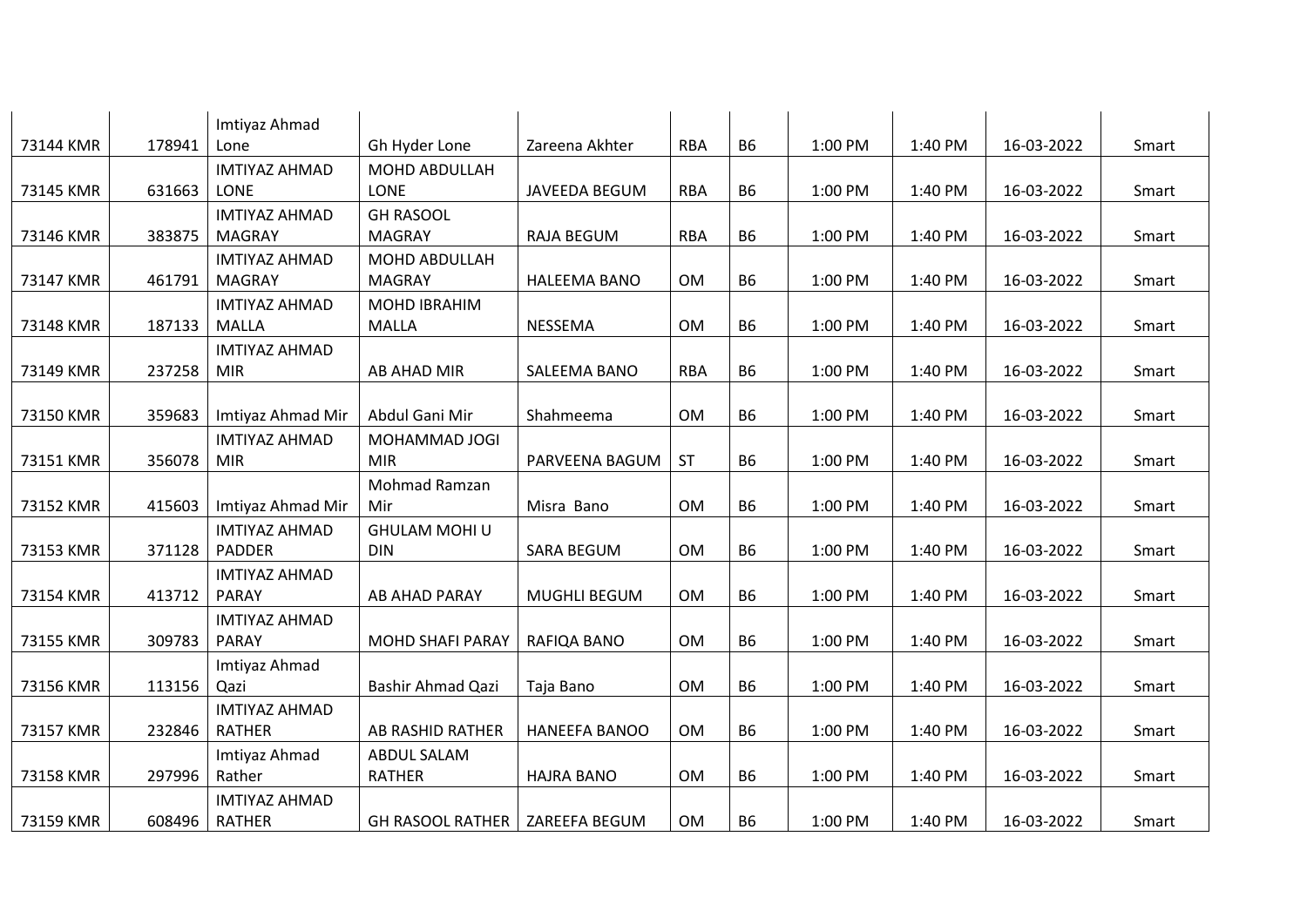| 73160 KMR | 504211 | Imtiyaz Ahmad<br>Rather             | manzoor ahmad<br>rather |                      | <b>RBA</b> | <b>B6</b> | 1:00 PM | 1:40 PM | 16-03-2022 | Smart |
|-----------|--------|-------------------------------------|-------------------------|----------------------|------------|-----------|---------|---------|------------|-------|
|           |        |                                     |                         | rafiqa bano          |            |           |         |         |            |       |
| 73161 KMR | 626754 | Imtiyaz Ahmad<br>Rather             | Nazir Ahmad Rather      | Hajrah Begum         | OM         | <b>B7</b> | 1:40 PM | 2:20 PM | 16-03-2022 | Smart |
| 73162 KMR | 277975 | Imtiyaz Ahmad<br>Shah               | AB HAMID SHAH           | <b>GULSHANA BANO</b> | OM         | <b>B7</b> | 1:40 PM | 2:20 PM | 16-03-2022 | Smart |
|           |        |                                     |                         |                      |            |           |         |         |            |       |
| 73163 KMR | 566003 | Imtiyaz Ahmad<br>Shah               | Mubarik Ahmad<br>Shah   | Nasima               | OM         | <b>B7</b> | 1:40 PM | 2:20 PM | 16-03-2022 | Smart |
|           | 251835 | <b>IMTIYAZ AHMAD</b>                | <b>MOHD AKBAR TELI</b>  |                      | <b>OSC</b> | <b>B7</b> |         |         |            |       |
| 73164 KMR |        | <b>TELI</b>                         |                         | SALIMA               |            |           | 1:40 PM | 2:20 PM | 16-03-2022 | Smart |
| 73165 KMR | 643076 | <b>IMTIYAZ AHMAD</b><br><b>WANI</b> | AB RASHID WANI          | RAJA BANOO           | <b>OM</b>  | <b>B7</b> | 1:40 PM | 2:20 PM | 16-03-2022 | Smart |
|           |        | Imtiyaz Ahmad                       |                         |                      |            |           |         |         |            |       |
| 73166 KMR | 134037 | Wani                                | Gh Mohd                 | Rehti Bano           | EWS        | <b>B7</b> | 1:40 PM | 2:20 PM | 16-03-2022 | Smart |
|           |        | <b>IMTIYAZ AHMAD</b>                |                         |                      |            |           |         |         |            |       |
| 73167 KMR | 239771 | <b>WANI</b>                         | <b>GH QADIR WANI</b>    | <b>HALEEMA BEGUM</b> | OM         | <b>B7</b> | 1:40 PM | 2:20 PM | 16-03-2022 | Smart |
| 73168 KMR | 457172 | <b>IMTIYAZ AHMAD</b><br><b>WANI</b> | <b>GULAM MD WANI</b>    | <b>MUGLI</b>         | OM         | <b>B7</b> | 1:40 PM | 2:20 PM | 16-03-2022 | Smart |
|           |        | <b>IMTIYAZ AHMAD</b>                |                         |                      |            |           |         |         |            |       |
| 73169 KMR | 621472 | <b>WAR</b>                          | FAYAZ AHMAD WAR         | <b>ASHA BANO</b>     | OM         | <b>B7</b> | 1:40 PM | 2:20 PM | 16-03-2022 | Smart |
|           |        | Imtiyaz Ahmad                       | Mohammad Shafi          |                      |            |           |         |         |            |       |
| 73170 KMR | 272781 | War                                 | war                     | Hameeda begam        | <b>RBA</b> | <b>B7</b> | 1:40 PM | 2:20 PM | 16-03-2022 | Smart |
|           |        | <b>IMTIYAZ AHMAD</b>                | Mohammad                |                      |            |           |         |         |            |       |
| 73171 KMR | 129561 | <b>WAZIR</b>                        | Muzaffar wazir          | Zubaida              | <b>OM</b>  | <b>B7</b> | 1:40 PM | 2:20 PM | 16-03-2022 | Smart |
|           |        | <b>IMTIYAZ AHMED</b>                | MOHAMMAD                |                      |            |           |         |         |            |       |
| 73172 KMR | 593333 | <b>BHAT</b>                         | <b>ANWAR BHAT</b>       | SAJA                 | OM         | <b>B7</b> | 1:40 PM | 2:20 PM | 16-03-2022 | Smart |
|           |        | <b>IMTIYAZ AHMED</b>                | <b>MOHD YOUSUF</b>      |                      |            |           |         |         |            |       |
| 73173 KMR | 523631 | <b>NAJAR</b>                        | <b>NAJAR</b>            | <b>HAMIDA AKHTER</b> | <b>OSC</b> | <b>B7</b> | 1:40 PM | 2:20 PM | 16-03-2022 | Smart |
|           |        |                                     | Ali Mohammad            |                      |            |           |         |         |            |       |
| 73174 KMR | 590422 | Imtiyaz Ali                         | <b>Bhat</b>             | Noora Begum          | <b>OM</b>  | <b>B7</b> | 1:40 PM | 2:20 PM | 16-03-2022 | Smart |
|           |        |                                     |                         |                      |            |           |         |         |            |       |
| 73175 KMR | 528367 | <b>IMTIYAZ ALI BHAT</b>             | ali mohmad bhat         | tahira bano          | OM         | <b>B7</b> | 1:40 PM | 2:20 PM | 16-03-2022 | Smart |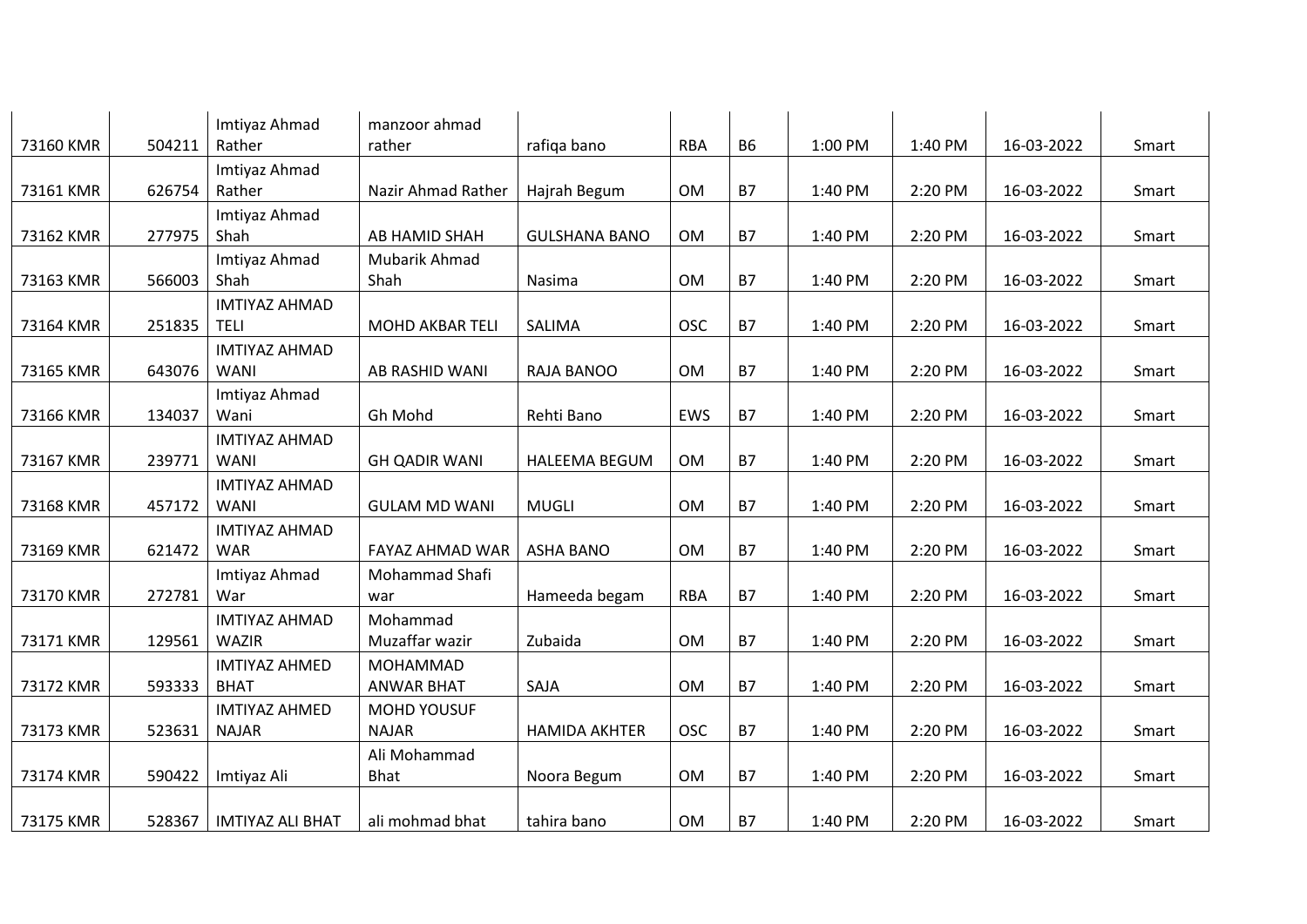|           |        |                                        |                                      | SHAHMALA              |            |                |         |         |            |       |
|-----------|--------|----------------------------------------|--------------------------------------|-----------------------|------------|----------------|---------|---------|------------|-------|
| 73176 KMR | 104363 | <b>IMTIYAZ ALI MIR</b>                 | ALI MOHD MIR                         | <b>BEGAM</b>          | <b>RBA</b> | <b>B7</b>      | 1:40 PM | 2:20 PM | 16-03-2022 | Smart |
|           |        |                                        |                                      |                       |            |                |         |         |            |       |
| 73177 KMR | 461517 | Imtiyaz Ali Sheikh                     | Ali Mohd Sheikh                      | Azi Banoo             | <b>OSC</b> | <b>B7</b>      | 1:40 PM | 2:20 PM | 16-03-2022 | Smart |
|           |        |                                        | gulam mohammad                       |                       |            |                |         |         |            |       |
| 73178 KMR | 444352 | imtiyaz gull                           | bhat                                 | fazi begum            | <b>OM</b>  | <b>B7</b>      | 1:40 PM | 2:20 PM | 16-03-2022 | Smart |
| 73179 KMR | 603936 | <b>IMTIYAZ HAMEED</b><br><b>RATHER</b> | <b>ABDUL HAMEED</b><br><b>RATHER</b> | HALEEMA BANOO         | <b>RBA</b> | <b>B7</b>      | 1:40 PM | 2:20 PM | 16-03-2022 | Smart |
|           |        |                                        |                                      |                       |            |                |         |         |            |       |
| 73180 KMR | 301389 | <b>IMTIYAZ HAMID</b>                   | ab hamid baba                        | hafeeza begum         | <b>RBA</b> | <b>B7</b>      | 1:40 PM | 2:20 PM | 16-03-2022 | Smart |
|           |        | Imtiyaz Hassan                         |                                      |                       |            |                |         |         |            |       |
| 73181 KMR | 234209 | Rather                                 | Gh hassan rather                     | Saida begum           | <b>OM</b>  | B <sub>8</sub> | 2:20 PM | 3:00 PM | 16-03-2022 | Smart |
|           |        | Imtiyaz Hussain                        |                                      |                       |            |                |         |         |            |       |
| 73182 KMR | 348166 | <b>Bhat</b>                            | <b>Abdul Hameed Bhat</b>             | Rafiqa Bagum          | <b>OM</b>  | B <sub>8</sub> | 2:20 PM | 3:00 PM | 16-03-2022 | Smart |
|           |        | <b>IMTIYAZ HUSSAIN</b>                 | <b>ABDUL RASHID</b>                  |                       |            |                |         |         |            |       |
| 73183 KMR | 252990 | <b>RATHER</b>                          | <b>RATHER</b>                        | <b>KULSUMA BANOO</b>  | OM         | B <sub>8</sub> | 2:20 PM | 3:00 PM | 16-03-2022 | Smart |
|           |        | Imtiyaz Hussain                        |                                      |                       |            |                |         |         |            |       |
| 73184 KMR | 606250 | Sofi                                   | Ali Mohammad Sofi                    | Haleema Bano          | <b>OM</b>  | B <sub>8</sub> | 2:20 PM | 3:00 PM | 16-03-2022 | Smart |
|           |        | <b>IMTIYAZ KHALIQ</b>                  | <b>MOHD KHALIQ</b>                   |                       |            |                |         |         |            |       |
| 73185 KMR | 100491 | HAJAM                                  | HAJAM                                | <b>HAJRA BEGUM</b>    | <b>OSC</b> | B <sub>8</sub> | 2:20 PM | 3:00 PM | 16-03-2022 | Smart |
|           |        | <b>IMTIYAZ MAJEED</b>                  |                                      |                       |            |                |         |         |            |       |
| 73186 KMR | 136495 | <b>MAGRY</b>                           | AB MAJEED MAGRY                      | AMINA                 | <b>OM</b>  | B <sub>8</sub> | 2:20 PM | 3:00 PM | 16-03-2022 | Smart |
|           |        | <b>IMTIYAZ</b>                         | MOHD MAQBOOL                         |                       |            |                |         |         |            |       |
| 73187 KMR | 339424 | MAQBOOL SOFI                           | <b>SOFI</b>                          | <b>SALEEMA AKHTER</b> | <b>OM</b>  | B <sub>8</sub> | 2:20 PM | 3:00 PM | 16-03-2022 | Smart |
|           |        | <b>IMTIYAZ</b>                         | MOHAMAD                              |                       |            |                |         |         |            |       |
| 73188 KMR | 273694 | MAQBOOL WANI                           | MAQBOOL WANI                         | <b>TAJA BAGUM</b>     | <b>OM</b>  | B <sub>8</sub> | 2:20 PM | 3:00 PM | 16-03-2022 | Smart |
|           |        |                                        |                                      |                       |            |                |         |         |            |       |
| 73189 KMR | 607742 | imtiyaz nazir malik                    | Nazir Ahmad Malik                    | naseema begum         | <b>RBA</b> | B <sub>8</sub> | 2:20 PM | 3:00 PM | 16-03-2022 | Smart |
|           |        |                                        | <b>ABDUL RASHID</b>                  |                       |            |                |         |         |            |       |
| 73190 KMR | 431842 | <b>IMTIYAZ RASHID</b>                  | <b>GANIE</b>                         | SALEEMA BANO          | <b>RBA</b> | B <sub>8</sub> | 2:20 PM | 3:00 PM | 16-03-2022 | Smart |
|           |        | Imtiyaz Rasool                         |                                      |                       |            |                |         |         |            |       |
| 73191 KMR | 154891 | Parrey                                 | Gh Rasool Parrey                     | Sarwa Banoo           | <b>OM</b>  | B <sub>8</sub> | 2:20 PM | 3:00 PM | 16-03-2022 | Smart |